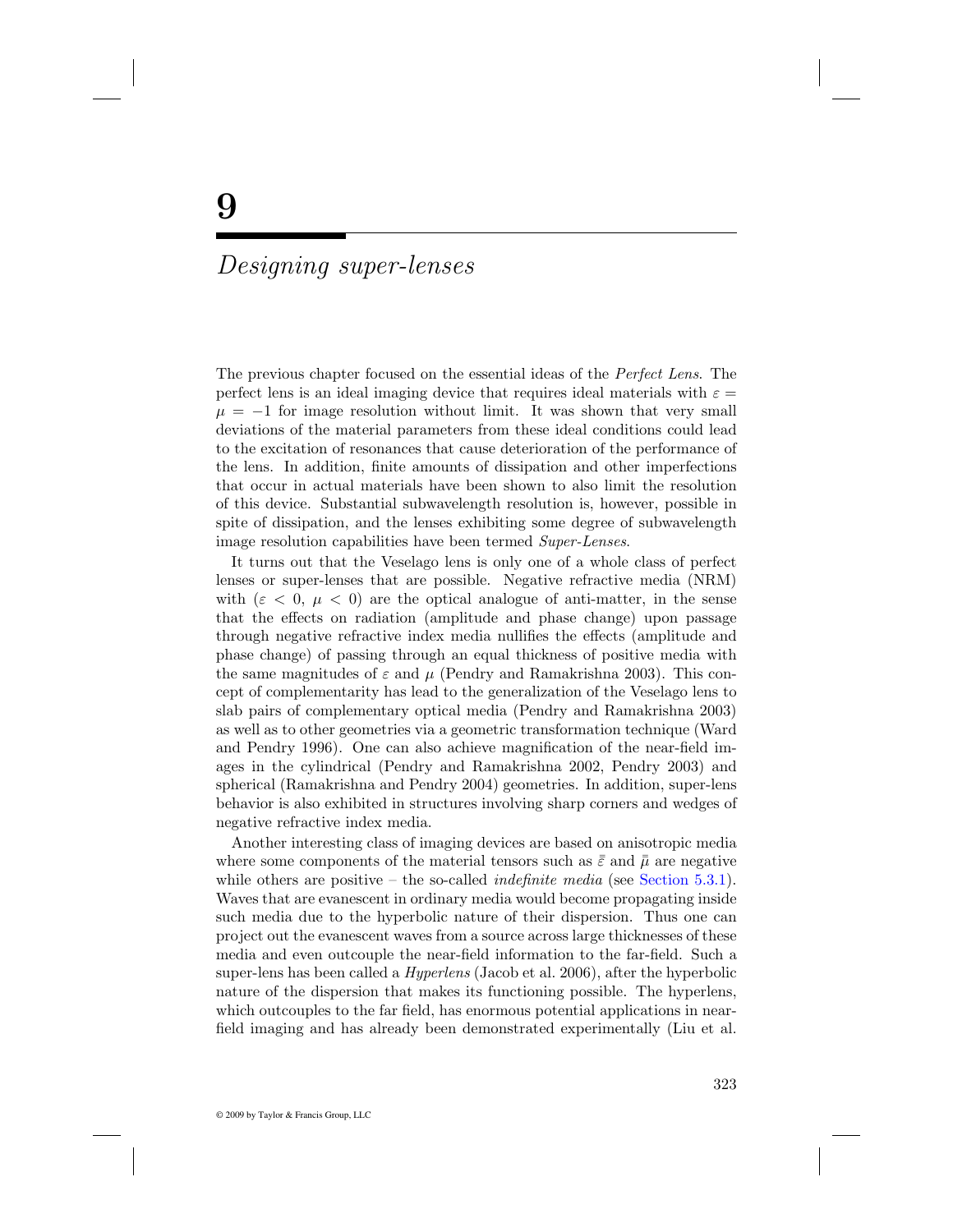2007).

In this chapter, we discuss a variety of super-lenses with different geometries, and with an intention to reduce the deteriorating effects of dissipation and imperfections in the materials used in the construction of such superlenses. We note that any deviations from the ideal conditions for perfect lensing leads to a drastic reduction in the possible subwavelength resolution of the super-lens. In fact, it is absorption that is the main culprit responsible for reducing the resolution. In the case of the silver lens, one merely manages to obtain some subwavelength image information. Minimizing the effects of absorption is therefore crucial in order to make these imaging devices work. Restructuring the lens to reduce these effects is possible to some extent and we first discuss some such strategies. Eventually it does, however, appear that the composite structures would need to incorporate media with active gain (as in a laser) in order to counter dissipation (Tretyakov 2001, Ramakrishna and Pendry 2003, Pendry and Smith 2004).

# **9.1 Overcoming the limitations of real materials**

Real materials with negative real parts of  $\varepsilon$  and  $\mu$  pose several challenges for the implementation of super-lenses. Of course, it is imperative to ensure that the materials practically have excellent chemical composition and smooth surfaces, so that the metamaterials have as few imperfections as possible, and also meet the perfect lens conditions for the real parts of the material parameters as accurately as possible at the operating frequency. In particular, the main restriction for obtaining high levels of image resolution with most metamaterials or metals is the presence of large levels of dissipation. Given the fact that materials with negative material parameters usually depend on a resonance for their property, there is necessarily at least some level of absorption near the resonance.<sup>∗</sup> Hence if the level of absorption in the metamaterial cannot itself be reduced, the principal task at hand is to see how to reduce the effects of absorption that degrade the image quality. Potentially a different geometry or frequency could enhance the image resolution. For example, in Section 8.2.3, we could increase the resolution of the slab lens just by choosing the asymmetric configuration with a large dielectric constant on the far side of the slab. It has also been shown that in the asymmetric lens, one could obtain a better image resolution at a slightly lower frequency than when  $\varepsilon_2 = -\varepsilon_3$  because then the frequency  $\omega = \omega_p / \sqrt{1 + \varepsilon_3}$  comes into

<sup>∗</sup>The Kramers-Kronig (see Eqs. (1.9)) relations which relate the real and imaginary parts of the material parameters impose that the imaginary part would be large at frequencies near the resonance where the real part disperses violently and can be negative.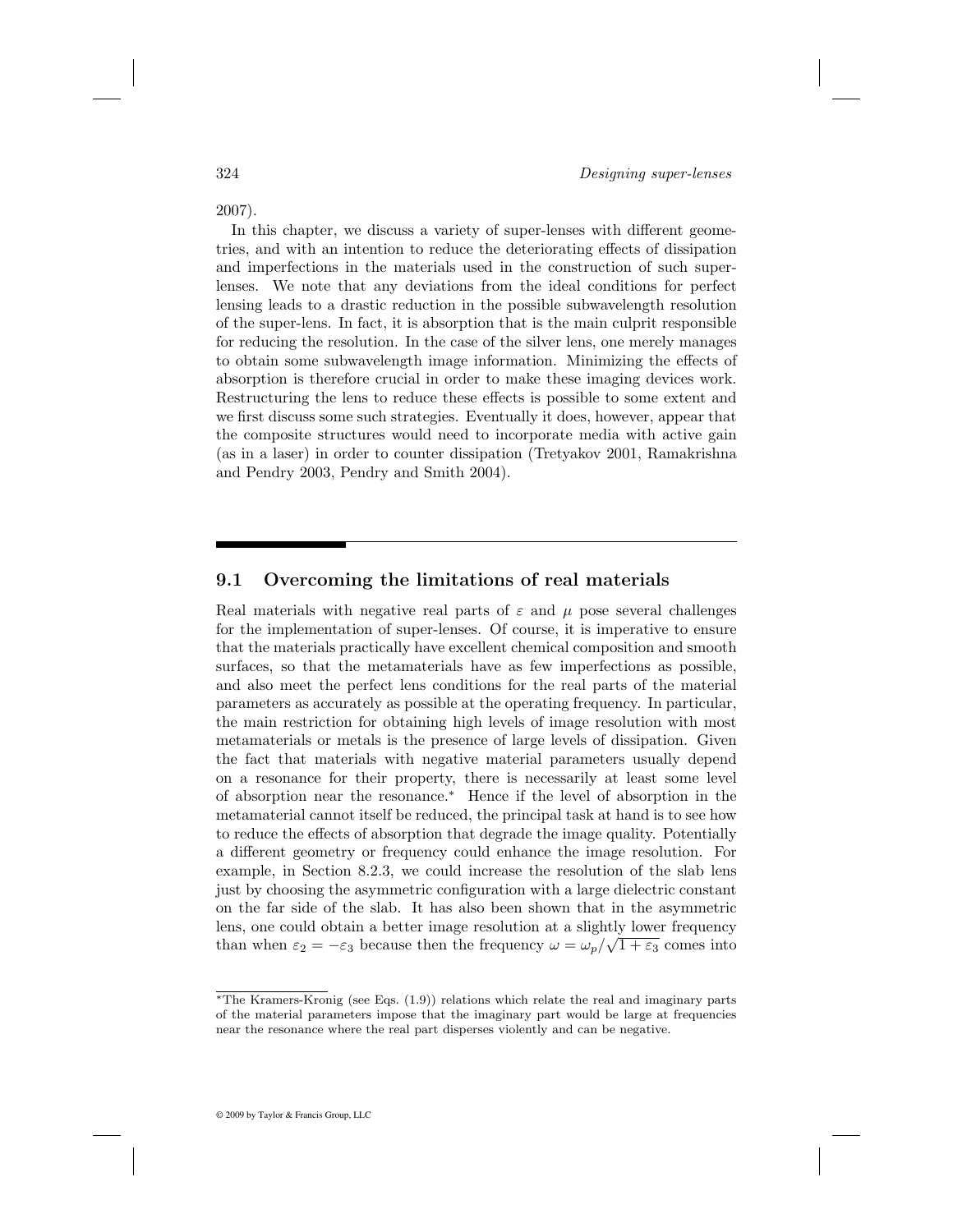better overlap with the resonant excitations of the surface plasmon dispersion curve at larger transverse wave-vectors (Ramakrishna et al. 2002).

## **9.1.1 Layering the lens**

One possibility to reduce the effects of absorption is to decrease the slab thickness since the evanescent fields amplify in magnitude to much smaller levels in thinner slabs. As absorption is maximal in regions of large electromagnetic fields, the total absorption immediately reduces as a consequence of smaller electromagnetic fields. Larger wave-vectors can then contribute to the image thereby enhancing the image resolution. Note that it is the ratio  $\lambda/d$  (wavelength to slab thickness) that dominates the resolution, the logarithm term being a relatively weakly varying function (see Eq. (8.24)). For example, if  $\lambda/d = 3$ , we find that  $\delta \varepsilon$  must be no greater than about ~10<sup>-11</sup> to achieve a resolution factor of 10. Comparatively, δε can be as large as ∼0.002 for  $\lambda/d = 10$  while still achieving the same resolution. In this case, however, the actual distance over which the image is transferred becomes smaller. Hence just making the slab thinner is not a satisfactory solution in most cases.

With ideal lossless negative index media satisfying the perfect lens conditions, we could just take the original thick slab, divide it into thin layers, and redistribute the layers alternatively between the source and the image planes without affecting the result of perfect imaging thanks to the perfect impedance matching (Shamonina et al. 2001, Ramakrishna et al. 2003). The evanescent fields alternatively grow within the NRM layers and decay in the positive layers as shown in [Fig. 9.1](#page-3-0). This rearrangement, however, makes an enormous difference to the dissipation in the system. As the fields do not amplify to the same extent as they would have to in the single slab, the associated dissipation is significantly decreased. However, we note that the (object plane – lens-edge) and the (lens-edge – image plane) distances have reduced considerably. In the limit of very small layer thicknesses, these distances become extremely small and the layered system merely transfers the image of the source from one edge to the other in the manner of an optical fiber bundle. Note, however, that the image transfer here involves both the near-field and the radiative modes.

While the idea of layering the lens is straightforward for negative index media, it is not absolutely clear if this configuration works in the case of the silver lens (see [Section 8.2.2](#page-11-0)) where there is a finite impedance mismatch at the boundaries. Admittedly in the limit of small lengthscales (quasi-static limit), the near-field solutions for the silver lens should appear to be similar to the negative index medium. In [Fig. 9.2](#page-4-0), the transfer function for the intensity from the object plane to the image plane for P-polarized light has been plotted as a function of the parallel component of the wave-vector. Since only the relative material parameters are relevant for the single frequency problem, we assume without loss of generality that the positive medium has  $\varepsilon_+ = 1$ and  $\mu_{+} = 1$ . In the case of a hypothetical negative dielectric medium with no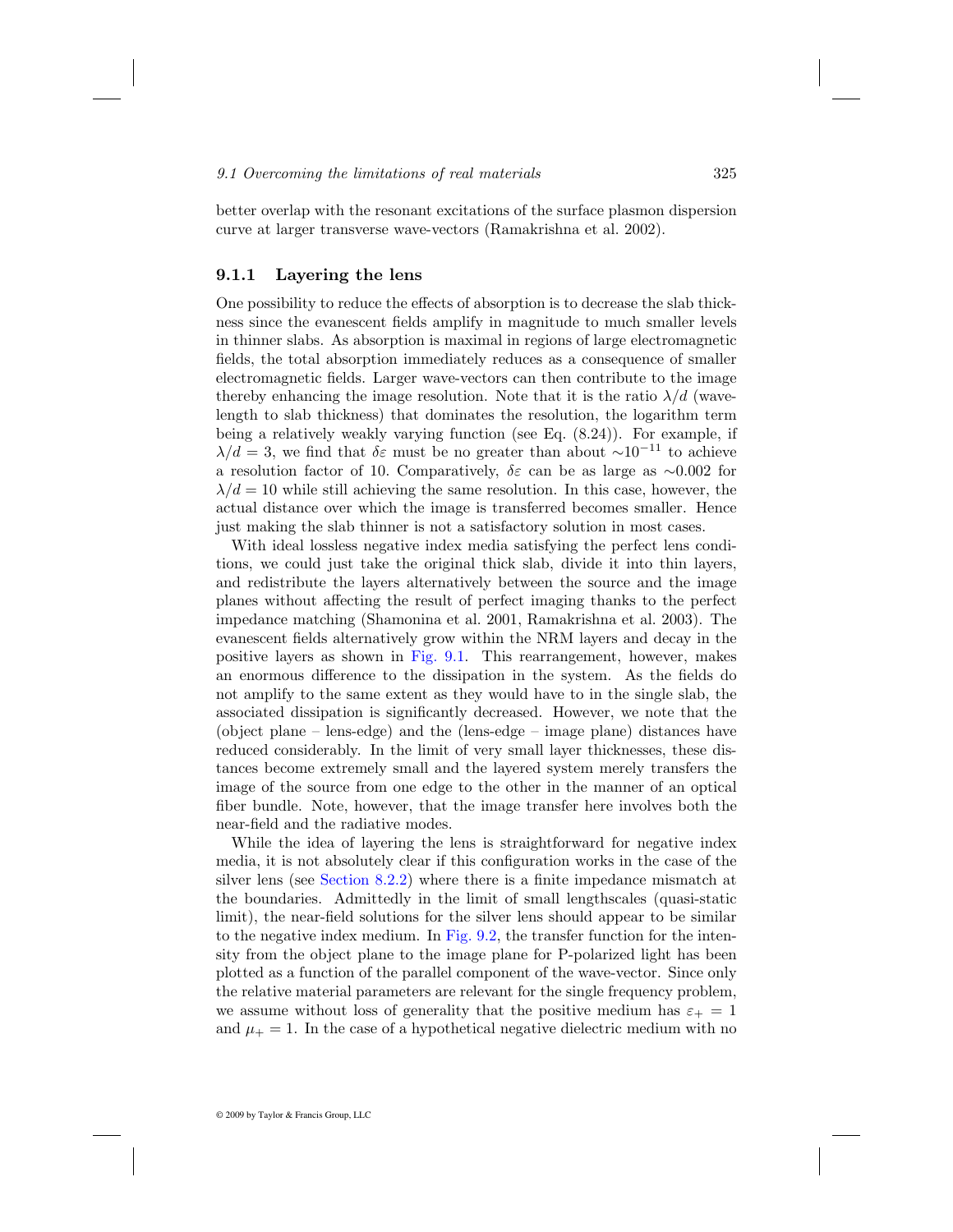<span id="page-3-0"></span>

Figure 9.1 Chopping the slab of NRM into thin slices and distributing them around does not affect the image. The field distributions for a system of five such pieces is depicted schematically. The evanescent fields amplify along the direction normal to the layers  $(\hat{z})$  within the negative index slabs and decay exponentially along  $\hat{z}$  in the normal media. The rays corresponding to the propagating waves that undergo negative refraction at each interface and come to a focus at the image plane.

losses ( $\varepsilon = -1$ ,  $\mu = +1$ ), we see that the transmittance is nearly unity for a significant interval of the subwavelength wave-vectors and is dominated by the presence of a series of resonances at subwavelength wave-vectors. These are due to the hybridized resonances of the layered stack that arise from the coupling of the surface plasmons on the individual interfaces. In the limit of a periodic layered medium, these would give rise to continuous bands for the surface plasmons in the system. Because the individual layer thickness is the surface plasmons in the system. Because the individual layer thickness is<br>very small, these coupled excitations have large wave-vectors for  $\omega = \omega_p/\sqrt{2}$ as they are detuned only slightly from the surface plasmon frequency of the semi-infinite negative medium. The cutoff wave-vector is large for the imaging process and only depends on the thickness of the individual layers. The cutoff wave-vector is given by the value of  $k_x$  for the intersection between the cuton wave-vector is given by the value of  $\kappa_x$  for the intersection between the  $\omega = \omega_p/\sqrt{2}$  line and the most detuned asymmetric stack plasmon branch. This turns out to be slightly larger than the limit given in Section 8.3 for a given thickness of the individual negative dielectric layers with  $\mu = 1$ . Thus, the idea of layering up the silver lens gets us closer to the electrostatic limit where  $\mu$  becomes irrelevant for the P-polarized light. In the presence of dissipation, however, these modes are damped and the resonances broaden out. Absorption causes deterioration of the image resolution and then the layered stack yields an image resolution far worse than the limit set by retardation for the individual thin layers (see Eq. (8.27)). Nonetheless, the transfer function shows that much higher image resolution can be obtained by using such a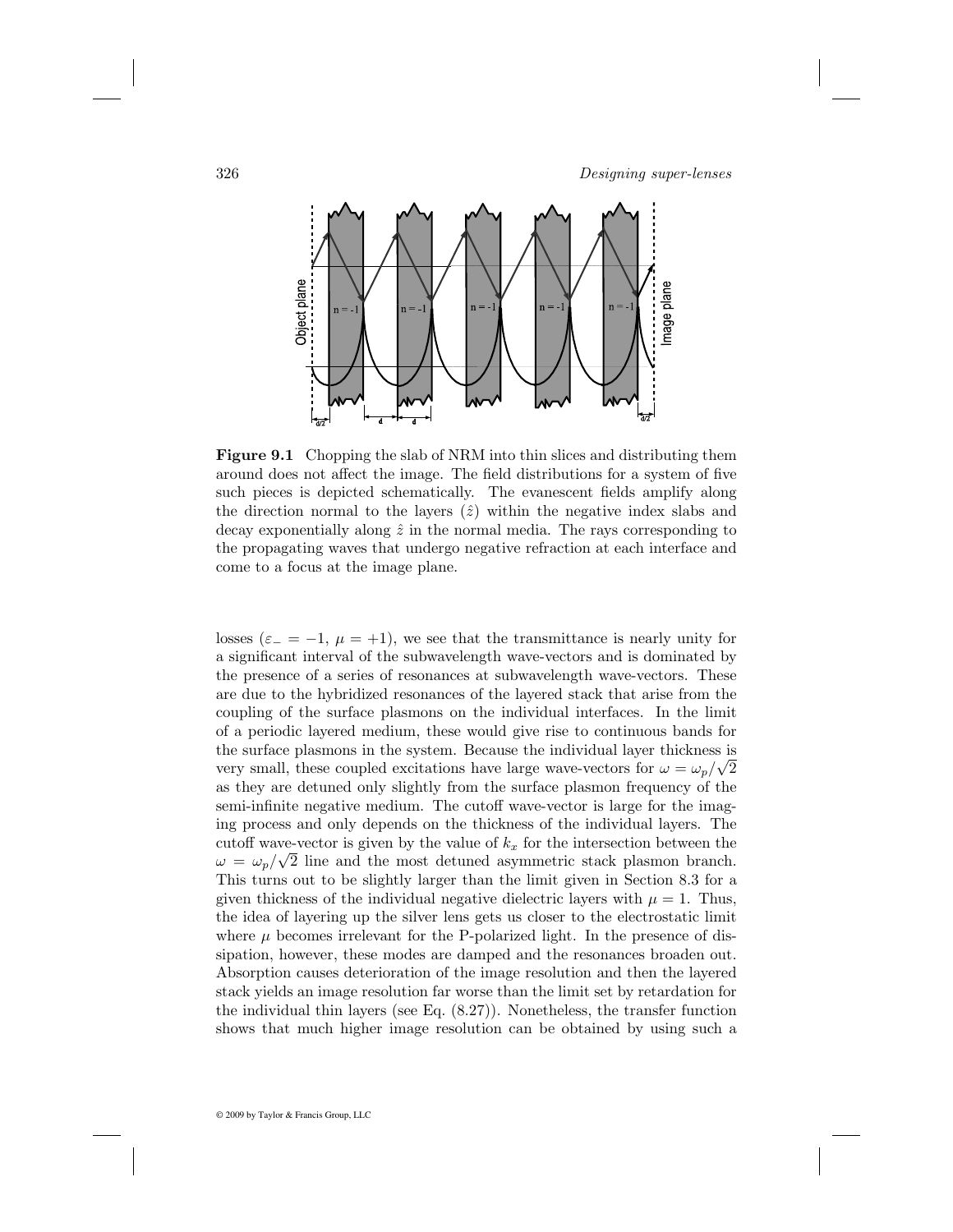<span id="page-4-0"></span>

**Figure 9.2** Modulus of the transmitted fields for P-polarized light at the image plane for a stack of alternating equally thick layers of a negative dielectric medium (silver) and a positive dielectric medium of equal thickness. The total distance from the object plane to the image plane is 100 nm. The other distances are (i) for a single slab of silver, layer thickness  $= 50$  nm; (ii) for 5 layers of silver in-between, the layer thickness is 10 nm; and (iii) for 10 layers of silver in-between, the layer thickness is 5 nm. Left: The fields at the image plane for hypothetical lossless negative medium with  $\varepsilon = -1$ . Right: The fields at the image plane for silver layers with  $\varepsilon = -1+10.4$ . The positive media are assumed to have  $\varepsilon = +1$  in both cases. The wavelength assumed is 358 nm about where  $\text{Re}(\varepsilon) = -1$  for silver.

layered stack than the single slab lens in spite of dissipation in the medium. Experiments have indicated that while the image resolution is better for a double layer than for a single layer lens, the image fidelity suffers due to enhanced surface roughness in the experimental implementation of the bi-layer lens (Melville and Blaikie 2006). Clearly, surface roughness and evenness of the layers become important technological issues that need to be resolved for the multilayer lens.

#### **9.1.2 A layered stack to direct radiation**

When the thickness  $\delta$  of the individual layers becomes very small compared to the wavelength, it is fruitful to think of the layered stack as a slab of effective medium ([Fig. 9.3](#page-5-0)). The effective response of a layered medium has been considered in Section 2.5 and has been shown to be anisotropic. For the response of a layered stack of a medium with equal layer thickness of the negative permittivity medium and the positive medium, one obtains

$$
\varepsilon_x = \frac{(\varepsilon_+ + \varepsilon_-)}{2},\tag{9.1}
$$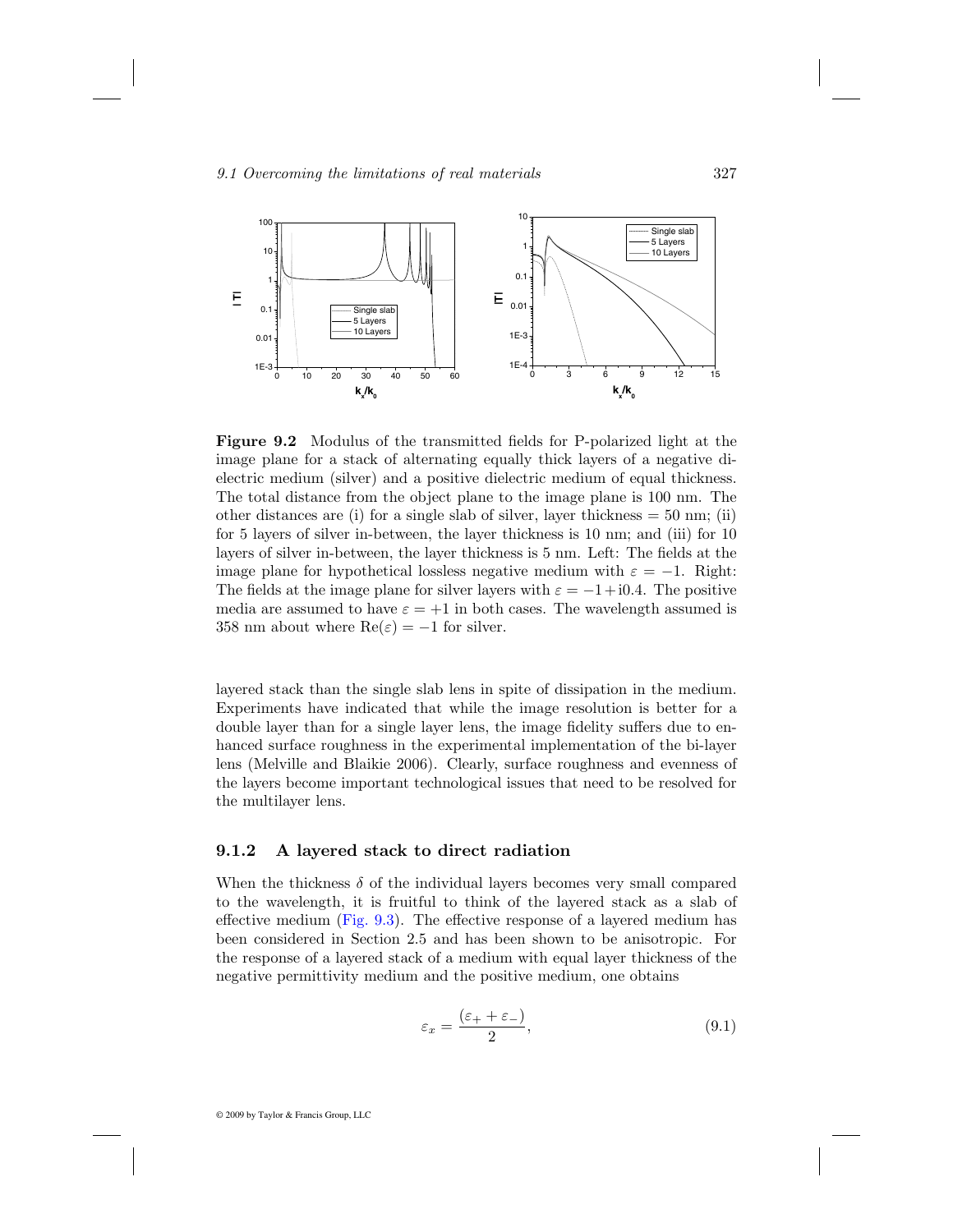<span id="page-5-0"></span>

**Figure 9.3** Left: Layered medium consisting of alternately negative and positive dielectric layers of equal thickness  $\delta/2$ . The layered stack behaves as a slab of an effective medium in the limit of very small layer thickness. Right: The picture schematically depicts how the anisotropic medium is equivalent to the electrostatic case of the two ends of the slab being connected point by point with perfectly conducting wires going through an insulating medium.

if the electric field is applied parallel to the layers and the tangential component of the **E** field is continuous across the layer boundaries. Similarly, considering the response to an electric field applied normal to the layers, we obtain

$$
\varepsilon_z = \frac{2}{(\varepsilon_+^{-1} + \varepsilon_-^{-1})},\tag{9.2}
$$

where the continuity of the normal component of the **D** field is implied. Under the perfect lens conditions, we have the effective medium dielectric permittivity components

$$
\varepsilon_x \to 0, \qquad \varepsilon_z \to \infty, \tag{9.3}
$$

and the layered stack acts as a slab of an unusual anisotropic medium. Similar relations can be derived for the magnetic permeability using the continuity of  $H_{\parallel}$  and  $B_{\perp}$ .

The wave propagation for the P-polarized radiation in such an uniaxially anisotropic medium has the dispersion similar to the S-polarization given by Eq. (5.6),

$$
\frac{k_x^2}{\varepsilon_z} + \frac{k_z^2}{\varepsilon_x} = \mu_y \frac{\omega^2}{c^2},\tag{9.4}
$$

where we assume  $k_y = 0$  without loss of generality. In the limit of the perfect lens conditions,  $\varepsilon_x \to 0$  and  $\varepsilon_z \to \infty$ , we have  $k_z = 0$  as the only solution to the dispersion equation. Thus, every wave passes through this anisotropic material slab without any change in amplitude or phase (Ramakrishna et al. 2003). In the static limit and no dissipation, the situation corresponds to infinitely thin and perfectly conducting wires embedded in an insulating medium with  $\varepsilon = 0$ , and running down the slab connecting the two end-faces of the slab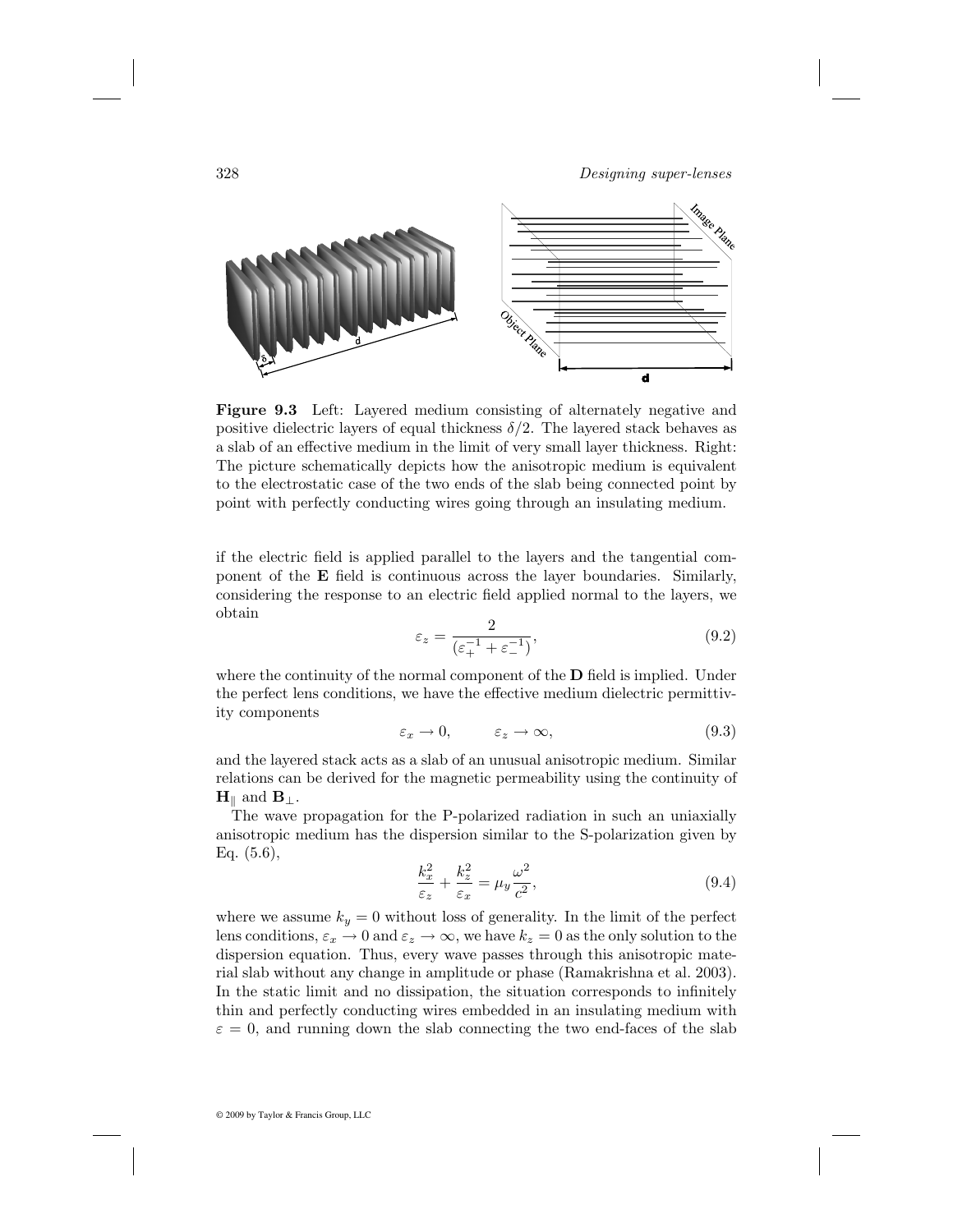of the effective medium point to point as depicted schematically in [Fig. 9.3](#page-5-0). Thus, the potential on one face is just directly transferred onto the other face and the layered stack acts as an optical fiber bundle, although it also transmits the near-field information (unlike a conventional optical fiber bundle). When there is dissipation, the wires acquire a finite thickness and consequently give a finite image resolution.

Having shown that the layered stack is equivalent to a slab of an unusual anisotropic effective medium, we now investigate the robustness against dissipation of the image resolution obtained by this slab. Since the dissipation mainly comes in via the negative dielectric medium, we consider the case  $\varepsilon_{-} = -\varepsilon_{+} + i\delta\epsilon$  for the negative dielectric layers. Hence we have the different components of the effective permittivity as  $\varepsilon_x = i \delta \epsilon/2$  and  $\varepsilon_z = -2i\varepsilon_+(-\varepsilon_+ + i \delta \epsilon)/(\delta \epsilon)$ . The transmission coefficient for P-polarized light across the anisotropic slab of thickness  $d$  is given by (see Appendix B) for a more general bianisotropic case)

$$
T_p = \frac{1}{\cos(k_{z2}d) - \frac{1}{2}(K + \frac{1}{K})\sin(k_{z2}d)},
$$
\n(9.5)

where  $K = k_{z2}/(\varepsilon_x k_{z1})$ ,  $k_{z2}$  is the wave-vector in the slab, and  $k_{z1}$  is the wavevector in the medium (with  $\varepsilon_{+}$ ) outside the slab. Substituting for the wavevectors in the quasi-static limit of  $\omega \to 0$  or  $k_x \to \infty$ , we obtain  $k_{z1} \to ik_x$ ,  $k_{z2} \rightarrow i(\delta \epsilon)/(2\varepsilon_+) k_x$ , and  $K = 1/(i\varepsilon_+)$ . Hence the transmission coefficient in this limit becomes (Ramakrishna et al. 2003)

$$
T_p = \left[ \cosh(\frac{\delta \epsilon}{2\varepsilon_+}d) + \frac{1}{2} \left( \varepsilon_+ - \frac{1}{\varepsilon_+} \right) \sinh(\frac{\delta \epsilon}{2\varepsilon_+}d) \right]^{-1}.
$$
 (9.6)

For the case when  $\varepsilon_+ = 1$  as for vacuum, we have  $T_p = \text{sech}(\delta \epsilon k_x d/2)$ . It is easy to see that the transmittance is of the order of unity for  $\delta \epsilon$  k<sub>x</sub>d ~ 1, and hence that the resolution only depends inversely on the dissipation in the medium

$$
res = \frac{\lambda}{2\pi \, d \, \delta\epsilon}.\tag{9.7}
$$

This should be compared to the slowly varying logarithmic dependence on the dissipation in the case of the single negative refractive index slab Eq. (8.25). The scope for improvement in the image resolution by making the metamaterials less dissipative is much higher in this case of the anisotropic layered medium. One should note that Wiltshire et al. (2003b) have experimentally obtained a similar imaging for S-polarized radio frequency waves at about 21 MHz using Swiss roll cylindrical metamaterials with the cylinders aligned along the imaging axis, which give a large value of  $\mu_z$  near the resonance frequency and  $\mu_x = 1$ . It was found that the resolution is limited to 10 mm, approximately equal to the diameter of the individual Swiss rolls.

Actually the wave dispersion in such anisotropic media can be utilized much more creatively. *Indefinite* media with different signs for the components of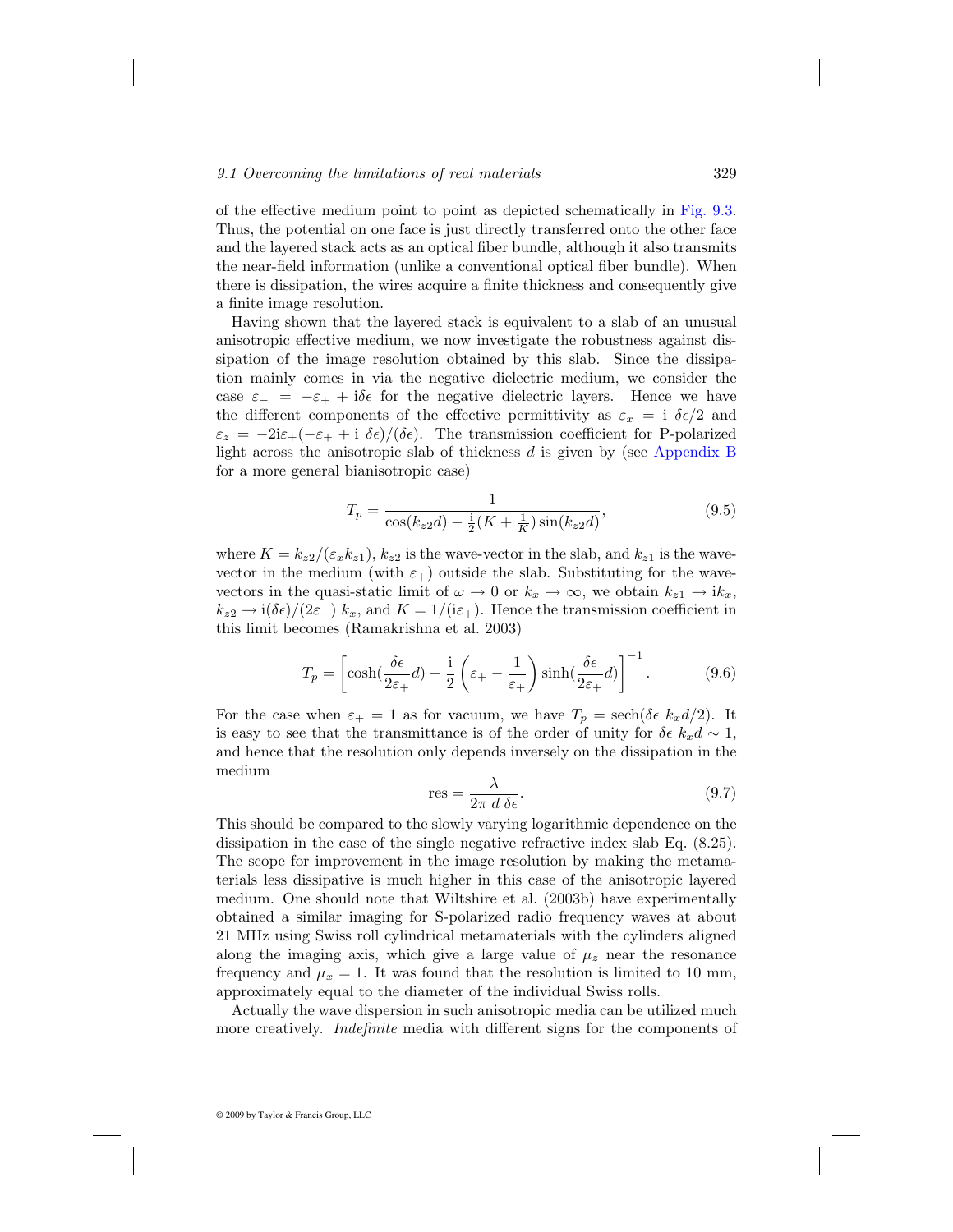the material parameter tensors were discussed in Section 5.3.1 and it was shown that negative refraction is possible at the interface of such media. It was pointed out in (Smith and Schurig 2003) that the hyperbolic nature of the dispersion in certain indefinite media could imply that evanescent waves in vacuum could become propagating inside these media. As an example, let us rewrite the dispersion for the z-component of the wave-vector for P-polarized waves given by Eq. (9.4) as

$$
k_z^2 = \varepsilon_x \mu_y \frac{\omega^2}{c^2} - \frac{\varepsilon_x}{\varepsilon_z} k_x^2,\tag{9.8}
$$

where  $k_x$  is determined by the incident radiation. It is immediately clear that if  $\varepsilon_x \mu_y > 0$  and  $\varepsilon_x/\varepsilon_z < 0$ , there are no evanescent waves in this medium (x-hyperbolic dispersion of Section 5.3.1). It was shown how to obtain an indefinite anisotropic medium by using alternating layers of a metal and dielectric with suitable volume fractions in Section 2.5. A look at [Fig. 2.5](#page-25-0) reveals that while  $\mu_y = 1$ ,  $\varepsilon_x < 0$ , and  $\varepsilon_z > 0$  at smaller frequencies in such media. In such a metamaterial, there is a cutoff wave-vector below which the waves in the effective medium are evanescent and above which waves are propagating (z-hyperbolic dispersion of Section 5.3.1). Incident evanescent waves with large parallel component of the wave-vector would couple to propagating modes in this medium. In the quasi-static limit, one can write

$$
k_z = \pm \sqrt{\frac{-\varepsilon_x}{\varepsilon_z}} k_x.
$$
\n(9.9)

The waves with large  $k_x$  have almost a specific direction of propagation in the anisotropic medium along the angle  $\theta = \pm \tan^{-1}(\sqrt{\varepsilon_z/\varepsilon_x})$  to the  $\hat{z}$ -axis, which is the directional property of the anisotropic medium.

Theoretical studies on such slabs have been reported (Wood et al. 2006) where it has been shown that the location of the image moves outward in the transverse direction due to this preferred direction of propagation for large  $k_x$ , and can also get periodically repeated due to multiple reflections in the slab. Very good subwavelength image resolution of about  $\lambda/10$  was shown to be obtainable with thin layers of silver (about few nanometers thick) and in spite of the large levels of dissipation in silver (Im( $\varepsilon$ ) ~ 0.4). Resonant modes corresponding to the slab resonances of the anisotropic slab were excited by incident evanescent waves and measured in experiments (Wiltshire et al. 2003b) with Swiss-roll slabs of  $\mu_z < 0$ ,  $\mu_x = 1$ . The resonances essentially occurred at values of  $k_x d / \sqrt{\mu_z} = m\pi$  where m is an integer and d is the thickness of the slab. Of course, there would be a cutoff limit on the largest  $k_x$  that can be transported in this manner. This would either again be limited by spatial lengthscales of the underlying metamaterial units. It has pointed out in Wood et al. (2006) that for a periodic layered medium with period  $\delta$ , a bandgap would essentially develop once the  $k_z$  in the medium became large enough, i.e., of the order  $2\pi/\delta$  which sets a cutoff for the parallel wave-vector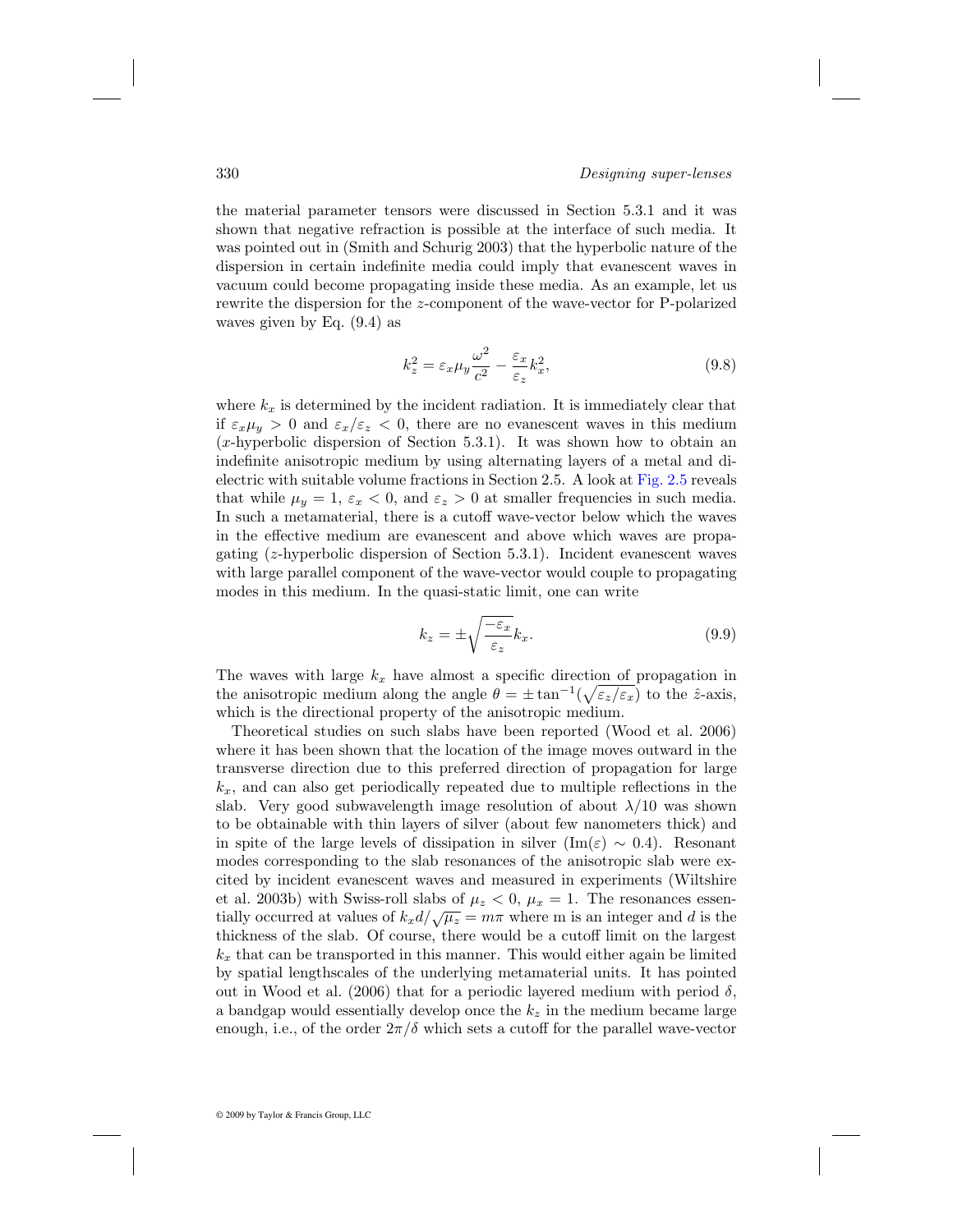as there would not be any propagating modes for larger wave-vectors at the given frequency. Indefinite media represent an interesting opportunity for subwavelength imaging as they are not as susceptible to dissipation since the electromagnetic fields have been distributed around more uniformly in space in comparison to the perfect lens.

## **9.1.3 Use of amplifying media to reduce dissipation**

Although the image resolution of the layered lens is less susceptible to dissipation, the latter still plays a fundamental role in defining the performance of all the imaging devices. Since most metamaterials have appreciable levels of dissipation, we need to consider whether there is some way by which the energy lost by absorption can be reintroduced into the system. One intuitive idea would be to use optical amplification for this purpose (Ramakrishna and Pendry 2003).

Let us note that the dissipation in materials with negative material parameters actually represents a mismatch in the perfect lens conditions. One way to view it would be to regard the perfect lens conditions as conditions on the complex material parameters:

$$
\varepsilon_{+} = \varepsilon_{+}' - i\varepsilon_{+}'' , \qquad \qquad \varepsilon_{-} = -\varepsilon_{+}' + i\varepsilon_{+}'' , \qquad (9.10a)
$$

$$
\mu_{+} = \mu'_{+} - i\mu''_{+}, \qquad \mu_{-} = -\mu'_{+} + i\mu''_{+}, \qquad (9.10b)
$$

where the quantities  $\mu''_+ \geq 0$  and  $\varepsilon''_+ \geq 0$ . We note that  $\text{Im}(\varepsilon_+) < 0$  and  $Im(\mu_{+})$  < 0 correspond to amplifying media. Consequently, the use of amplifying media to counter absorption using stimulated emission is implied in the perfect lens conditions itself.

In principle, surface plasmon excitations can be sustained across such an interface of a positive and amplifying medium with a negative and absorbing medium and have an interesting aspect to them: there is a continuous flow of electromagnetic energy from the amplifying medium into the absorbing medium that serves as a sink for the energy. Reduction in the damping for the surface plasmons propagating on the interface of silver and a laser pumped organic dye (Rhodamine 101 or Cresyl violet) solution has been reported (Seidel et al. 2005). The actual reason that amplification can compensate for the loss of information via absorption is because both absorption and stimulated emission are coherent processes. In the limit of large intensities (photon numbers), operation by the (quantum) annihilation operator does not alter the phase of a coherent photon state. There is, of course, some generation of noise via the spontaneous emission, which is an expression of the non-commutativity of the creation and annihilation operators. But as long as the amplification does not lead to self-sustaining oscillations of some modes in the lens structure, the amplification in one region can compensate for the absorption in another region of space. If self-sustaining oscillations occur, however, one is only amplifying the spontaneously generated photons, which swamp out all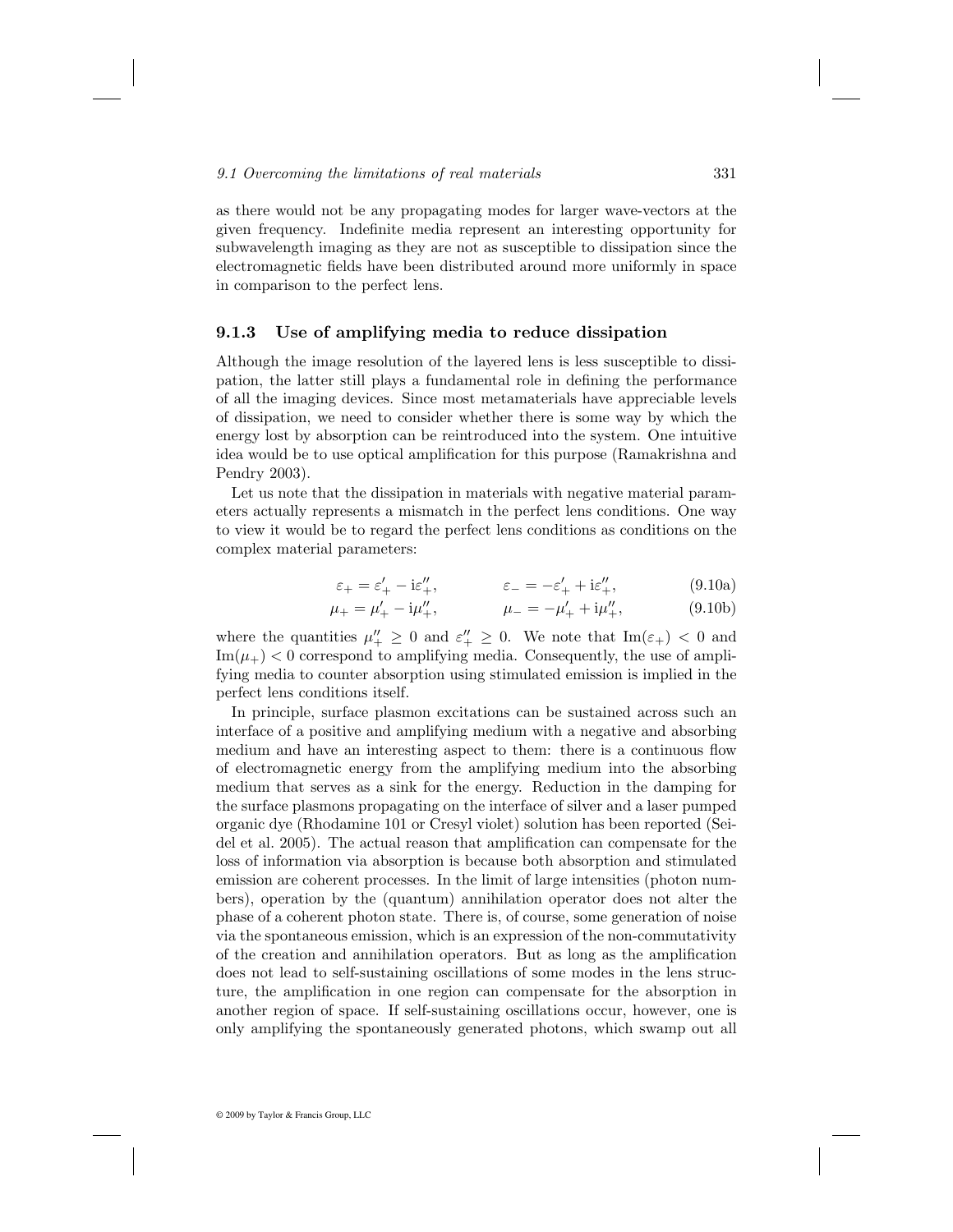the image information. The amplification levels are also likely to get saturated in the presence of intense field enhancements that are expected in the presence of surface plasmon resonances. The largest field enhancements occurs for the largest transverse wave-vectors. If we make the layers very thin, the local field enhancements are not as intense and it is likely that the gain will not get completely bleached.

More realistically, we can have optical amplification primarily for the electric dipole transitions. The incorporation of gain through the magnetic permeability would necessarily be through electronic amplifiers in the metamaterials for the microwave and radio frequencies. Let us consider here the case of alternating thin layers of silver with positive amplifying dielectric media layers of the same thickness in-between. Since only thin layers are being considered, we shall concentrate on the P-polarized light for which the negative dielectric permittivity is sufficient to make a super-lens in the quasi-static limit. Note that  $\mu = 1$  in all such cases and the requirements for resonant surface plasmon excitations are met only in the quasi-static limit. Hence the incorporation of positive media with gain would be mainly for the situations where the quasi-static approximation works well, for example, in the layered lens rather the single slab lens. An implementation could be to use a semiconductor laser material such as GaN or AlGaAs for the positive medium and silver for the negative medium. Using blue/ultraviolet (UV) light to pump the  $AIGaAs,^{\dagger}$  one can make the  $AIGaAs$  optically amplifying in the red region of the spectrum, where one can satisfy the perfect lens condition for the real parts of the dielectric permittivity. Alternatively one could also use other high gain processes such as Raman gain for this purpose.

As a proof of principle, the transmission function for the layered silver lens, with and without amplification to exactly compensate for the losses, and the images of two closely spaced sources as resolved by the respective lenses is shown in [Fig. 9.4](#page-10-0). For comparison, we also show the case of the original single slab of silver as the lens (solid line and  $\delta/2 = 40$  nm) and a layered, but gain-less system. The two peaks in the image for the single slab can hardly be resolved, while they are clearly resolved in the case of the layered system with no gain. The improvement in the image resolution for the layered system with gain over the corresponding gain-less systems is obvious with the sharp edges of the slits becoming visible. The transmittance of the layered lens with gain does not decay rapidly with the increase in the number of layers, even when the total stack thickness is about a few wavelengths (Ramakrishna and Pendry 2003). Although the transmission function is not constant with the wave-vector due to the excitation of the layer plasmon resonances, it should be emphasized that the high spatial frequency components are efficiently transferred across. Knowledge of the transfer function of the lens would therefore enable one to computationally recover a clean image from the observed image.

<sup>†</sup>The layers of silver will be transparent to UV radiation.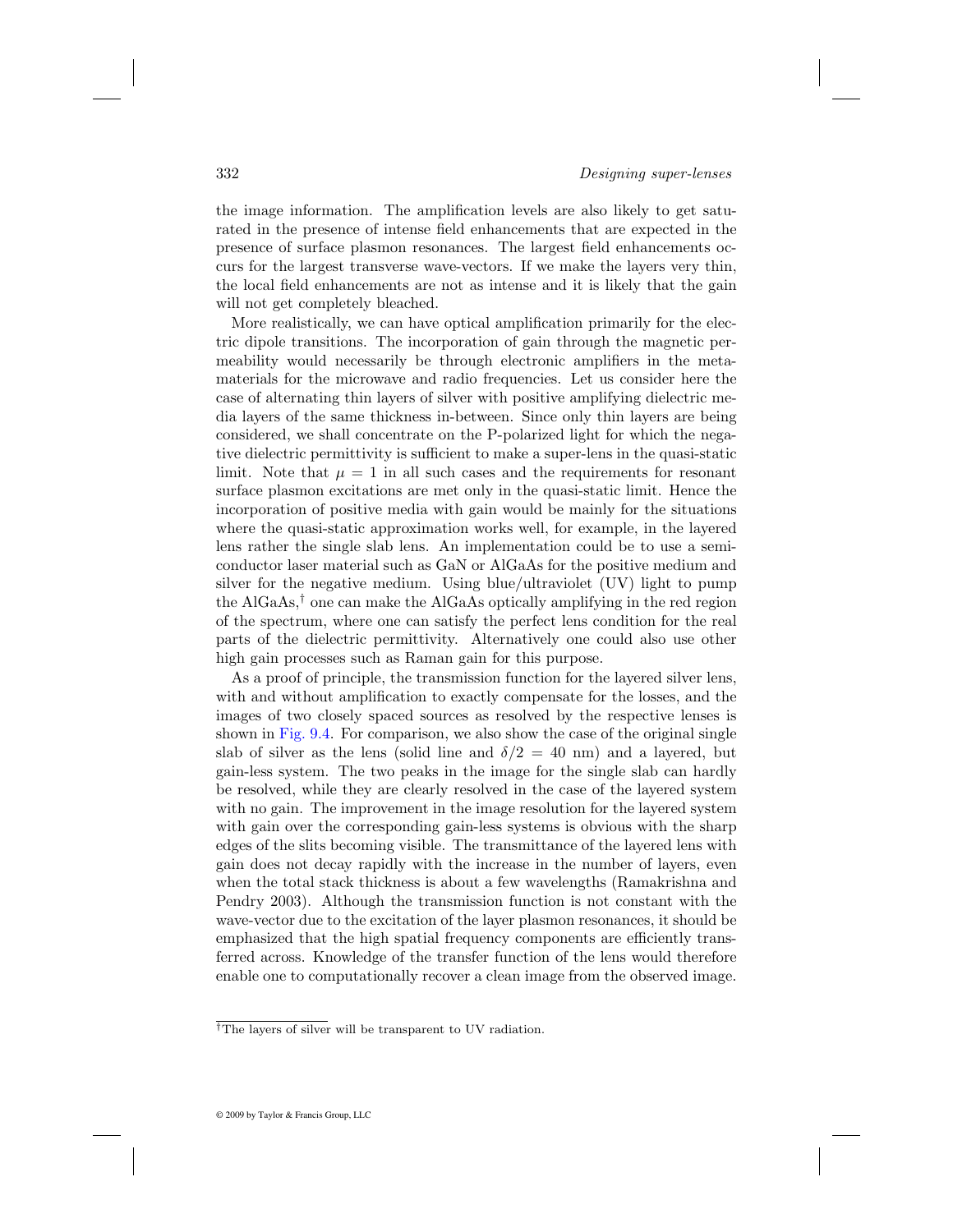<span id="page-10-0"></span>

**Figure 9.4** Transmission function (left) and electromagnetic field intensity at the image plane (right) obtained (a) with a single slab of silver of 40 nm thickness; (b) when the slab is split into 8 thin layers of  $\delta/2 = 5$  nm thicknesses; (c) layered silver-dielectric stack with optical gain and  $\delta/2 = 5$  nm and (d) layered silver-dielectric stack with optical gain and  $\delta/2 = 10$  nm.  $\varepsilon_{\pm} = \pm 1 \mp i0.4$  in (c) and (d). (Reproduced with permission from Ramakrishna  $(2005)$ .  $\odot$  2005, Institute of Physics Publishing, U.K.)

The levels of gain to exactly compensate for the absorption in the metal are extremely large, and perhaps can just be achieved in some very high gain physical systems. But the incorporation of even some lower levels of gain in the positive parts of the lens will certainly lead to some enhancement of the image resolution. With the single slab super-lens, the enhancement in image resolution due to incomplete compensation of absorption can be marginal as the resolution depends logarithmically on the deviations from the perfect lens conditions. Nevertheless, for the layered lens with very thin layers and the lenses based on indefinite media where the image resolution depends inversely on the dissipation, even a partial compensation of the absorption by gain can lead to large improvements in the image resolution.

## **9.2 Generalized perfect lens theorem**

The perfect slab lens as well as the layered lenses that we have previously described have a translational invariance along the transverse directions. It is this translational invariance that ensures that the image is identical in size to the source. In the case of the finite transverse lens, we broke the translational invariance and found that cavity-like effects can become important. We therefore ask ourselves whether the translation invariance in the transverse directions is essential to the functioning of the lens. It turns out that the translational invariance can be broken, the material parameters can have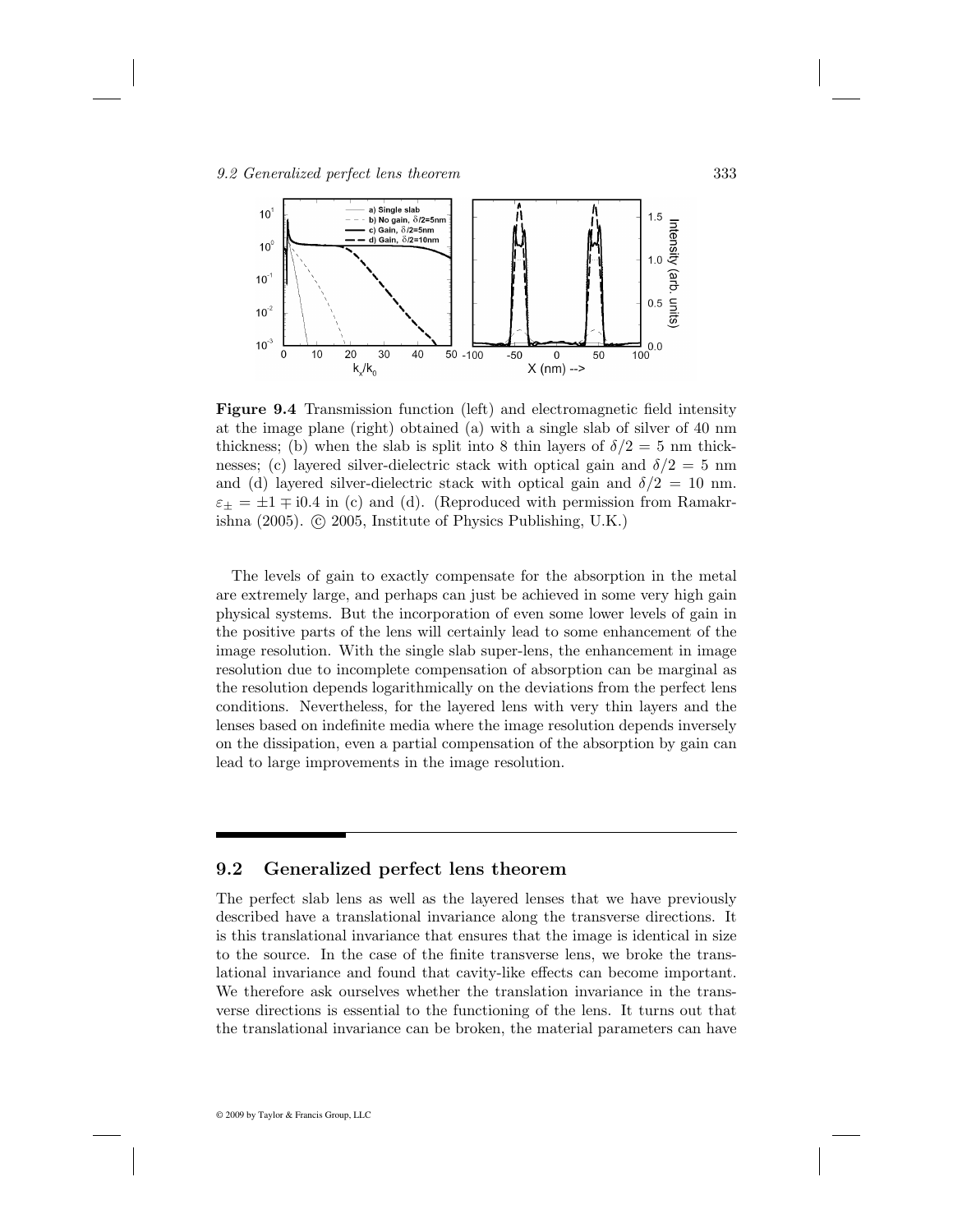<span id="page-11-0"></span>

**Figure 9.5** A flat slab of  $n = -1$  of thickness d along with a slab of vacuum of thickness d is a special case of optical complementary media. A pair of complementary media nullifies the effects of each other for the passage of light. The gray scales for figure on the right suggests a possible scale for the refractive indices. The paths for the propagating modes in the media are not straight lines in general.

an arbitrary variation along the transverse direction, and yet we can have perfect focusing if certain conditions are satisfied.

Let us consider the region  $0 < z < d$  to be filled by a medium of one kind and the region  $d < z < 2d$  to be filled with a second medium. It has been shown in Pendry and Ramakrishna (2003) that the electromagnetic fields on the  $z = 0$  object plane are reproduced at the image plane at  $z = 2d$ , if the perfect lens conditions are generalized to

$$
\varepsilon_1 = +\varepsilon(x, y), \qquad \mu_1 = +\mu(x, y), \qquad \forall \quad 0 < z < d,\tag{9.11a}
$$

$$
\varepsilon_2 = -\varepsilon(x, y), \qquad \mu_2 = -\mu(x, y), \qquad \forall \quad d < z < 2d, \tag{9.11b}
$$

where  $\varepsilon(x,y)$  and  $\mu(x,y)$  are some arbitrary functions of x and y and can take positive or negative values (See Fig. 9.5 [right] for a schematic picture). We term such media *Complementary Media*. The Veselago lens shown on the left is only a special case of complementary media with no transverse variation. Upon transport through a pair of complementary media of equal thickness, radiation undergoes no change in phase or amplitude. Thus, to the world on the right side of the complementary media pair, all sources on the left side of the lens just appear transposed by a distance 2d forward. The presence of the complementary media pair is not felt at all and corresponds to zero optical thickness. This gives an alternative and fruitful physical picture of negative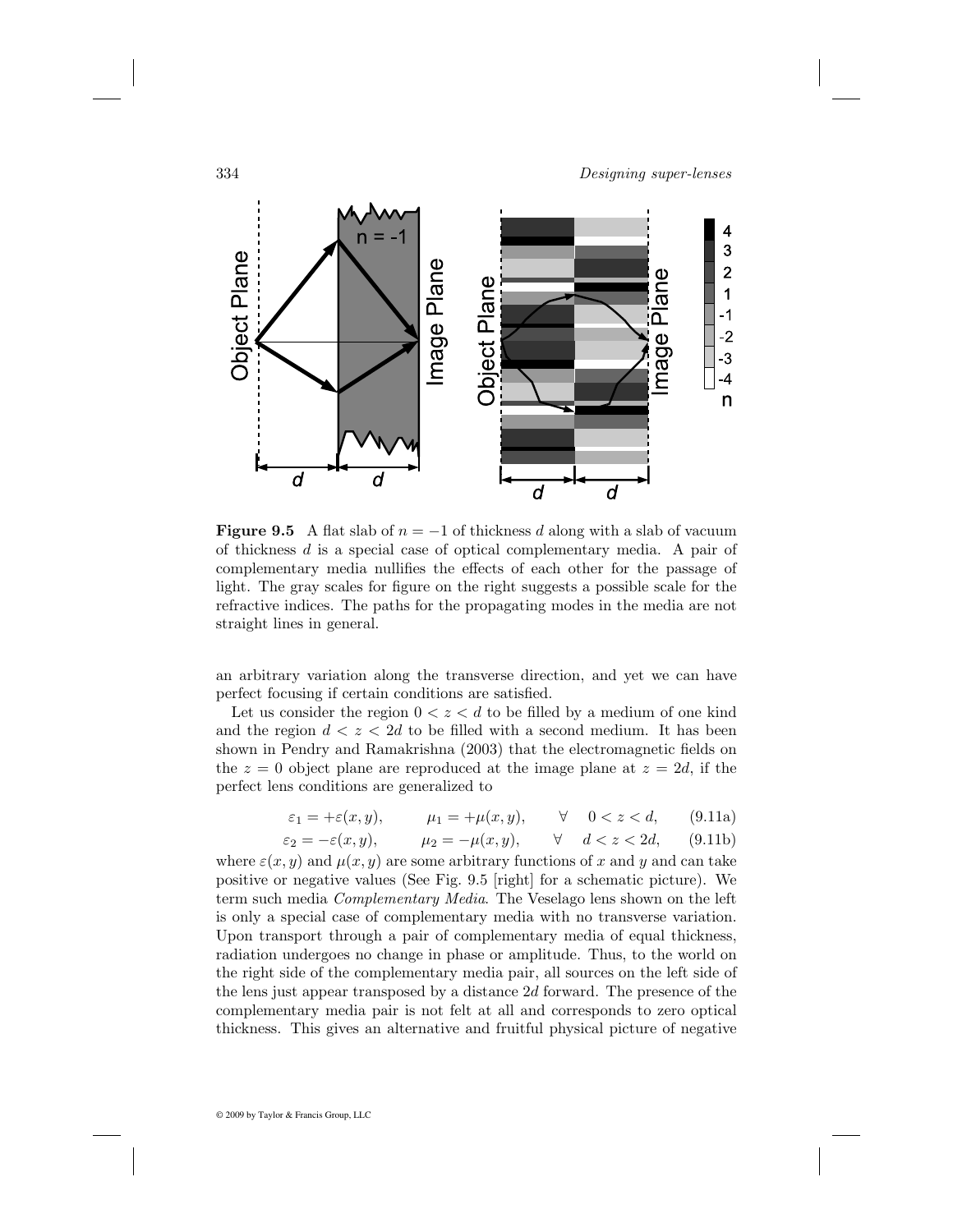

Figure 9.6 A pair of complementary media nullifies the effects of each other for the passage of light. The complementary media sum to an optical null pairwise if the system has a mirror antisymmetry about the central plane, and the entire system sums to a null. The same gray scale as in [Fig. 9.5](#page-11-0) is used to indicate the refractive indices of different regions.

refractive index media: negative refractive index media are the equivalent of "optical anti-matter" which nullify the effects of normal media on radiation. Note that we have not defined the media outside the region  $0 < z < 2d$  as that is immaterial to the imaging process. Also note that the path of light in these media is not along straight lines as in homogeneous media and is schematically depicted in the figure. Effectively, this theorem states that the variation in the transverse directions is immaterial as long as the same sense of variation is present in the complementary slab.

In fact, if the media on either side of the  $z = d$  plane also had material parameters that depend on z, the focusing would still be obtainable if the  $z =$ d plane were a plane of anti-symmetry along the  $\hat{z}$  direction. In other words, if the system is anti-symmetric about the  $z = d$  plane, the complementary media can be eliminated to a null in a pairwise fashion as shown in Fig. 9.6, where the meaning of this theorem is expressed pictorially for piecewise continuous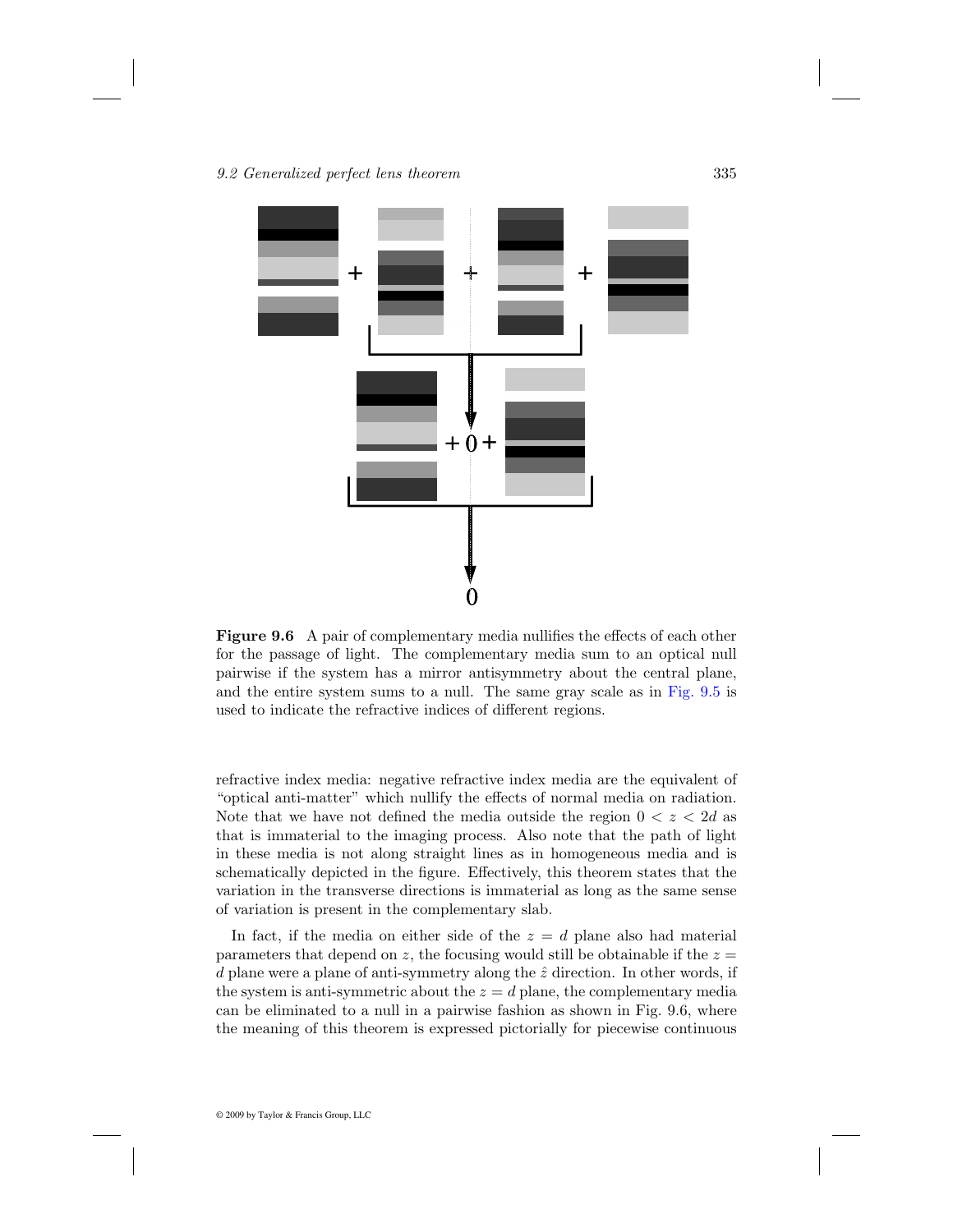media. In general, if

$$
\varepsilon_2(x, y, 2d - z) = -\varepsilon_1(x, y, z),
$$
  $\mu_2(x, y, 2d - z) = -\mu_1(x, y, z),$  (9.12)

then also the two regions behave as optically complementary and have no total effect on radiation that passes through them.

We now prove the above theorem for the general case of anisotropic dielectric and magnetic complementary media. In general, we have for the region-1,

$$
\bar{\bar{\varepsilon}}_1 = \begin{pmatrix} \varepsilon_{1xx} \varepsilon_{1xy} \varepsilon_{1xz} \\ \varepsilon_{1yx} \varepsilon_{1yy} \varepsilon_{1yz} \\ \varepsilon_{1zx} \varepsilon_{1zy} \varepsilon_{1zz} \end{pmatrix}, \qquad \bar{\mu}_1 = \begin{pmatrix} \mu_{1xx} \mu_{1xy} \mu_{1xz} \\ \mu_{1yx} \mu_{1yy} \mu_{1yz} \\ \mu_{1zx} \mu_{1zy} \mu_{1zz} \end{pmatrix}.
$$
 (9.13)

Similarly, for the region-2  $(d < z < 2d)$ ,

$$
\bar{\bar{\varepsilon}}_2 = \begin{pmatrix} \varepsilon_{2xx} & \varepsilon_{2xy} & \varepsilon_{2xz} \\ \varepsilon_{2yx} & \varepsilon_{2yy} & \varepsilon_{2yz} \\ \varepsilon_{2zx} & \varepsilon_{2zy} & \varepsilon_{2zz} \end{pmatrix}, \qquad \bar{\bar{\mu}}_2 = \begin{pmatrix} \mu_{2xx} & \mu_{2xy} & \mu_{2xz} \\ \mu_{2yx} & \mu_{2yy} & \mu_{2yz} \\ \mu_{2zx} & \mu_{2zy} & \mu_{2zz} \end{pmatrix}.
$$
 (9.14)

Note that the tensorial components are specified functions of the transverse coordinates  $(x, y)$ . The electromagnetic fields have to satisfy the Maxwell equations:

$$
\nabla \times \mathbf{E} = i\omega\mu_0 \bar{\bar{\mu}} \mathbf{H}, \quad \nabla \times \mathbf{H} = -i\omega\varepsilon_0 \bar{\bar{\varepsilon}} \mathbf{E}.
$$
 (9.15)

Decomposing the fields into the Fourier components in the two slabs,

$$
\mathbf{E}_{1}(x, y, z) = \exp(ik_{1z}z) \sum_{k_{x}, k_{y}} \exp[i(k_{x}x + k_{y}y)] \begin{pmatrix} E_{1x}(k_{x}, k_{y}) \\ E_{1y}(k_{x}, k_{y}) \\ E_{1z}(k_{x}, k_{y}) \end{pmatrix}, \quad (9.16a)
$$

$$
\mathbf{E}_2(x, y, z) = \exp(ik_{2z}z) \sum_{k_x, k_y} \exp[i(k_x x + k_y y)] \begin{pmatrix} E_{2x}(k_x, k_y) \\ E_{2y}(k_x, k_y) \\ E_{2z}(k_x, k_y) \end{pmatrix}, \quad (9.16b)
$$

where the Bloch conditions can be assumed. Substituting these fields into the Maxwell equations and separating out the components, we have

$$
k_y E_{1z}(k_x, k_y) - k_{1z} E_{1y}(k_x, k_y) = -\omega \mu_0 \sum_{k'_x, k'_y} [\mu_{1xx}(k_x, k_y; k'_x, k'_y) H_{1x}(k'_x, k'_y) + \mu_{1xy}(k_x, k_y; k'_x, k'_y) H_{1y}(k'_x, k'_y) + \mu_{1xz}(k_x, k_y; k'_x, k'_y) H_{1z}(k'_x, k'_y)],
$$
\n(9.17a)

$$
k_{1z}E_{1x}(k_x, k_y) - k_x E_{1z}(k_x, k_y) = -\omega \mu_0 \sum_{k'_x, k'_y} \left[ \mu_{1yx}(k_x, k_y; k'_x, k'_y) H_{1x}(k'_x, k'_y) \right. \n\left. + \mu_{1yy}(k_x, k_y; k'_x, k'_y) H_{1y}(k'_x, k'_y) + \mu_{1yz}(k_x, k_y; k'_x, k'_y) H_{1z}(k'_x, k'_y) \right],
$$
\n(9.17b)

$$
k_x E_{1y}(k_x, k_y) - k_y E_{1x}(k_x, k_y) = -\omega \mu_0 \sum_{k'_x, k'_y} [\mu_{1zx}(k_x, k_y; k'_x, k'_y) H_{1x}(k'_x, k'_y) + \mu_{1zy}(k_x, k_y; k'_x, k'_y) H_{1y}(k'_x, k'_y) + \mu_{1zz}(k_x, k_y; k'_x, k'_y) H_{1z}(k'_x, k'_y)],
$$
\n(9.17c)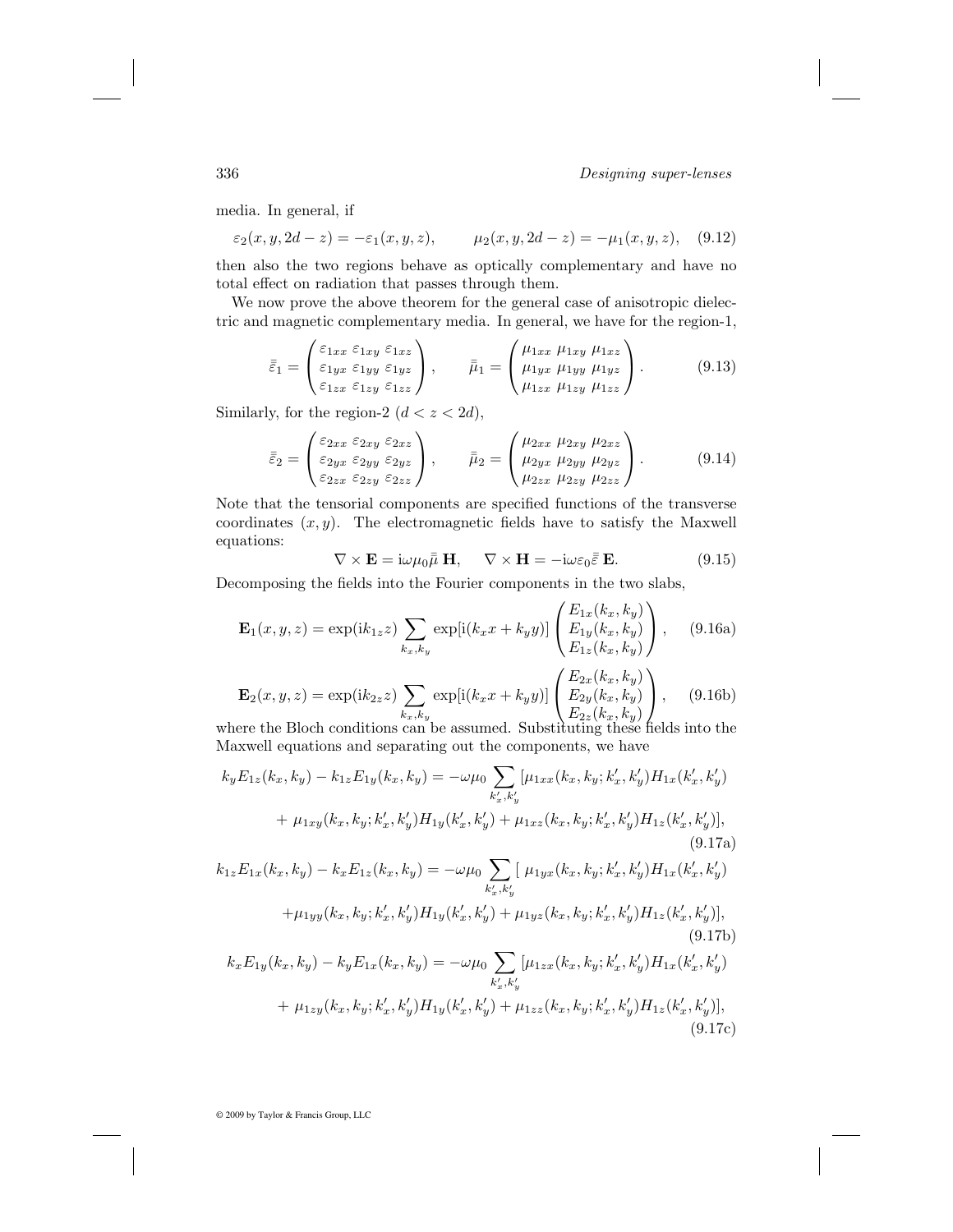and

$$
k_y H_{1z}(k_x, k_y) - k_{1z} H_{1y}(k_x, k_y) = \omega \varepsilon_0 \sum_{k'_x, k'_y} [\varepsilon_{1xx}(k_x, k_y; k'_x, k'_y) E_{1x}(k'_x, k'_y) + \varepsilon_{1xy}(k_x, k_y; k'_x, k'_y) E_{1y}(k'_x, k'_y) + \varepsilon_{1xz}(k_x, k_y; k'_x, k'_y) E_{1z}(k'_x, k'_y)],
$$
\n(9.18a)

$$
k_{1z}H_{1x}(k_x, k_y) - k_xH_{1z}(k_x, k_y) = \omega \varepsilon_0 \sum_{k'_x, k'_y} [\varepsilon_{1yx}(k_x, k_y; k'_x, k'_y) E_{1x}(k'_x, k'_y) + \varepsilon_{1yy}(k_x, k_y; k'_x, k'_y) E_{1y}(k'_x, k'_y) + \varepsilon_{1yz}(k_x, k_y; k'_x, k'_y) E_{1z}(k'_x, k'_y)],
$$
\n
$$
(9.18b)
$$
\n
$$
k_xH_{1y}(k_x, k_y) - k_yH_{1x}(k_x, k_y) = \omega \varepsilon_0 \sum [\varepsilon_{1zx}(k_x, k_y; k'_x, k'_y) E_{1x}(k'_x, k'_y)]
$$

$$
k_x H_{1y}(k_x, k_y) - k_y H_{1x}(k_x, k_y) = \omega \varepsilon_0 \sum_{k'_x, k'_y} \varepsilon_{1zx}(k_x, k_y; k'_x, k'_y) E_{1x}(k'_x, k'_y) + \varepsilon_{1zy}(k_x, k_y; k'_x, k'_y) E_{1y}(k'_x, k'_y) + \varepsilon_{1zz}(k_x, k_y; k'_x, k'_y) E_{1z}(k'_x, k'_y)].
$$
\n(9.18c)

Now consider the substitutions for the field quantities:

$$
E_{2x}(k_x, k_y) = E_{1x}(k_x, k_y),
$$
\n(9.19a)

$$
E_{2y}(k_x, k_y) = E_{1y}(k_x, k_y), \tag{9.19b}
$$

$$
E_{2z}(k_x, k_y) = -E_{1z}(k_x, k_y), \tag{9.19c}
$$

$$
H_{2x}(k_x, k_y) = H_{1x}(k_x, k_y),
$$
\n(9.19d)

$$
H_{2y}(k_x, k_y) = H_{1y}(k_x, k_y),
$$
\n(9.19e)

$$
H_{2z}(k_x, k_y) = -H_{1z}(k_x, k_y), \tag{9.19f}
$$

$$
k_{2z} = -k_{1z}, \t\t(9.19g)
$$

and for the material parameters, the substitutions

$$
\bar{\varepsilon}_{2}(k_{x},k_{y};k'_{x},k'_{y}) = \n\begin{pmatrix}\n-\varepsilon_{1xx}(k_{x},k_{y};k'_{x},k'_{y}) & -\varepsilon_{1xy}(k_{x},k_{y};k'_{x},k'_{y}) & +\varepsilon_{1xz}(k_{x},k_{y};k'_{x},k'_{y}) \\
-\varepsilon_{1yx}(k_{x},k_{y};k'_{x},k'_{y}) & -\varepsilon_{1yy}(k_{x},k_{y};k'_{x},k'_{y}) & +\varepsilon_{1yz}(k_{x},k_{y};k'_{x},k'_{y}) \\
+\varepsilon_{1zx}(k_{x},k_{y};k'_{x},k'_{y}) & +\varepsilon_{1zy}(k_{x},k_{y};k'_{x},k'_{y}) & -\varepsilon_{1zz}(k_{x},k_{y};k'_{x},k'_{y})\n\end{pmatrix},
$$
\n(9.20a)

$$
\bar{\mu}_{2}(k_{x},k_{y};k'_{x},k'_{y}) =
$$
\n
$$
\begin{pmatrix}\n-\mu_{1xx}(k_{x},k_{y};k'_{x},k'_{y}) & -\mu_{1xy}(k_{x},k_{y};k'_{x},k'_{y}) & +\mu_{1xz}(k_{x},k_{y};k'_{x},k'_{y}) \\
-\mu_{1yx}(k_{x},k_{y};k'_{x},k'_{y}) & -\mu_{1yy}(k_{x},k_{y};k'_{x},k'_{y}) & +\mu_{1yz}(k_{x},k_{y};k'_{x},k'_{y}) \\
+\mu_{1zx}(k_{x},k_{y};k'_{x},k'_{y}) & +\mu_{1zy}(k_{x},k_{y};k'_{x},k'_{y}) & -\mu_{1zz}(k_{x},k_{y};k'_{x},k'_{y})\n\end{pmatrix}.
$$
\n(9.20b)

These fields resolve the Maxwell equations in region-2 for the new material parameter tensors and the boundary conditions on the continuity of the electromagnetic fields across the interface of the slabs at  $z = d$  are also satisfied.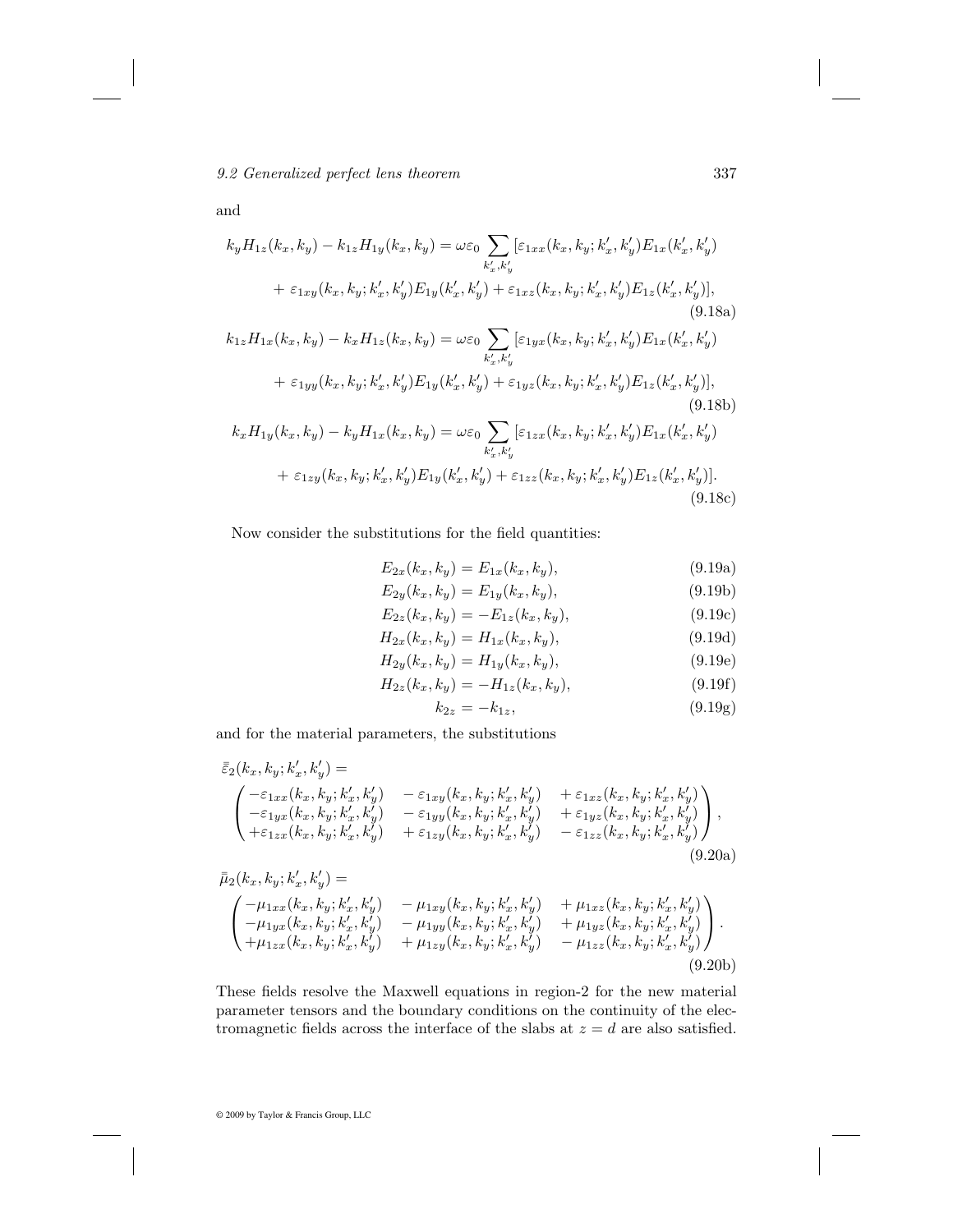Hence we have the field

$$
E(x, y, z = 2d) = E(x, y, z = d) \exp(-ik_z d) = E(x, y, z = 0), \quad (9.21)
$$

i.e., the fields at  $z = 0$  are reproduced at  $z = 2d$ . The fields are exactly repeated in region-2 but in the opposite order along  $\hat{z}$ . For an arbitrary source in general, we have a sum over the wave-vector  $k_z$ . Since the theorem holds individually for each  $k_z$ , it also holds for the sum. This completes the proof of this theorem that generalizes the perfect lens effect to spatially varying complementary media. Thus the sufficient condition for the optical complementarity is that the material parameters for the second complementarity slab should be related to the first by

$$
\bar{\bar{\varepsilon}}_2 = \begin{pmatrix} -\varepsilon_{1xx} - \varepsilon_{1xy} + \varepsilon_{1xz} \\ -\varepsilon_{1yx} - \varepsilon_{1yy} + \varepsilon_{1yz} \\ +\varepsilon_{1zx} + \varepsilon_{1zy} - \varepsilon_{1zz} \end{pmatrix}, \qquad \bar{\bar{\mu}}_2 = \begin{pmatrix} -\mu_{1xx} - \mu_{1xy} + \mu_{1xz} \\ -\mu_{1yx} - \mu_{1yy} + \mu_{1yz} \\ +\mu_{1zx} + \mu_{1zy} - \mu_{1zz} \end{pmatrix}, \quad (9.22)
$$

where all the tensorial components are arbitrary well-behaved functions of the transverse coordinates. Numerical simulations have confirmed the focusing for complementary media with transverse spatial variation up to the accuracy of the calculations (Pendry and Ramakrishna 2003).

## **9.2.1 Proof based on the symmetries of the Maxwell equations**

A simple and elegant proof for the generalized perfect lens theorem with anisotropic media can be deduced from the symmetry of the Maxwell equations. Consider the Maxwell equations

$$
\nabla \times \mathbf{E} = \mathbf{i}\omega \mathbf{B},\tag{9.23a}
$$

$$
\nabla \times (\mu^{-1} \mathbf{B}) = -\mathrm{i} \omega \varepsilon \mathbf{E},\tag{9.23b}
$$

where by  $\varepsilon$  and  $\mu$  we imply the actual permittivity and actual magnetic permeability and not the relative ones (for use in this proof alone). Some transformations that leave these equations invariant are:

- S1:  $\mathbf{E} \to \mathcal{A} \mathbf{E}, \mathbf{B} \to \mathcal{A} \mathbf{B}, \mu^{-1} \to \mathcal{A} \mu^{-1} \mathcal{A}^{-1}, \varepsilon \to \mathcal{A} \varepsilon \mathcal{A}^{-1},$  where  $\mathcal{A}$  is invertible and an element of  $GL_3(\mathbf{R})$  (the group of  $3 \times 3$  linear operators). ... *Generalized conformal invariance*.
- S2:  $\mathbf{E} \to -\varepsilon^{-1} \mathbf{B}, \mathbf{B} \to \mu \mathbf{E}, \text{ or } \mathbf{E} \to \mu^{-1} \mathbf{B}, \mathbf{B} \to -\varepsilon \mathbf{E}$  (*iff*  $\mu = \varepsilon$ )... *Generalized duality*.
- S3:  $\mu \to \alpha \mu, \varepsilon \to \varepsilon/\alpha$  where  $\alpha$  is a non-zero scalar.
- S4:  $\mathbf{r} \to -\mathbf{r}$ , where  $\mathbf{r} = [x, y, z]$ ,  $\mathbf{E} \to -\mathbf{E}$  (**B** is a pseudo vector) ... *Inversion*.
- S5: Any additional space-time symmetries such as translational invariance etc.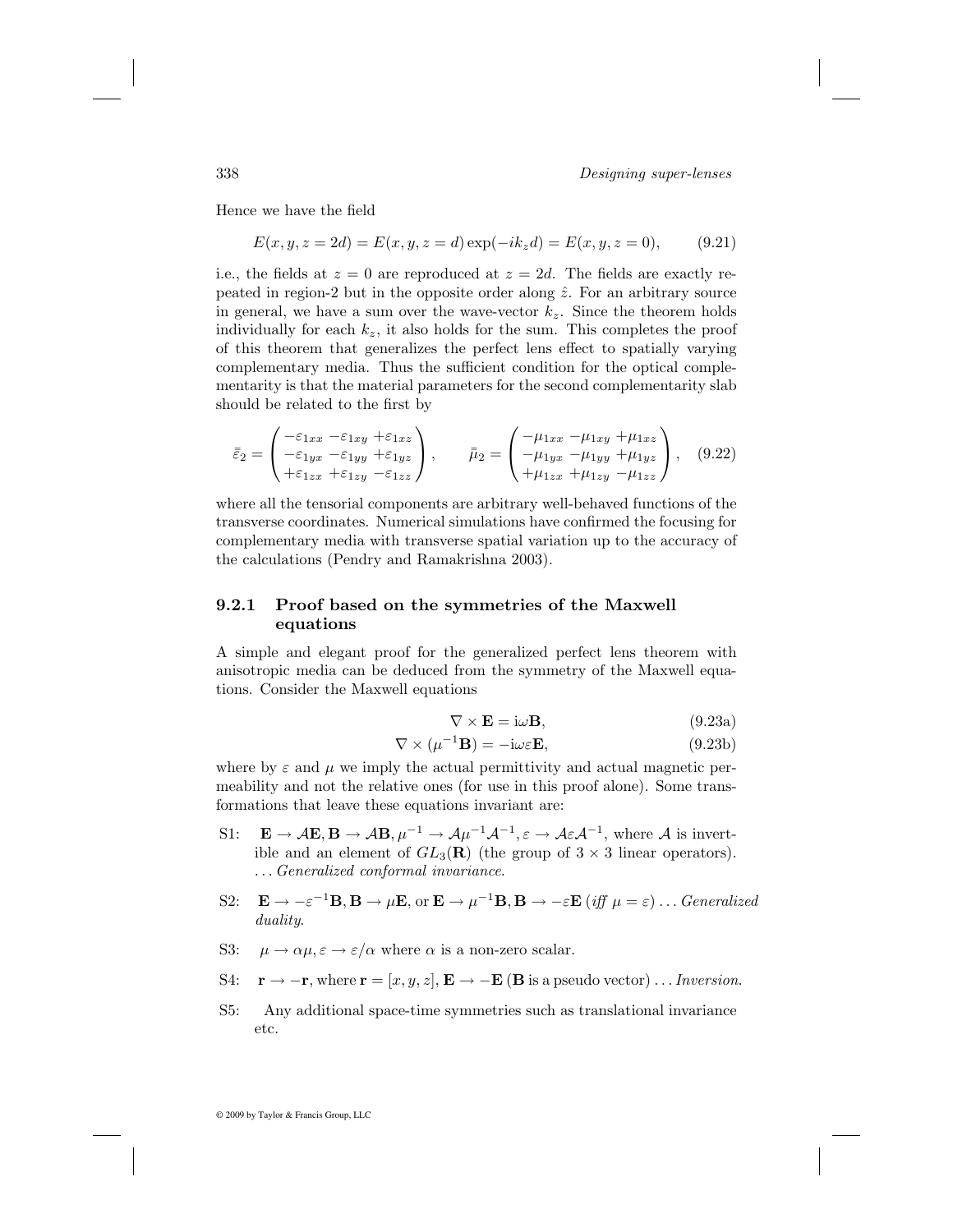The combination of any of these symmetries is again a symmetry of the system of equations. Then we can assert that *if the fields in a particular region of space can be mapped onto another region of space through the symmetry transformations S1 – S5, while preserving the respective boundary conditions, then the transformed fields solve the field equations whenever the original fields do.*

The boundary conditions here include, of course, the conditions of continuity of the tangential components of **E** and the normal component of **B** across any charge free and current free boundaries.

Let us apply these transformations to our slab in the region  $-d < z < 0$ with dielectric permittivity and magnetic permeability tensors

$$
\bar{\bar{\varepsilon}}_1 = \begin{pmatrix} \varepsilon_{xx} \varepsilon_{xy} \varepsilon_{xz} \\ \varepsilon_{yx} \varepsilon_{yy} \varepsilon_{yz} \\ \varepsilon_{zx} \varepsilon_{zy} \varepsilon_{zz} \end{pmatrix}, \qquad \bar{\bar{\mu}}_1 = \begin{pmatrix} \mu_{xx} \mu_{xy} \mu_{xz} \\ \mu_{yx} \mu_{yy} \mu_{yz} \\ \mu_{zx} \mu_{zy} \mu_{zz} \end{pmatrix}.
$$
 (9.24)

For propagation along the z direction and origin at the interface, let us use the symmetry operations of a reflection  $S_4(z \to -z)$  and  $S_3(\alpha = -1)$ , followed by  $S1$  (A) with

$$
\mathcal{A} = \begin{pmatrix} -1 & 0 & 0 \\ 0 & -1 & 0 \\ 0 & 0 & 1 \end{pmatrix} . \tag{9.25}
$$

We call this sequence of operations a mirror operation. This choice of  $A$ preserves the continuity of  $\mathbf{E}_{\parallel}$  and  $\mathbf{B}_{\perp}$  across the  $z = 0$  interface. Then the resulting complementary medium on the right for  $0 < z < d$  is obtained as

$$
\bar{\bar{\varepsilon}}_2 = \begin{pmatrix} -\varepsilon_{xx} - \varepsilon_{xy} + \varepsilon_{xz} \\ -\varepsilon_{yx} - \varepsilon_{yy} + \varepsilon_{yz} \\ +\varepsilon_{zx} + \varepsilon_{zy} - \varepsilon_{zz} \end{pmatrix}, \quad \bar{\bar{\mu}}_2 = \begin{pmatrix} -\mu_{xx} - \mu_{xy} + \mu_{xz} \\ -\mu_{yx} - \mu_{yy} + \mu_{yz} \\ +\mu_{zx} + \mu_{zy} - \mu_{zz} \end{pmatrix}, \quad (9.26)
$$

which is the result we obtained before.

## **9.2.2 Contradictions between the ray picture and the full wave solutions**

The generalized perfect lens theorem is a very powerful statement about the behavior of electromagnetic fields in complementary media. It is actually counter-intuitive in many ways and, interestingly, contradicts the results of a ray analysis in many cases. For example, consider the rays that are incident on a pair of slabs of complementary media shown in [Fig. 9.7](#page-17-0). The first one on the left consists of alternating rectangular regions of  $n = \pm 1$ . The rays can be seen to either transmit through or retro-reflect depending on the point and on the angle at which they are incident. The generalized lens theorem, however, predicts only one thing: the complementary slab pair has a transmission coefficient of unity for all plane waves regardless of their direction of incidence.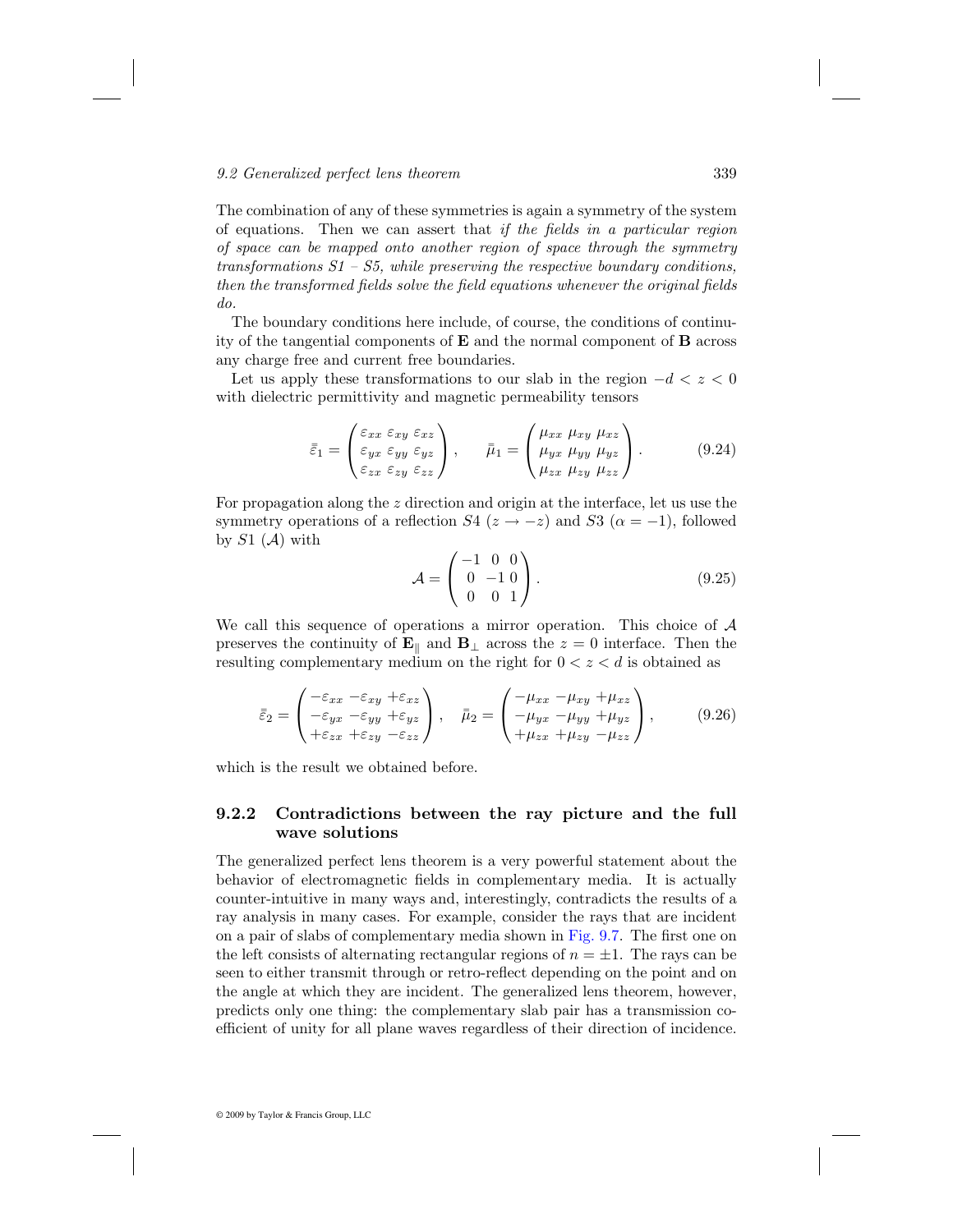<span id="page-17-0"></span>

Figure 9.7 Left: Pair of complementary media slabs of thickness d each. The refractive index takes the values  $n = +1$  and  $n = -1$  periodically along the transverse axis (effectively part of a rectangular checkerboard) with a period of  $L/2$ . Rays can be seen to be either transmitted or retro-reflected. Right: Extreme example of a complementary media slab pair where each slab consists of alternating equilateral triangular regions with  $n = +1$  and  $n = -1$ , which can be seen to reflect all rays incident upon them. Invariance along the axis normal to the plane of the figure is assumed in both cases.

The second example on the right of Fig. 9.7 shows a complementary medium slab pair composed of alternating equilateral triangular regions with  $n = \pm 1$ and the invariance assumed in the direction normal to the plane is more extreme. The ray analysis reveals that every ray incident on the slab should be reflected, regardless of the direction and the point  $(x)$  on the slab at which it is incident. We do neglect here the points of singularities such as the corners for the ray analysis. The generalized lens theorem, however, predicts a perfect transmission for every wave. Thus, there is a total contradiction between the predictions of the ray picture and that of the generalized lens theorem that is based on the full solutions to the Maxwell equations. Another case consisting of a spherical cavity in an otherwise homogeneous slab of  $n = \pm 1$  and its complementary slab has also been pointed out (Pendry 2004b).

The contradiction between the generalized lens theorem and the ray analyses can be worrisome at first sight. However, one has to bear in mind that the ray picture stems from a high frequency approximation of the Maxwell equations, based on the Eikonal equation (Born and Wolf 1999), while the generalized lens theorem is an exact statement. In fact, there are other instances in Optics where the ray analysis is known to fail. For example, in order to explain the case of complete reflection of light incident at an angle on a stratified medium with slowly and monotonically decreasing refractive index, one has to invoke either the total internal reflection (which involves evanescent waves for which we have no corresponding ray) or the curvature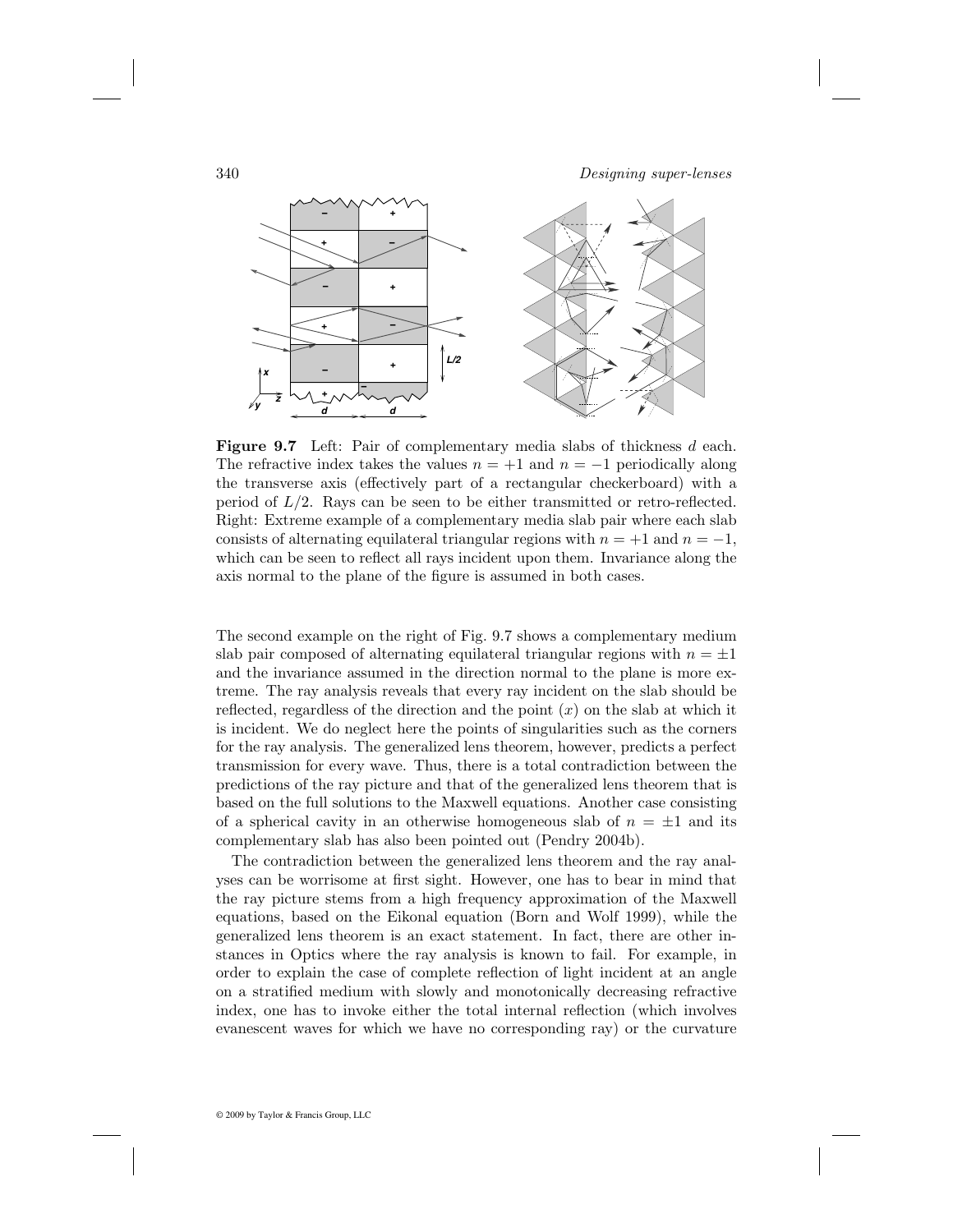of the wave-front associated with the wave, which again is not considered in the ray approximation.

The properties of complementary media strongly depend on the resonant surface plasmon states on the interfaces and on their interactions, whereas these localized resonances are not accounted for in the ray picture. The strange transmittive power of the piecewise continuous complementary media presented here can be traced to the propagation of surface plasmons on their interfaces and the scattering of these interface states from the corners. These are another instance of extraordinary transmission that is possible with metamaterials and which holds for all incident waves – propagating and evanescent. The mechanism of plasmonic guidance involved here via the interfaces between positive and negative index media differs substantially from the extraordinary transmission through subwavelength holes in thick metallic films that have become so popular in recent times (Ebbesen et al. 1998, Barnes et al. 2003).

Given the simplicity of the ray picture compared to full wave calculations, one is likely to be tempted to use the ray analysis as the first line of attack. In many cases the ray picture does yield some useful information about the modes of the system. However, we have seen that the ray analysis of situations involving localized resonances can lead to incorrect conclusions. Hence, any prediction based on the ray analysis in the case of complementary media has to be carefully checked by a full wave analysis.

## **9.3 The perfect lens in other geometries**

Beyond a point, the planar geometry of the slab lens and the layered lens can be quite constraining. For example, the size of the image is bound to be the same as the object, and the system cannot focus a beam of light into a tight spot. Lenses in Optics are used for a multitude of effects and most importantly to magnify or demagnify the image of a source. In the slab lens the unit magnification comes about primarily due to the translational invariance along the transverse directions due to which the parallel wavevector components  $(k_x, k_y)$  are conserved. That is why traditional Optical lenses have curved surfaces – the translational invariance is broken, and the distribution of parallel wave-vectors can be changed. Then the image can have a different transverse size than the source.

Obtaining super-lenses with curved surfaces is not straightforward. The performance and subwavelength image resolution of a super-lens is directly related to the near-degeneracy of the surface plasmons on the interfaces of the super-lens. In general, curved surfaces have a very different surface plasmon spectrum than the flat surfaces discussed so far. The only known exception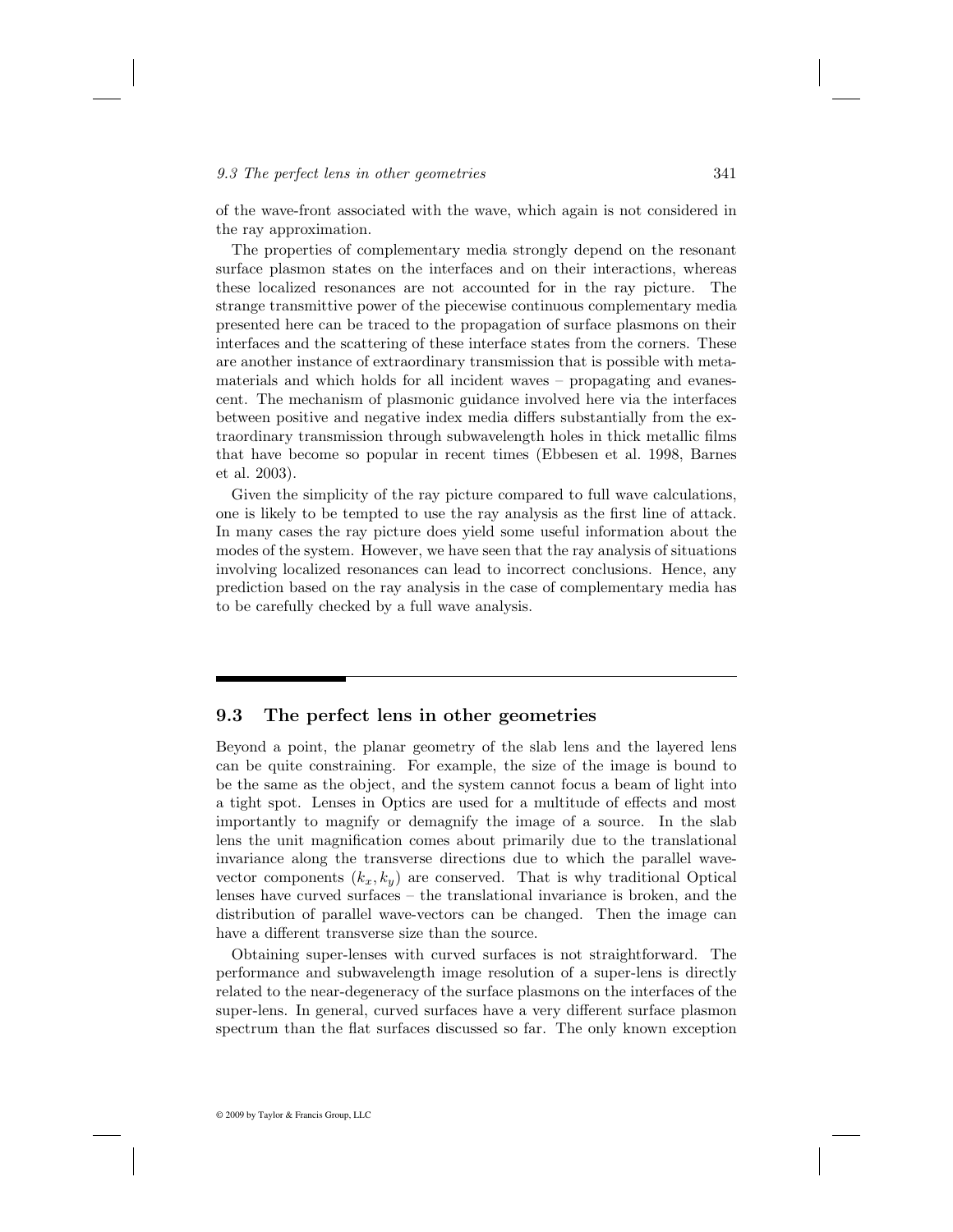<span id="page-19-0"></span>

**Figure 9.8** Left: Imaging by a slab lens of a set of periodically placed charges at  $u = u_0$  and  $v = 2m\pi$  in the z' plane. Right: Upon a conformal mapping  $z' = \ln z$ , the parallel lines go into concentric circles and the periodically placed charges map into one charge. The image of the charge is formed outside the cylindrical annulus of negative dielectric permittivity indicated by a gray shadow.

is approximate: a cylindrical surface with negative, homogeneous dielectric permittivity has a nearly degenerate plasmon dispersion in the quasi-static limit, i.e., when the cylinder is very thin compared to the wavelength. It has been shown (Pendry and Ramakrishna 2002) that a cylindrical shell of negative dielectric permittivity ( $\varepsilon = -1$ ) can act as a super-lens in the quasistatic limit for TM polarization whereby it transfers inside (outside) the image of a line charge placed outside (inside) it. The proof of this is most easily given by utilizing a conformal map

$$
z' = \ln z,\tag{9.27}
$$

where  $z = x + iy$  and  $z' = u + iv$  for the solutions of the Laplace equation (extreme near-field limit) for the slab geometry. Here in the  $z'$ -plane,  $u$  is the optical axis of the slab lens and  $v$  is the transverse direction. The transformation maps lines parallel to the  $v$  axis into concentric circles in the  $z$  plane, hence mapping a set of periodic line charges along the line  $u = u_0$  into a single charge of the same magnitude. The positions of the source, image, and the radii of the cylindrical shell are given by

$$
u_o = \ln r_o, \quad u_1 = \ln a_1, \quad u_2 = \ln a_2, \quad u_i = \ln r_i,\tag{9.28}
$$

as shown in Fig. 9.8. This lens can also be shown to have a spatial magnification of the near-field image by a factor of  $(a_2/a_1)^2$ .

While the Laplace equation is invariant under a conformal mapping and the solutions so obtained are valid in the extreme near-field approximation,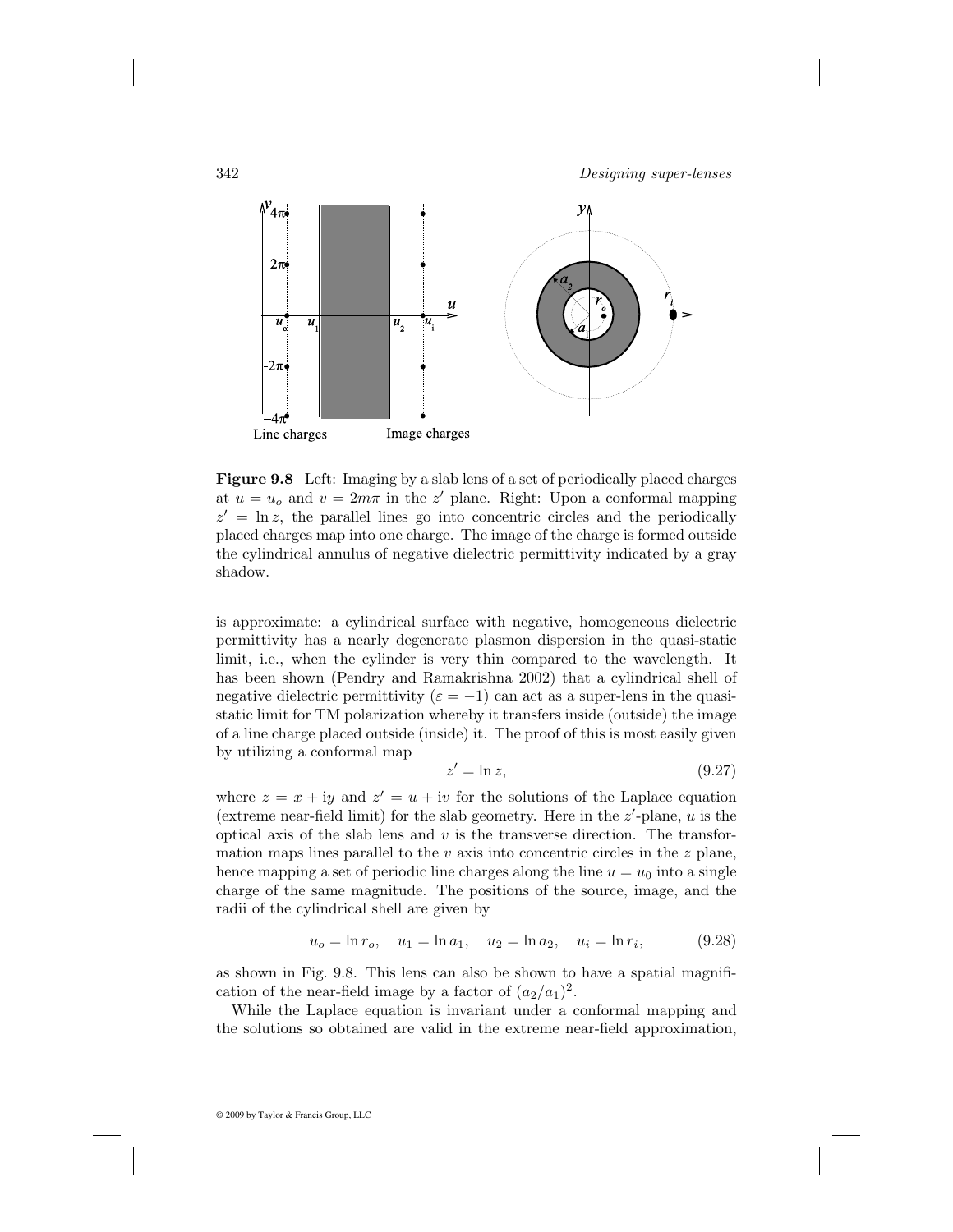the Maxwell equations and the Helmholtz equations are notinvariant under a conformal map. However, we can utilize the known solutions in one geometry such as the slab geometry and map them to another geometry in a similar manner using a coordinate transformation. In the remainder of this chapter, we discuss the possibility of obtaining focusing with cylindrical lenses (Pendry 2003), spherical lenses (Pendry and Ramakrishna 2003, Ramakrishna and Pendry 2004), two-dimensional sharp corners (Pendry and Ramakrishna 2003), checkerboards and three-dimensional corners (Guenneau et al. 2005b).

#### **9.3.1 A transformation technique**

We should note that a geometric mapping via a coordinate transformation would distort space, inducing a change in the material tensors  $\varepsilon$  and  $\mu$  in the transformed geometry.<sup> $\ddagger$ </sup> Thus, the material parameters in the transformed geometry would be spatially varying (heterogeneous) and anisotropic in general.

Consider a general transformation of the coordinates from the Cartesian coordinates:

$$
q_1 = q_1(x, y, z),
$$
  $q_2 = q_2(x, y, z),$   $q_3 = q_3(x, y, z).$  (9.29)

A cube in the new coordinate system would appear highly distorted in the Cartesian coordinate system. In the new coordinate system, Maxwell equations have been shown to take the form (Ward and Pendry 1996)

$$
\nabla_{\mathbf{q}} \times \tilde{\mathbf{E}} = i\omega\mu_0 \tilde{\mu} \tilde{\mathbf{H}},
$$
\n(9.30a)

$$
\nabla_{\mathbf{q}} \times \tilde{\mathbf{H}} = -i\omega\varepsilon_0 \tilde{\varepsilon} \tilde{\mathbf{E}},\tag{9.30b}
$$

where  $\tilde{\varepsilon}$  and  $\tilde{\mu}$  are, in general, some (frequency-dependent) tensors, and  $\tilde{\mathbf{E}}$  and **H** are renormalized fields. The Maxwell equations hence preserve their form in terms of these new renormalized quantities. If  $(q_1, q_2, q_3)$  are assumed to be orthogonal, then the renormalized  $\tilde{\varepsilon}$  and  $\tilde{\mu}$ , and fields in the new coordinate system are related to the actual material parameters and fields by

$$
\tilde{\varepsilon}_i = \varepsilon_i \frac{Q_1 Q_2 Q_3}{Q_i^2}, \qquad \tilde{\mu}_i = \mu_i \frac{Q_1 Q_2 Q_3}{Q_i^2}, \tag{9.31a}
$$

$$
\tilde{E}_i = Q_i E_i, \qquad \tilde{H}_i = Q_i H_i,
$$
\n(9.31b)

where

$$
Q_i^2 = \left(\frac{\partial x}{\partial q_i}\right)^2 + \left(\frac{\partial y}{\partial q_i}\right)^2 + \left(\frac{\partial z}{\partial q_i}\right)^2.
$$
 (9.32)

<sup>‡</sup>The same principle can be used to cloak regions of spaces from external electromagnetic radiation and achieve electromagnetic invisibility, as discussed in Chapter 10.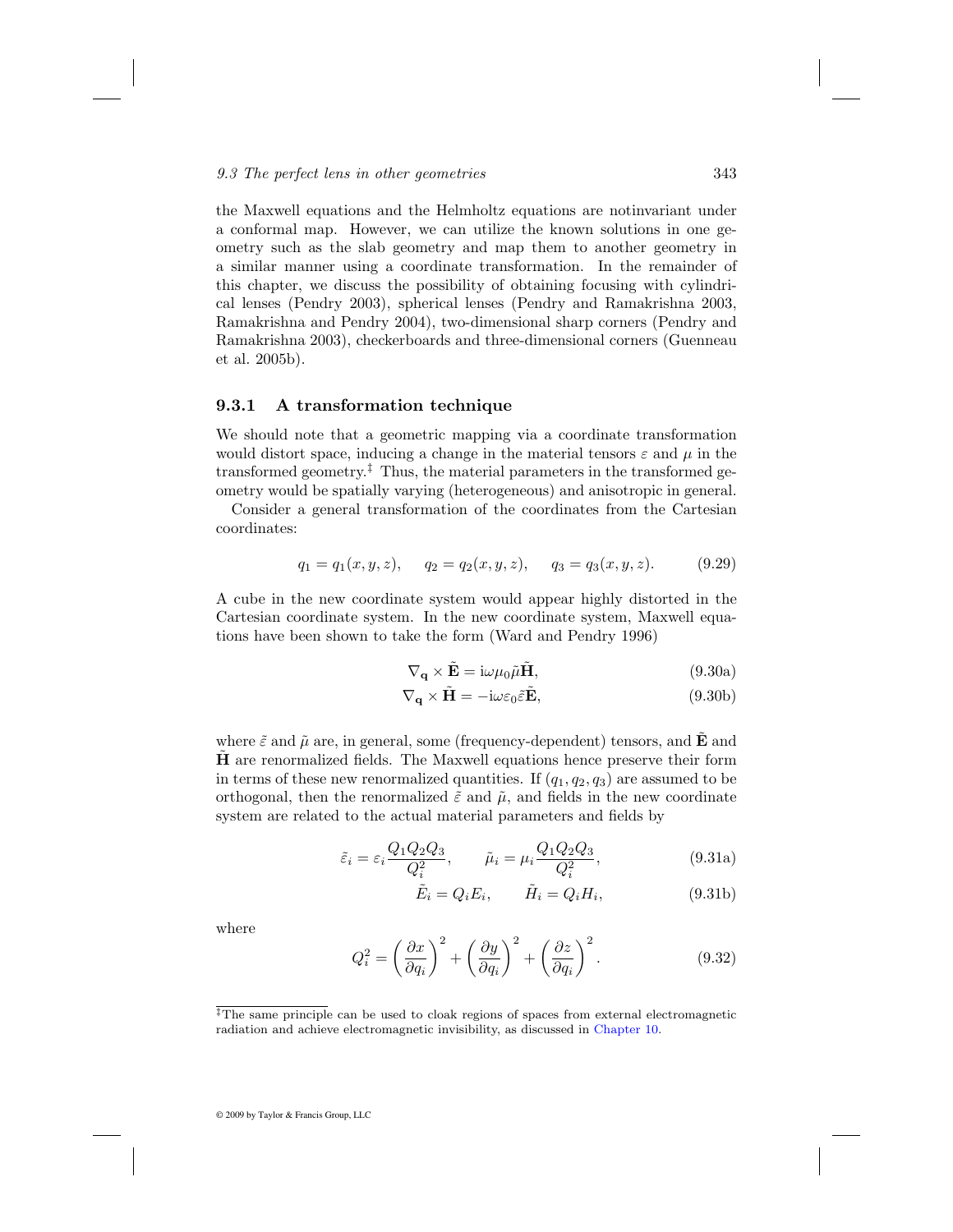The essential idea is to map new geometries into geometries where we know the solutions, for example, the Veselago slab lens. We can then use the known solutions of the fields to recover the fields in the new geometries as well as to define the actual inhomogeneous and anisotropic material parameter tensors in the new geometries. The essential condition for this procedure to work is, of course, that the transformation should be invertible. Since we have already assumed that we only transform to orthogonal coordinate systems, the boundary conditions on the fields are satisfied in both geometries.

In the remainder of this section, we use this coordinate transformation technique to generate super-lenses in new geometrical configurations.

## **9.3.2 Perfect lenses in curved geometries: cylindrical and spherical lenses**

#### **Cylindrical lenses:**

To generate cylindrical lenses, let us make a transformation from the Cartesian to cylindrical coordinates:

$$
x = r_0 e^{\ell/\ell_0} \cos \phi, \qquad y = r_0 e^{\ell/\ell_0} \sin \phi, \qquad z = Z, \qquad (9.33)
$$

where  $r = r_0 e^{\ell/\ell_0}$  and  $r_0$ ,  $\ell_0$  are some scaling parameters. We obtain

$$
Q_{\ell} = \frac{r_0}{\ell_0} e^{\ell/\ell_0},\tag{9.34a}
$$

$$
Q_{\phi} = r_0 e^{\ell/\ell_0},\tag{9.34b}
$$

$$
Q_Z = 1 \tag{9.34c}
$$

for the transformation. Hence the renormalized material parameters come out to be

$$
\tilde{\varepsilon}_{\ell} = \ell_0 \varepsilon_{\ell}, \qquad \tilde{\varepsilon}_{\phi} = \ell_0^{-1} \varepsilon_{\phi}, \qquad \tilde{\varepsilon}_Z = \frac{r_0^2}{\ell_0^2} \exp\left(\frac{2\ell}{\ell_0}\right) \varepsilon_z, \qquad (9.35a)
$$

$$
\tilde{\mu}_{\ell} = \ell_0 \mu_{\ell}, \qquad \tilde{\mu}_{\phi} = \ell_0^{-1} \mu_{\phi}, \qquad \tilde{\mu}_Z = \frac{r_0^2}{\ell_0^2} \exp\left(\frac{2\ell}{\ell_0}\right) \mu_z. \tag{9.35b}
$$

Choosing the scale factor  $\ell_0 = 1$  and explicitly defining the material parameters in the cylindrical geometry as

$$
\begin{aligned}\n\varepsilon_r &= \mu_r = +1, \\
\varepsilon_\phi &= \mu_\phi = +1, \\
\varepsilon_z &= \mu_z = +1/r^2,\n\end{aligned}\n\qquad \forall \ r < a_1,\n\qquad (9.36a)
$$

$$
\begin{aligned}\n\varepsilon_r &= \mu_r = -1, \\
\varepsilon_\phi &= \mu_\phi = -1, \\
\varepsilon_z &= \mu_z = -1/r^2,\n\end{aligned}\n\qquad \forall a_1 < r < a_2,\n\tag{9.36b}
$$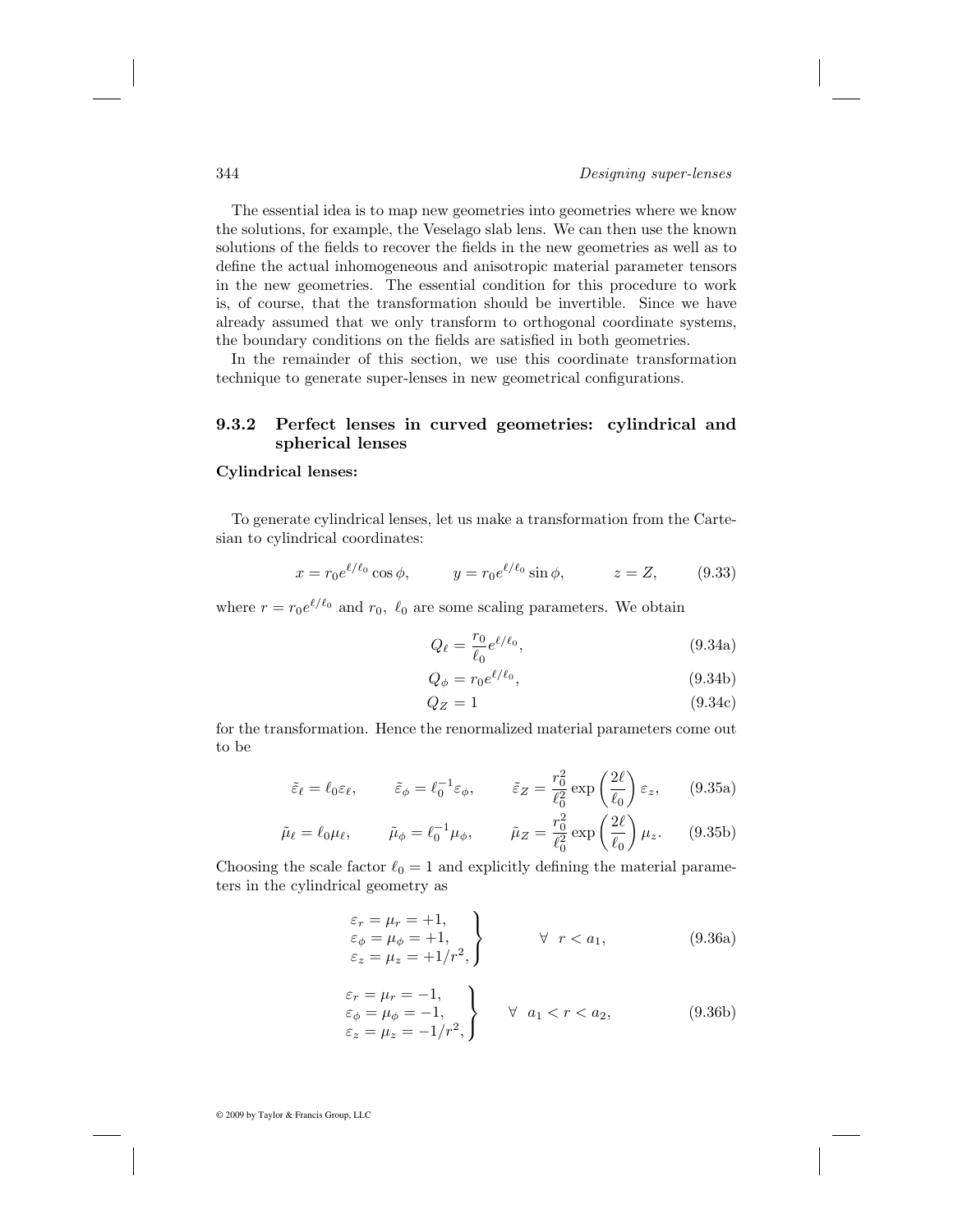#### *9.3 The perfect lens in other geometries* 345

$$
\begin{aligned}\n\varepsilon_r &= \mu_r = +1, \\
\varepsilon_\phi &= \mu_\phi = +1, \\
\varepsilon_z &= \mu_z = +1/r^2,\n\end{aligned}\n\qquad \forall a_2 < r,\n\qquad (9.36c)
$$

we obtain that

$$
\begin{aligned}\n\tilde{\varepsilon}_{\ell} &= \tilde{\mu}_{\ell} = +1, \\
\tilde{\varepsilon}_{\phi} &= \tilde{\mu}_{\phi} = +1, \\
\tilde{\varepsilon}_{z} &= \tilde{\mu}_{z} = +1,\n\end{aligned}\n\qquad \forall \ell < \ell_0 \ln(a_1/r_0),\n\tag{9.37a}
$$

$$
\begin{aligned}\n\tilde{\varepsilon}_{\ell} &= \tilde{\mu}_{\ell} = -1, \\
\tilde{\varepsilon}_{\phi} &= \tilde{\mu}_{\phi} = -1, \\
\tilde{\varepsilon}_{z} &= \tilde{\mu}_{Z} = -1,\n\end{aligned}\n\quad \forall \ell_0 \ln(a_1/r_0) < \ell < \ell_0 \ln(a_2/r_0),\n\tag{9.37b}
$$

$$
\begin{aligned}\n\tilde{\varepsilon}_{\ell} &= \tilde{\mu}_{\ell} = +1, \\
\tilde{\varepsilon}_{\phi} &= \tilde{\mu}_{\phi} = +1, \\
\tilde{\varepsilon}_{z} &= \tilde{\mu}_{Z} = +1,\n\end{aligned}\n\qquad \forall \ell_{0} \ln(a_{2}/r_{0}) < \ell\n\tag{9.37c}
$$

in the  $\ell, \phi, Z$  coordinates. The renormalized material parameters satisfy the same conditions as the slab perfect lens in Cartesian coordinates. Hence we have actually specified a perfect lens in the cylindrical geometry through our choice of the material parameters. Note that our choice of the spatial dependence of the material parameters was done so as to obtain homogeneous renormalized  $\tilde{\varepsilon}$  and  $\tilde{\mu}$ . Note that the z-components of the material parameter tensors are inhomogeneous and have  $1/r^2$  dependence.

The new system with the specified parameters must accordingly act as a cylindrical super-lens, and transfer images in and out of the cylindrical annulus. Let us suppose that the line source is located at  $(r_o, \phi_o)$  inside the cylindrical annulus (see [Fig. 9.8](#page-19-0)). The location of the image can be obtained from the condition

$$
(\ell_1 - \ell_o) - (\ell_i - \ell_2) = (\ell_2 - \ell_1) \quad \Rightarrow \quad r_i = r_o (a_2/a_1)^2, \phi_i = \phi_o. \quad (9.38)
$$

All lengthscales on the image are magnified (angular magnification  $\Delta\phi$ ) by a factor of

$$
\mathcal{M} = \left(\frac{a_2}{a_1}\right)^2,\tag{9.39}
$$

which is the magnification of this system. Note that the magnification or demagnification of the image holds for the near-field image as well. For example, if the fast-varying features are not amenable to interrogation by a scanning near-field microscope due to resolution limitations, one could instead try to image these fast-varying features in the magnified image. Another possibility is if  $r_i = a_1$  and  $r_o = a_2$ , then the magnification of the image could allow coupling to the propagating modes in the region  $r>a_2$  and hence allow us to project out the near-field. Another important point is that the demagnified images inside the cylindrical annulus would be more intense: this has potential consequences when we want to concentrate weak incident fields. Note that these cylindrical lens are also short-sighted in the same manner as the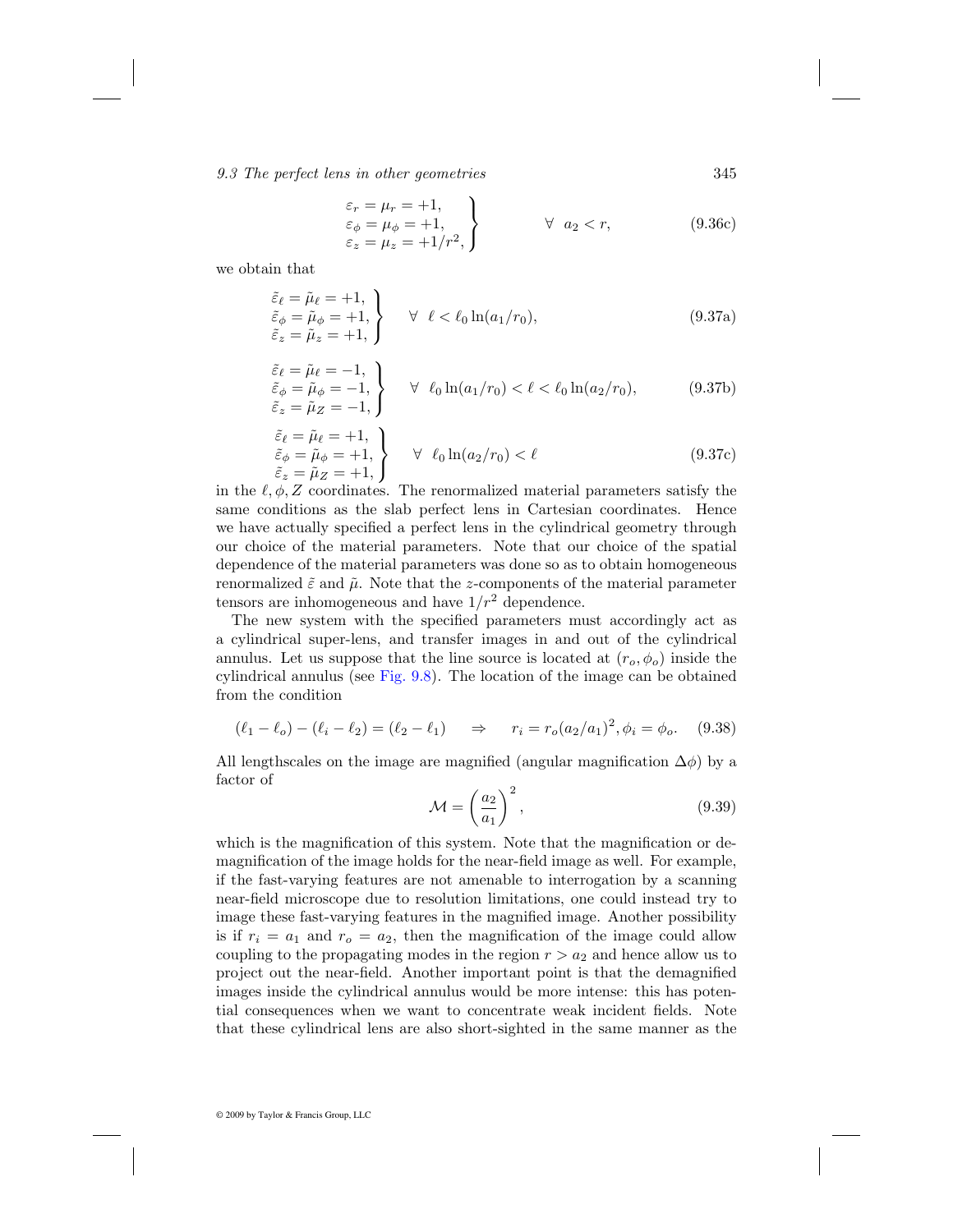

**Figure 9.9** A spherical shell with negative  $\varepsilon_-(r) \sim -1/r$  and  $\mu_-(r) \sim$  $-1/r$  images a source located inside the shell into the external region. The media outside have positive refractive index, but  $\varepsilon_{+}(r) \sim 1/r$  and  $\mu_{+}(r) \sim$  $1/r$ . The amplification inside the spherical shell of the otherwise decaying field is schematically shown. (Reproduced with permission from Ramakrishna  $(2005)$ .  $\odot$  2005, Institute of Physics Publishing, U.K.)

slab lens is: they can only focus sources from inside to the outside only when  $a_1^2/a_2 < r < a_1$ , and the other way around from outside to the inner world when the source is located in  $a_2 < r < a_2^2/a_1$ . Furthermore, note that for the optical axis along the  $\ell$  direction, the generalized lens theorem predicts that the variations in the transverse  $\phi$ , Z directions are irrelevant. Hence the medium parameters, in general, could also be arbitrary functions of  $\phi$  and Z.

#### **Spherical lenses:**

In an analogous manner to the cylindrical lens, we can show that a spherical shell of negative index media can also act as a super-lens. Consider a shell of negative refractive index material embedded in a positive index medium as shown in Fig. 9.9. Transforming to the spherical geometry from the Cartesian geometry:

 $x = r_0 e^{\ell/\ell_0} \sin \theta \cos \phi,$   $y = r_0 e^{\ell/\ell_0} \sin \theta \sin \phi,$   $z = r_0 e^{\ell/\ell_0} \cos \theta,$ (9.40)

where  $\ell$  is oriented along the radial direction,  $r = r_0 e^{\ell/\ell_0}$ , and  $r_0$ ,  $\ell_0$  are some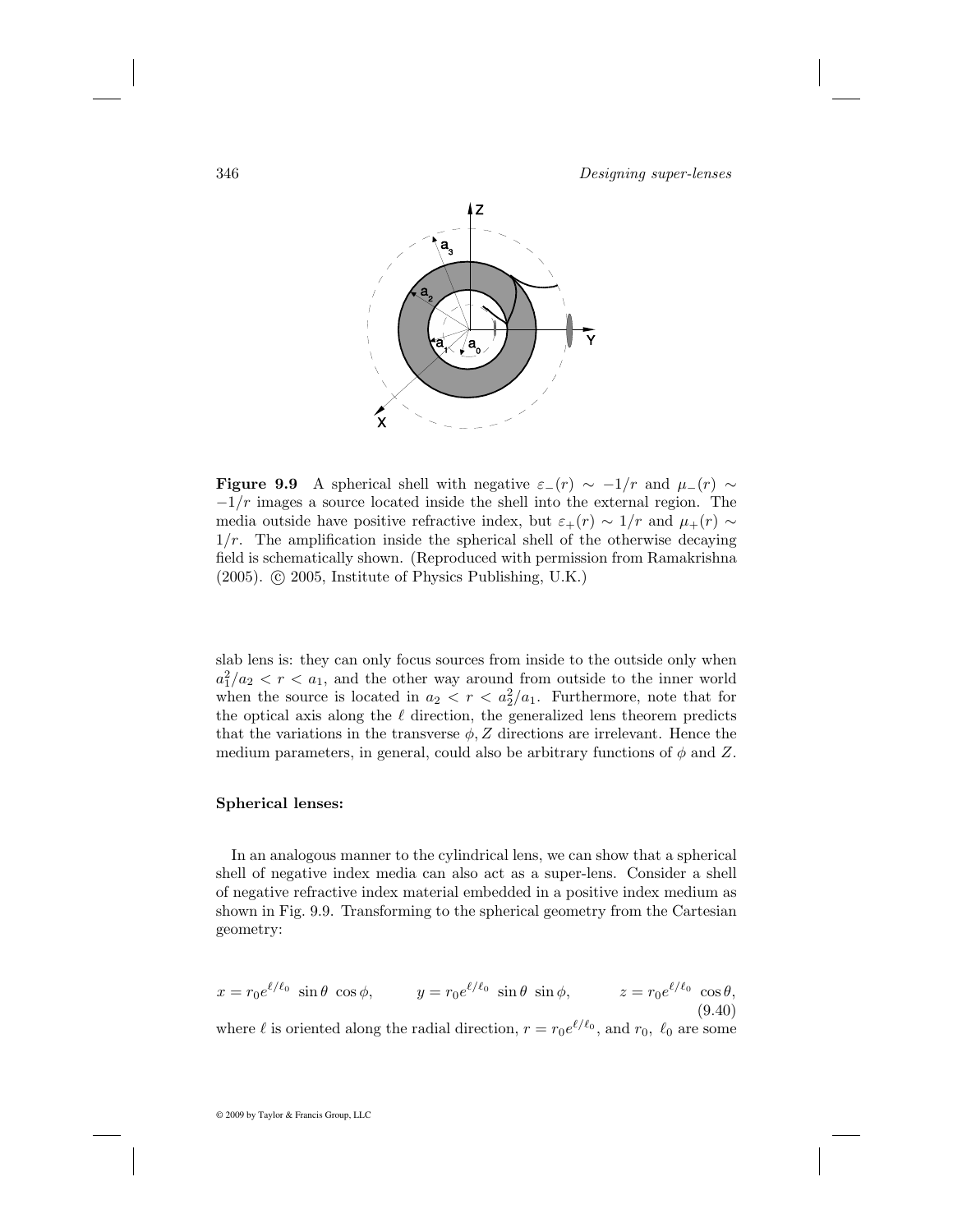scaling parameters as before. We obtain

$$
Q_{\ell} = \frac{r_0}{\ell_0} e^{\ell/\ell_0},\tag{9.41a}
$$

$$
Q_{\theta} = r_0 e^{\ell/\ell_0},\tag{9.41b}
$$

$$
Q_{\phi} = r_0 e^{\ell/\ell_0} \sin \theta \tag{9.41c}
$$

for the transformation. Hence the renormalized material parameters are

$$
\tilde{\varepsilon}_{\ell} = r_0 \ell_0 e^{\ell/\ell_0} \sin \theta \, \varepsilon_{\ell}, \qquad \tilde{\varepsilon}_{\theta} = \frac{r_0}{\ell_0} e^{\ell/\ell_0} \sin \theta \, \varepsilon_{\theta}, \qquad \tilde{\varepsilon}_{\phi} = \frac{r_0 e^{\ell/\ell_0}}{\ell_0 \sin \theta} \, \varepsilon_{\phi},
$$
\n
$$
\tilde{\mu}_{\ell} = r_0 \ell_0 e^{\ell/\ell_0} \sin \theta \, \mu_{\ell}, \qquad \tilde{\mu}_{\theta} = \frac{r_0}{\ell_0} e^{\ell/\ell_0} \sin \theta \, \mu_{\theta}, \qquad \tilde{\mu}_{\phi} = \frac{r_0 e^{\ell/\ell_0}}{\ell_0 \sin \theta} \, \mu_{\phi}.
$$
\n
$$
(9.42a)
$$
\n
$$
(9.42b)
$$

Note that the imaging direction that we seek is along the radial  $(\ell)$  direction. Choosing the scale factor  $\ell_0 = 1$ , we explicitly define the material parameters in the spherical geometry as

$$
\varepsilon_{\ell} = \varepsilon_{\theta} = \varepsilon_{\phi} = \varepsilon e^{-\ell/\ell_0} = \varepsilon \frac{r_0}{r}
$$
 (9.43a)

$$
\mu_{\ell} = \mu_{\theta} = \mu_{\phi} = \mu e^{-\ell/\ell_0} = \mu \frac{r_0}{r}.
$$
\n(9.43b)

Then we obtain renormalized material parameters that have no  $\ell$  dependence:

$$
\tilde{\varepsilon}_{\ell} = +\varepsilon r_0 \sin \theta, \quad \tilde{\varepsilon}_{\theta} = +\varepsilon r_0 \sin \theta, \quad \tilde{\varepsilon}_{\phi} = \frac{+\varepsilon r_0}{\sin \theta},
$$
\n(9.44a)

$$
\tilde{\mu}_{\ell} = +\mu r_0 \sin \theta, \quad \tilde{\mu}_{\theta} = +\mu r_0 \sin \theta, \quad \tilde{\mu}_{\phi} = \frac{+\mu r_0}{\sin \theta}.
$$
 (9.44b)

If the quantities  $\varepsilon$  and  $\mu$  take the values  $+1$  in the the regions  $\ell < \ell_0 \ln(a_1/r_0)$ and  $\ell_0 \ln(a_2/r_0) < \ell$ , and the value  $-1$  for  $\ell_0 \ln(a_1/r_0) < \ell < \ell_0 \ln(a_2/r_0)$ , then the renormalized material parameters have the required complementary behavior with no variation along the radial (imaging) direction and only a variation along the transverse  $(\theta)$  direction. Hence we conclude that this system, which has isotropic but inhomogeneous ( $\sim 1/r$ ) material parameters, acts as a spherical super-lens. Note here that it is the generalized lens theorem for complementary media with transverse variation that allows us to make this conclusion. Once again it is straightforward to show that the image of a source located at  $(r_o, \theta_o, \phi_o)$  appears at  $(r_i, \theta_i, \phi_i)$  where

$$
r_i = r_o (a_2/a_1)^2, \quad \theta_i = \theta_o, \quad \phi_i = \phi_o,
$$
 (9.45)

and that the system has a magnification given by  $\mathcal{M} = \left(\frac{a_2}{a_1}\right)^2$ .

Actually this result can also be obtained by a more conventional but tedious calculation. In order to convince the reader of the considerable simplicity and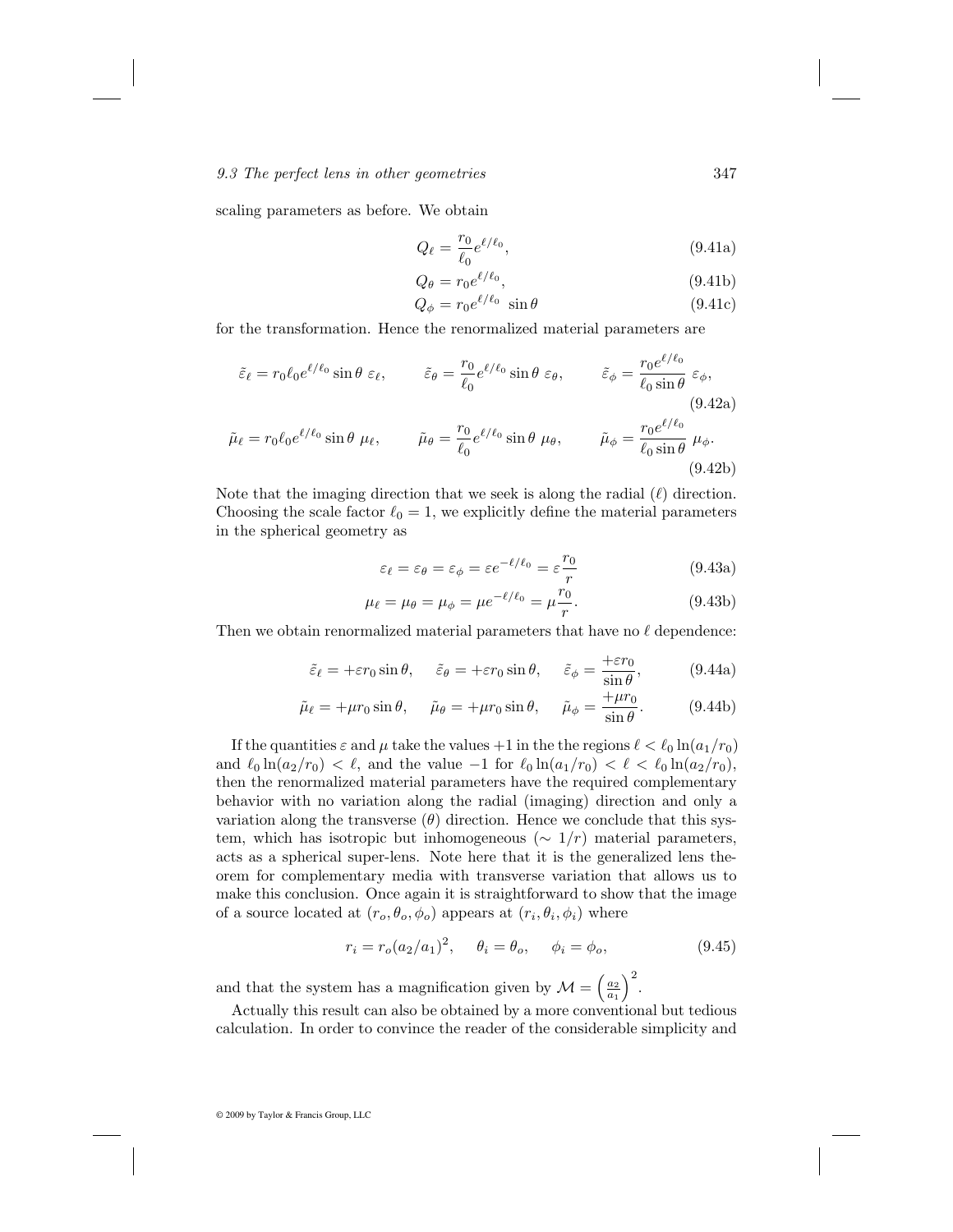<span id="page-25-0"></span>power of the transformation technique, we present this more conventional calculation (Ramakrishna and Pendry 2004) here which confirms our earlier result for the spherical shell. We consider a spherical system whose  $\varepsilon$  and  $\mu$ have a variation of  $1/r$  along the radial direction. Under the circumstances of spherical symmetry, it is sufficient to specify the quantities  $(\mathbf{r} \cdot \mathbf{E})$  and  $(\mathbf{r} \cdot \mathbf{H})$ , which constitutes a full solution to the problem.

Consider the TM polarized modes  $\mathbf{r} \cdot \mathbf{H} = 0$ , in which case only the electric fields have a radial component  $E_r$ . Operating on the Maxwell equation by  $\nabla$ ,

$$
\nabla \times \nabla \times \mathbf{E} = i\omega\mu_0 \nabla \times [\mu(\mathbf{r})\mathbf{H}],
$$
  
= 
$$
\frac{\omega^2}{c^2} \mu(\mathbf{r}) \varepsilon(\mathbf{r}) \mathbf{E} + i\omega \frac{\nabla \mu(\mathbf{r})}{\mu(\mathbf{r})} \times \nabla \times \mathbf{E},
$$
 (9.46)

and we have

$$
\nabla \cdot \mathbf{D} = \nabla \cdot [\varepsilon(\mathbf{r}) \mathbf{E}] = \nabla \varepsilon(\mathbf{r}) \cdot \mathbf{E} + \varepsilon(\mathbf{r}) \nabla \cdot \mathbf{E} = 0. \tag{9.47}
$$

If we assume  $\varepsilon(\mathbf{r}) = \varepsilon(r)$  and  $\mu(\mathbf{r}) = \mu(r)$ , we have

$$
\nabla \cdot \mathbf{E} = -\frac{\varepsilon'(r)}{r\varepsilon(r)} \mathbf{r} \cdot \mathbf{E} = -\frac{\varepsilon'(r)}{r\varepsilon(r)} (rE_r), \qquad (9.48)
$$

where the prime indicates the derivative with respect to the argument shown in the parenthesis. We note the following two useful identities for subsequent use:

$$
\nabla \times \nabla \times \mathbf{E} = \nabla (\nabla \cdot \mathbf{E}) - \nabla^2 \mathbf{E},
$$
\n(9.49)

and

$$
\nabla^2(\mathbf{r} \cdot \mathbf{E}) = \mathbf{r} \cdot \nabla^2 \mathbf{E} + 2\nabla \cdot \mathbf{E}.
$$
 (9.50)

Noting that  $\varepsilon$  only depends on r, we obtain that

$$
\mathbf{r} \cdot \nabla (\nabla \cdot \mathbf{E}) = -\frac{\partial}{\partial r} \left( \frac{\varepsilon'(r)}{\varepsilon(r)} (r E_r) \right) + \left( \frac{\varepsilon'(r)}{\varepsilon(r)} E_r \right). \tag{9.51}
$$

Using the above four equations, we can obtain an equation for the electric field as

$$
\nabla^2(rE_r) + \frac{\partial}{\partial r} \left[ \frac{\varepsilon'(r)}{\varepsilon(r)} (rE_r) \right] + \frac{\varepsilon'(r)}{r\varepsilon(r)} (rE_r) + \varepsilon(r)\mu(r) \frac{\omega^2}{c^2} (rE_r) = 0. \quad (9.52)
$$

This equation is separable in  $(r, \theta, \phi)$  and the Spherical Harmonic functions are a solution to the angular part. Hence, the solution is  $(rE_r) = U(r)Y_{lm}(\theta,\phi)$ where the radial part  $U(r)$  satisfies

$$
\frac{1}{r^2}\frac{\partial}{\partial r}\left(r^2\frac{\partial U}{\partial r}\right) - \frac{l(l+1)}{r^2}U + \frac{\partial}{\partial r}\left[\frac{\varepsilon'(r)}{\varepsilon(r)}U\right] + \frac{\varepsilon'(r)}{r\varepsilon(r)}U + \varepsilon(r)\mu(r)\frac{\omega^2}{c^2}U = 0.
$$
\n(9.53)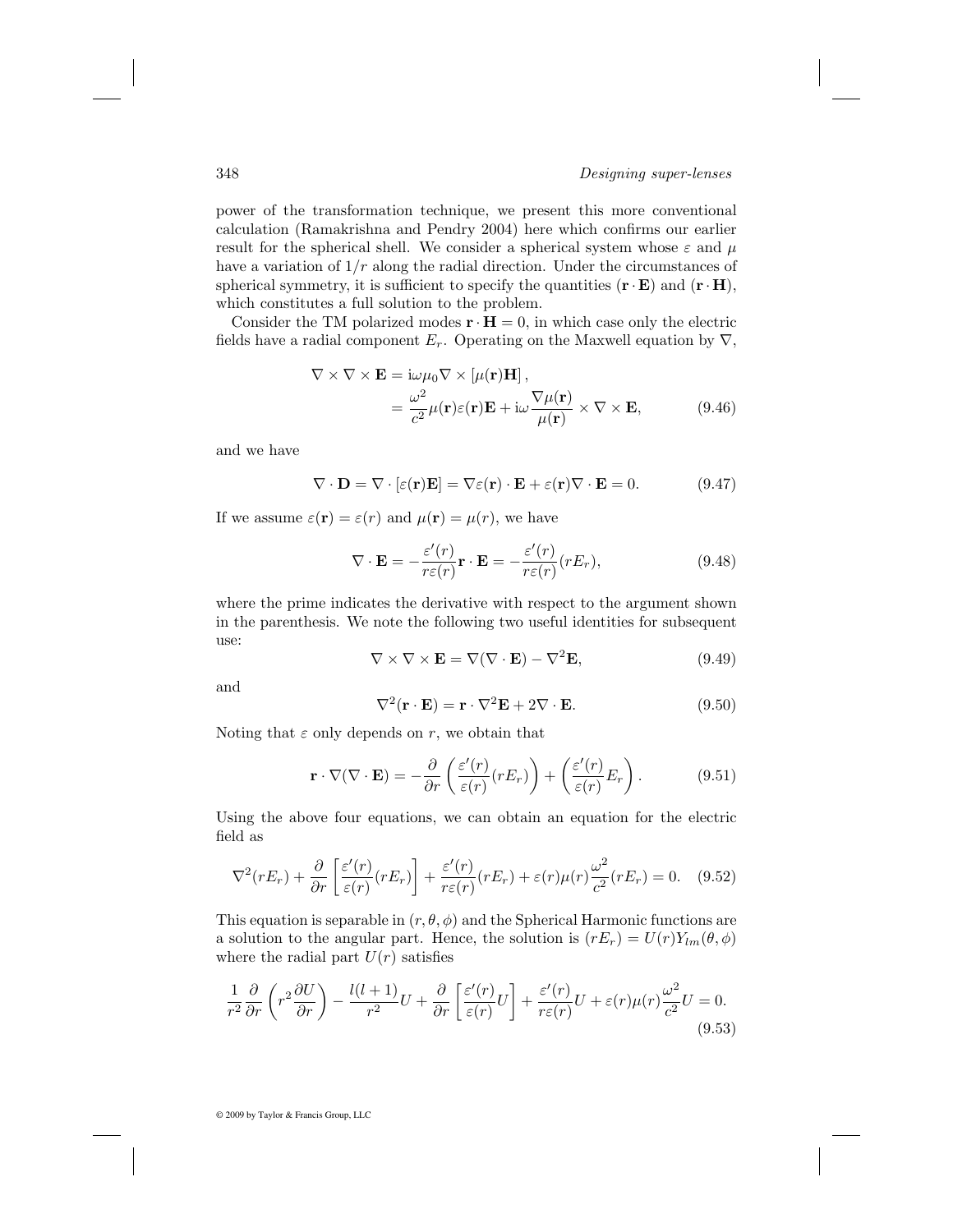If we choose  $\varepsilon(r) = \alpha r^p$  and  $\mu(r) = \beta r^q$ , we can use a trial solution  $U(r) \sim r^n$ and obtain

$$
[n(n+1) - l(l+1) + p(n-1) + p]r^{n-2} + \alpha\beta\omega^2/c^2r^{p+q+n} = 0,
$$
 (9.54)

implying  $p + q = -2$  and

$$
n_{\pm} = 1/2 \left[ -(p+1) \pm \sqrt{(p+1)^2 + 4l(l+1) - 4\alpha \beta \omega^2/c^2} \right].
$$
 (9.55)

Hence the general solution can be written as

$$
E_r(\mathbf{r}) = \sum_{l,m} \left[ n_+ A_{lm} r^{n_+ - 1} + n_- B_{lm} r^{n_- - 1} \right] Y_{lm}(\theta, \phi), \tag{9.56}
$$

and a similar solution can be obtained for the TE modes with  $\mathbf{r} \cdot \mathbf{E} = 0$ .

Assuming an arbitrary source at  $r = a_0$ , we can now write the electric fields of the TM modes in the different regions for the negative spherical shell of Fig. 2 as

$$
\mathbf{E}^{(1)}(\mathbf{r}) = \sum_{l,m} \left[ n_+ A_{lm}^{(1)} r^{n_+ - 1} + n_- B_{lm}^{(1)} r^{n_- - 1} \right] Y_{lm}(\theta, \phi), \qquad a_0 < r < a_1,
$$
\n(9.57a)

$$
\mathbf{E}^{(2)}(\mathbf{r}) = \sum_{l,m} \left[ n_+ A_{lm}^{(2)} r^{n_+ - 1} + n_- B_{lm}^{(2)} r^{n_- - 1} \right] Y_{lm}(\theta, \phi), \qquad a_1 < r < a_2,
$$
\n(9.57b)

$$
\mathbf{E}^{(3)}(\mathbf{r}) = \sum_{l,m} \left[ n_+ A_{lm}^{(3)} r^{n_+ - 1} + n_- B_{lm}^{(3)} r^{n_- - 1} \right] Y_{lm}(\theta, \phi), \qquad a_2 < r < \infty,
$$
\n(9.57c)

and similarly for the magnetic fields. Note that the  $B_{lm}^{(1)}$  correspond to the field components of the source located at  $r = a_0$ . For causal solutions,  $A_{lm}^{(3)} = 0$ . Satisfying the boundary conditions for the fields, and under the conditions  $p = -1, q = -1, \varepsilon_{+}(a_1) = -\varepsilon_{-}(a_1), \text{ and } \varepsilon_{+}(a_2) = -\varepsilon_{-}(a_2), \text{ we have}$ 

$$
A_{lm}^{(1)} = 0,\t\t(9.58a)
$$

$$
A_{lm}^{(2)} = \left(\frac{1}{a_1^2}\right)^{\sqrt{l(l+1) - \alpha \beta \omega^2/c^2}} B_{lm}^{(1)}, \qquad B_{lm}^{(2)} = 0,
$$
 (9.58b)

$$
B_{lm}^{(3)} = \left(\frac{a_2^2}{a_1^2}\right)^{\sqrt{l(l+1) - \alpha \beta \omega^2/c^2}} B_{lm}^{(1)}.
$$
 (9.58c)

The lens-like property of the system becomes clear by writing the field outside the spherical shell as

$$
E_r^{(3)} = \frac{1}{r} \left[ \frac{a_2^2}{a_1^2} r \right]^{\sqrt{l(l+1) - \alpha \beta \omega^2/c^2}} B_{lm}^{(1)} Y_{lm}(\theta, \phi).
$$
 (9.59)

#### © 2009 by Taylor & Francis Group, LLC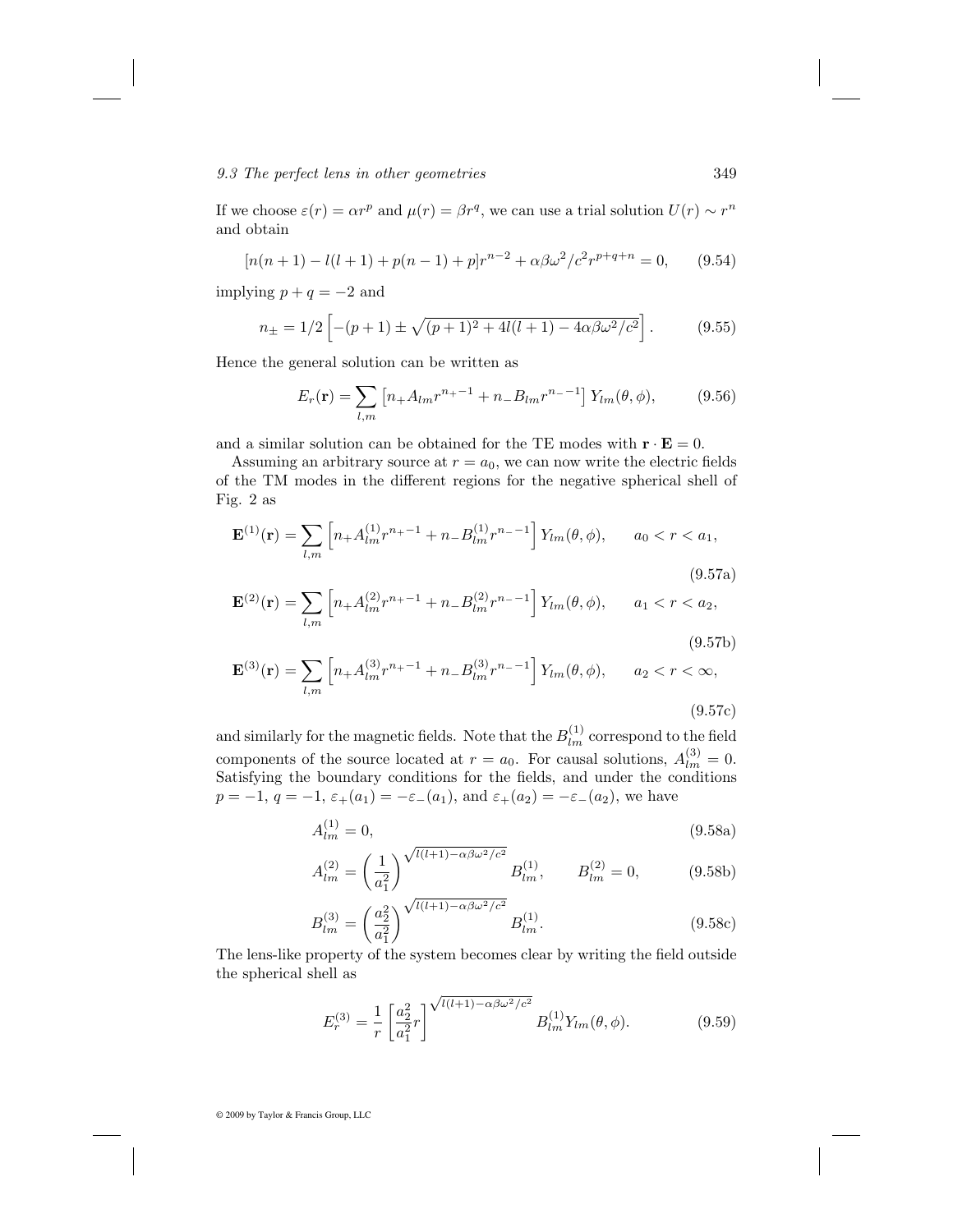<span id="page-27-0"></span>Hence apart from a scaling factor of  $1/r$ , the fields on the sphere  $r = a_3$  $(a_2^2/a_1^2)a_0$  are identical to the fields on the sphere  $r = a_0$ . We also have a spatial magnification in the image by a factor of  $a_2^2/a_1^2$ . Similar to the cylindrical lens, this spherical lens is able to image sources that are also located only within a finite distance of the negative spherical shell. Note that the positive medium outside the shell is also required to have spatially varying material parameters that vary as  $1/r$ . In the presence of finite dissipation, using the ideas of the asymmetric lens (Ramakrishna et al. 2002), we can terminate the spatially varying media at some finite but large distance away from the spherical shell.

Let us note a couple of points about the above perfect lens solutions in the spherical geometry. First, for  $r > a_3$ , i.e., points outside the image surface, the fields appear as if the source were located on the spherical image surface  $(r = a_3)$ . However, this is not true for points  $a_2 < r < a_3$  within the image surface. Second, note that our imaging direction is along r and  $\varepsilon$ and  $\mu$  can be an arbitrary function of  $\theta$  and  $\phi$  with the only condition of complementarity between the negative and positive regions. We can, however, reach this conclusion only by recourse to the generalized lens theorem and it cannot be straightforwardly obtained from the conventional calculation. Third, given that  $\varepsilon_-(a_2) = -\varepsilon_+(a_2)$ , we have the perfect lens solutions if and only if  $n_{+} = -n_{-}$ , which implies that  $p = -1$  in Eq. (9.55). Although the solutions given by Eq. (9.56) occur in any medium with  $\varepsilon\mu \sim 1/r^2$ , the perfect lens solutions work for both polarizations only if  $\varepsilon \sim \mu \sim 1/r$ . Here we have written down the solutions for the TM modes. The solutions for the TE modes can be similarly obtained. A choice of  $\varepsilon \sim 1/r^2$  enables focusing for only the TM modes, and  $\mu \sim 1/r^2$  enables focusing of only the TE modes.

Again there is a considerable simplification that is possible in the extreme near-field limit (Ramakrishna and Pendry 2004) in which case the imaging for the TM modes becomes independent of the magnetic permeability and only requires  $\varepsilon_-\sim -1/r^2$ . Similarly, the TE modes become independent of the  $\varepsilon$  and the only condition is that  $\mu$ <sub>-</sub>  $\sim$  -1/r<sup>2</sup>. Further, the constraint that the positive media outside also be spatially varying can be dropped. In this limit it can be shown that the largest multipole that can be resolved is again limited by dissipation in the NRM and is approximately (Ramakrishna and Pendry 2004)

$$
l_{\max} \simeq \frac{\ln\{3\varepsilon_1\varepsilon_3/[\varepsilon_i(a_1)\varepsilon_i(a_2)]\}}{2\ln(a_2/a_1)},
$$
\n(9.60)

where  $\varepsilon_1 = -\text{Re}(\varepsilon_-(a_1))$  and  $\varepsilon_3 = -\text{Re}(\varepsilon_-(a_2))$  for the perfect lens conditions and  $\varepsilon_i(r) \sim 1/r^2$  is the imaginary part of the permittivity for the negative medium shell.

A fundamental issue that comes up for the spherical or cylindrical lenses is: what do we mean by complementarity and equal thickness? For example, how would the medium within the complementary layers appear to an observer external to the complementary spherical regions? Consider the two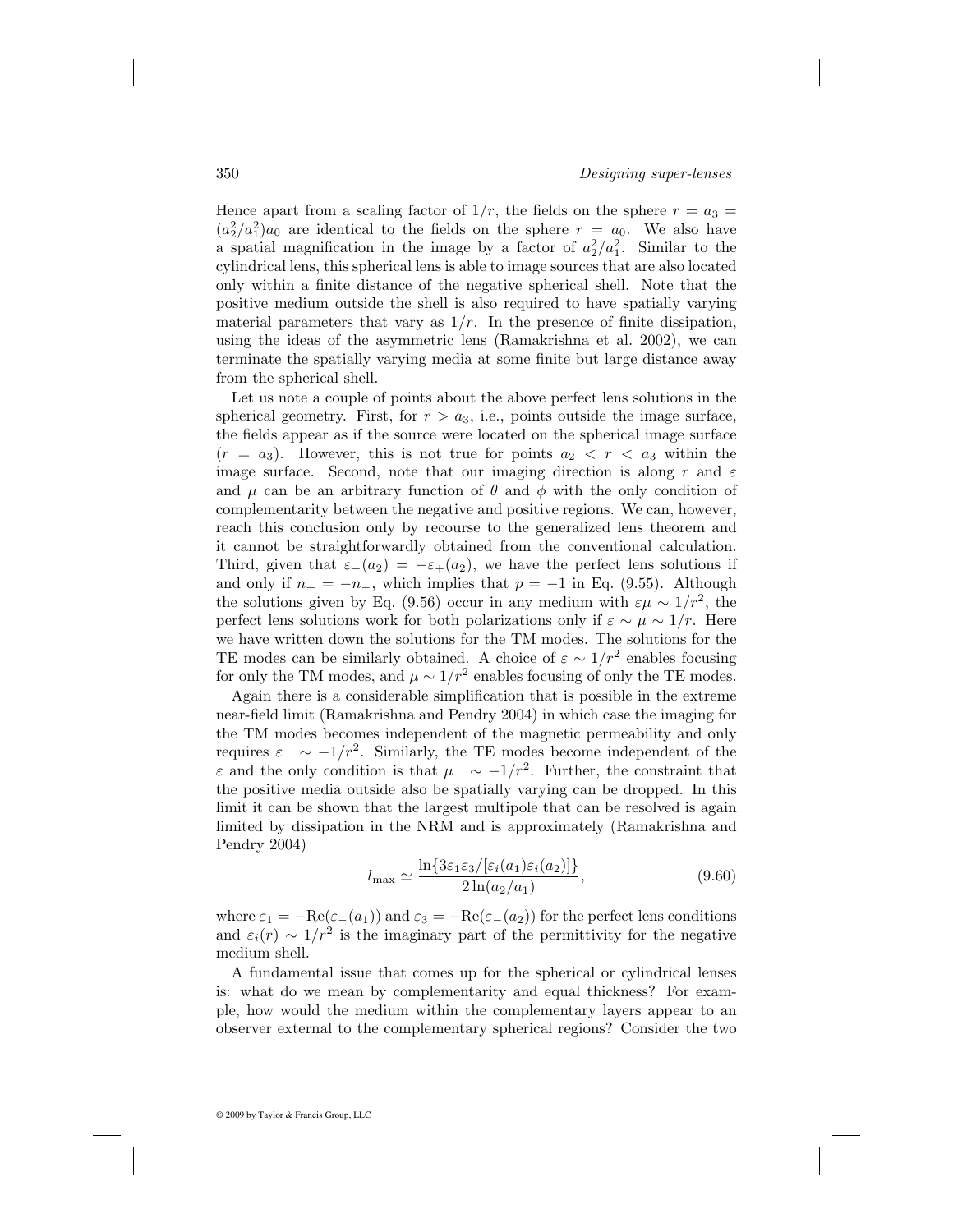

Figure 9.10 A pair of spherical complementary shells cancel each other. The two complementary shells are shown by different shades of gray.

complementary spherical regions shown in Fig. 9.10 by different shades of gray. Let  $(\varepsilon_e, \mu_e)$  and  $(\varepsilon_i, \mu_i)$  be the material parameters in the regions external and internal to the complementary layers, respectively. We first note that the condition of complementarity in the  $(\ell, \theta, \phi)$  space would just imply that  $\ell_3 - \ell_2 = \ell_2 - \ell_1$ , which simply translates to  $a_3 = a_2^2/a_1$ . In the context of the generalized lens theorem in the Cartesian geometry, for an observer to the right of the layers, we could just cut out the complementary layers of equal thicknesses and move the media and the sources on the left of the layers by a distance  $2d$  toward the right. In the context of the spherical lens, we could carry the operation out for the equivalent slab pair in the Cartesian geometry and then transform back into the spherical geometry. For the region beyond the complementary layers, i.e.,  $r > a_2$ , this only amounts to undoing the original transformation and we obtain

$$
\begin{aligned}\n\varepsilon_e^{\text{eq}} &= \varepsilon_e(r), \\
\mu_e^{\text{eq}} &= \mu_e(r),\n\end{aligned}\n\qquad \qquad \forall \quad r > a_3.
$$
\n(9.61)

However for the points  $r < a_3$ , the material that was originally inside the inner sphere  $r < a_1$  has to now shift into the region  $r < a_3$ . Hence the new equivalent parameters for this region  $r < a_3$  would be

$$
\begin{array}{l}\n\varepsilon_i^{\text{eq}} = \frac{a_1}{a_3} \varepsilon_i \left( \frac{a_1}{a_3} r \right), \\
\mu_i^{\text{eq}} = \frac{a_1}{a_3} \mu_i \left( \frac{a_1}{a_3} r \right),\n\end{array} \n\qquad \forall \quad r < a_3.
$$
\n(9.62)

We see that not only does the spatial dependence need to be rescaled but also the magnitudes of  $\varepsilon_i$  and  $\mu_i$  need to be adjusted to account for this transformation.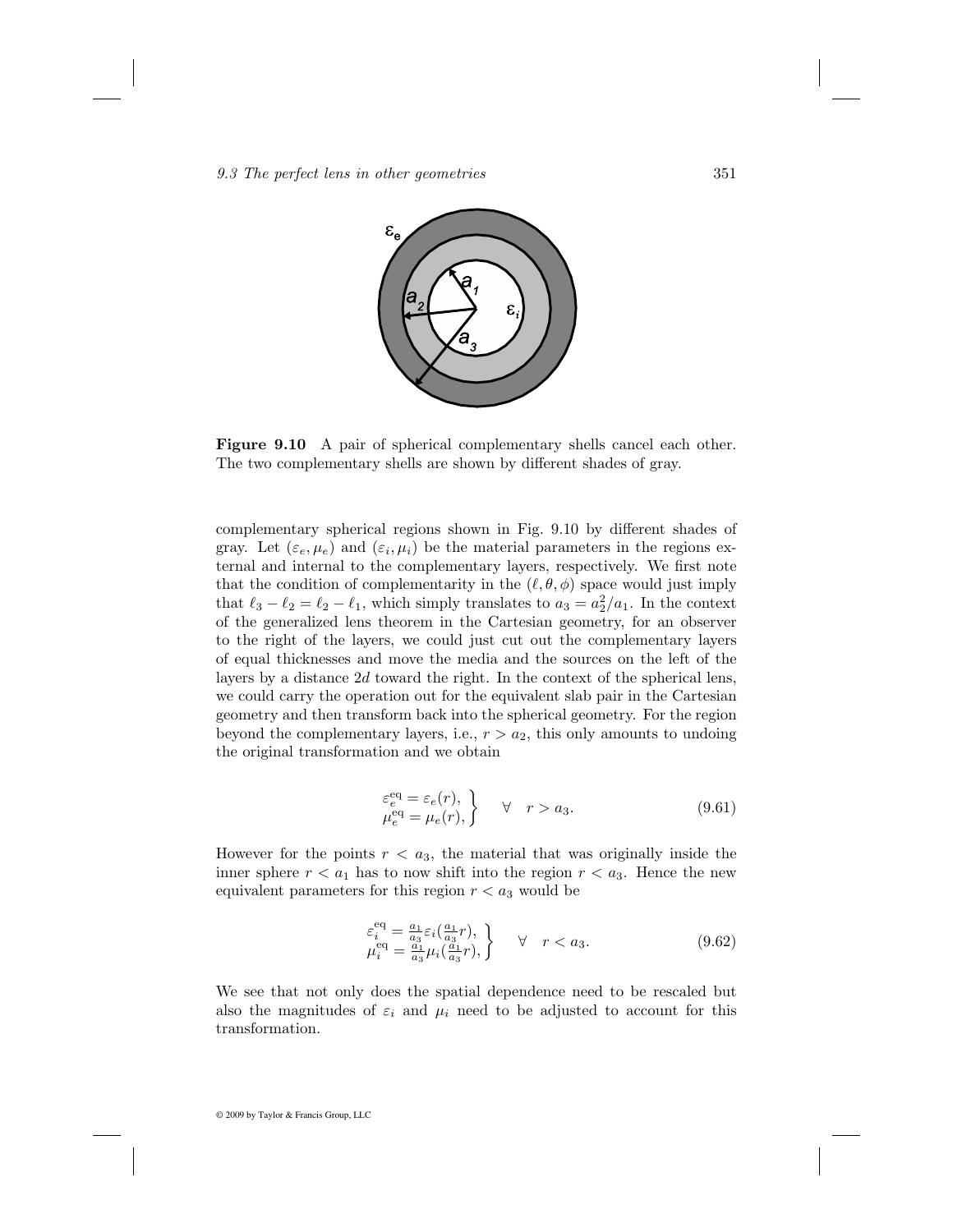## **9.3.3 Hyperlens: a layered curved lens**

We have seen that super-lenses that utilize the excitation of the surface plasmons have a limitation in that the image resolution is deteriorated by the presence of dissipation. One way to overcome this limitation is to simply use the idea of the layered lens in curved geometries. Even if we have resonances, dissipation does not affect the obtainable resolution significantly because the amplitudes of the modes are kept small. Another possibility is to use the indefinite anisotropy of the layered system as was explained in Section 9.1.2. A lens whose function crucially stems from this anisotropy and depends on the hyperbolic nature of the dispersion has been termed a hyperlens (Jacob et al. 2006).

Similar to the expansion in plane waves  $\exp(ik_x x)$  in Cartesian coordinates, the fields on a cylindrical surface  $r = r<sub>o</sub>$  can be expanded in the periodic functions  $\exp(\pm im\phi)$  where m is a positive integer. In an isotropic dielectric medium, one can write for the dispersion in terms of the radial and azimuthal components of the wave vectors:

$$
k_r^2 + k_\phi^2 = \varepsilon \omega^2 / c^2. \tag{9.63}
$$

The azimuthal wave-vector  $k_{\phi} = m/r$  and decays in magnitude at large r. For any given m, there is a radius below which the  $k_r$  becomes imaginary and the amplitude of the mode is exponentially small for points within this radial distance. Hence if a small scattering object (with fine variation along  $\phi$ ) is placed at a small radial distance, the coupling to the large m modes that accurately describes the fast variation with  $\phi$  becomes small and the near-field information does not propagate away. However, this would be different if one had a hyperbolic dispersion in the medium.

Consider a concentrically stratified medium made of alternative layers of silver (a negative dielectric medium) and a positive index medium as shown in [Fig. 9.11](#page-30-0). The layering creates an anisotropy for both field components, normal and parallel to the interfaces. The medium can be considered to be anisotropic with different  $\varepsilon_r$  and  $\varepsilon_\phi$  in the effective medium limit of small layer thickness. It has been shown before that these two components can have opposite signs. We have seen in Section 2.5 that at low frequencies,  $\varepsilon_{\phi}$  < 0 and  $\varepsilon_{r}$  > 0, while at high frequencies the converse is true. In either case, the dispersion equation becomes hyperbolic, but has a low wave-vector cutoff in the first low frequency case, while there is no cutoff in the second high frequency case. In the second case, the dispersion equation is

$$
\frac{k_r^2}{\varepsilon_\phi} - \frac{m^2}{r^2 |\varepsilon_r|} = \mu_z \frac{\omega^2}{c^2}.
$$
\n(9.64)

Thus, the large  $m$  modes do not become evanescent here for any value of  $m$ (this would be valid as far as the effective medium picture works). Hence the higher order  $m$  modes of the scattering object can couple to propagating modes in the cylinder and can propagate radially away, thus transferring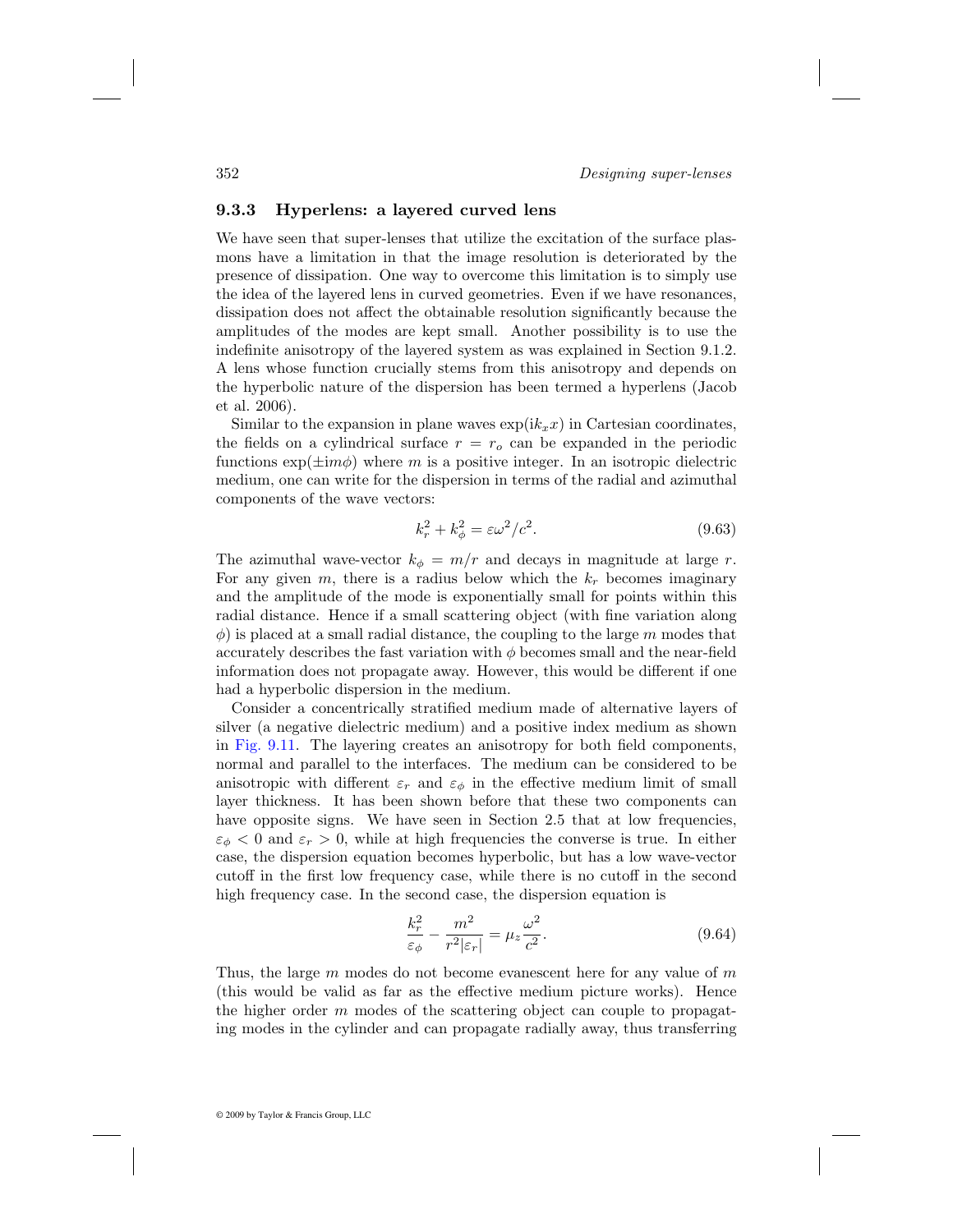<span id="page-30-0"></span>

**Figure 9.11** A cylindrically layered medium with alternate cylindrical layers of a negative dielectric medium (gray) and a positive medium (white) acts as an indefinite effective medium. This can be utilized to project out the nearfield information of two small sources embedded within the innermost layer to the space outside the layered cylindrical system. The image so produced has a magnification and may be outcoupled to the far-field propagating modes easily.

the near-field information to much larger radial points. There would be a magnification in the image formed at larger radial distances by the ratio of the tangential wave-vectors at the source and image points, which translates to the number  $\mathcal{M} = r_i/r_o$ . At much larger radial points, since  $k_\phi$  is now a small quantity, one can actually outcouple these modes to propagating modes and image them using conventional optics. The hyperlens is limited again only by the levels of dissipation in the silver, which damps out the waves as they propagate radially outward. Another critical issue is the quality and the surface roughness of the silver layers, which need to be exceptionally good for implementing the hyperlens. The hyperlens that combines the properties of the layered effective medium and the cylindrical (and in principle, spherical) lens represents an exciting implementation that utilizes the hyperbolic nature of dispersion in indefinite media to full advantage and allows for the far-field imaging of highly subwavelength sized sources.

The idea of the hyperlens has been demonstrated experimentally (Liu et al. 2007) with 16 alternating layers of silver and alumina (35 nm thickness each) deposited on the inside of a semi-cylindrical cavity on a quartz substrate. The system with radiation of about 364 nm wavelength could produce a magnified image outside the layered cylinder of two 35-nm-thick lines placed 150 nm apart inside the cylindrical layers. The spacing between the lines in the magnified image was 350 nm, which is resolvable by conventional optical microscopes. Thus, subwavelength information of  $\lambda/2.5$  was propagated out by a distance of more than  $3\lambda$ , which is a very significantly large distance.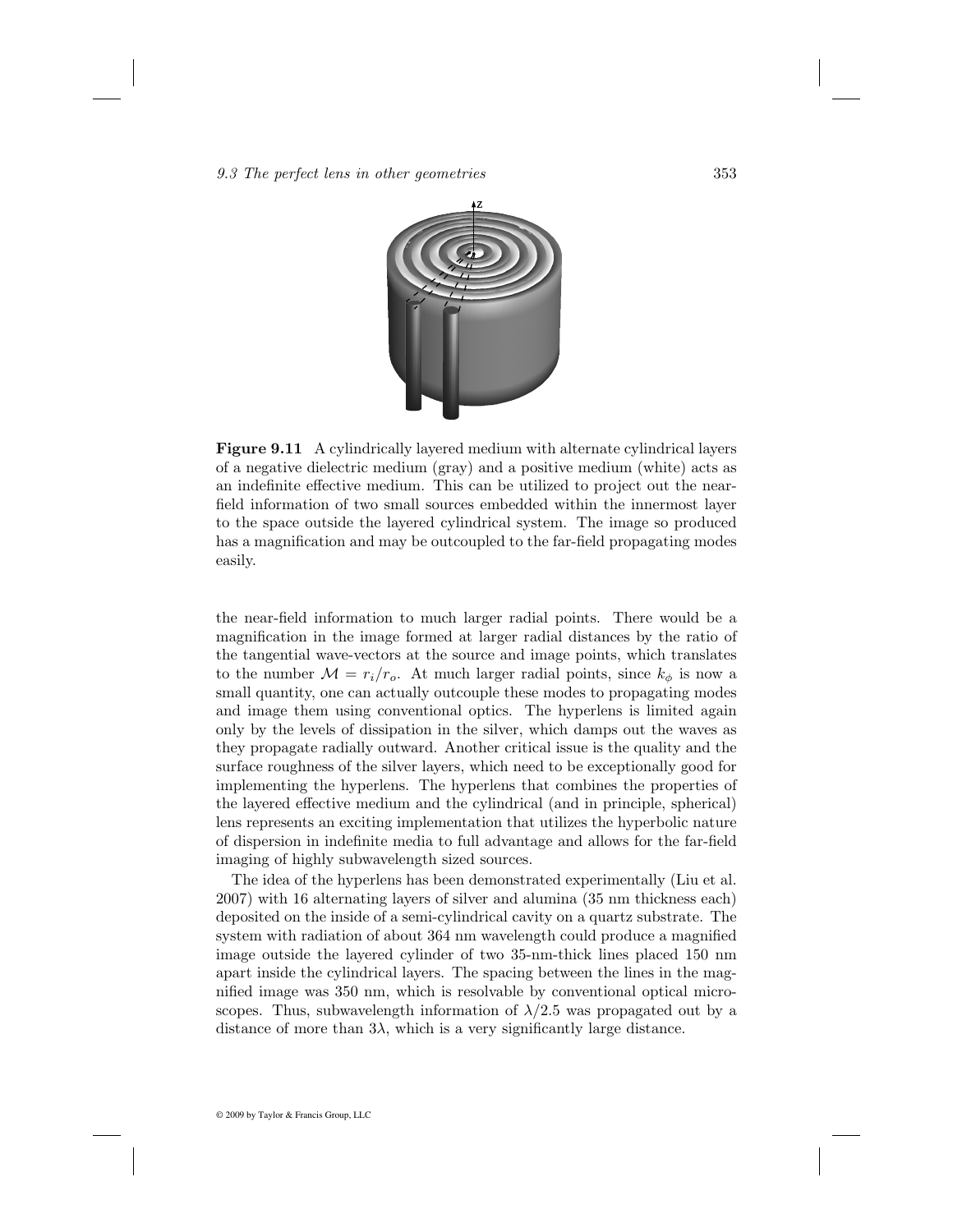<span id="page-31-0"></span>

**Figure 9.12** Top: (Left) A 90° wedge (corner) of negative refractive index acts as a lens with an image forming at a point in free space across the corner and inside the negative index wedge. This can be mapped into the periodic layered system with periodically placed sources shown on the right. Bottom: (Left) Two 90° wedges of negative refractive index  $(n = -1)$  with the corners touching can act as an open resonator. Images form in each quadrant of space and the fourth image gets focused back onto the source. This system can also be mapped into a periodic layered system of negative index slabs with periodically placed sources shown on the right.

# **9.3.4 Perfect two-dimensional corner lens**

In the case of the cylindrical and the spherical lens we chose the radial direction as the imaging direction. An interesting variation can be obtained if one chooses instead the azimuthal  $\phi$  direction for imaging. Sharp corners have very interesting electromagnetic properties. Even the electrostatic properties are rich, with the electrostatic fields showing a divergence in as one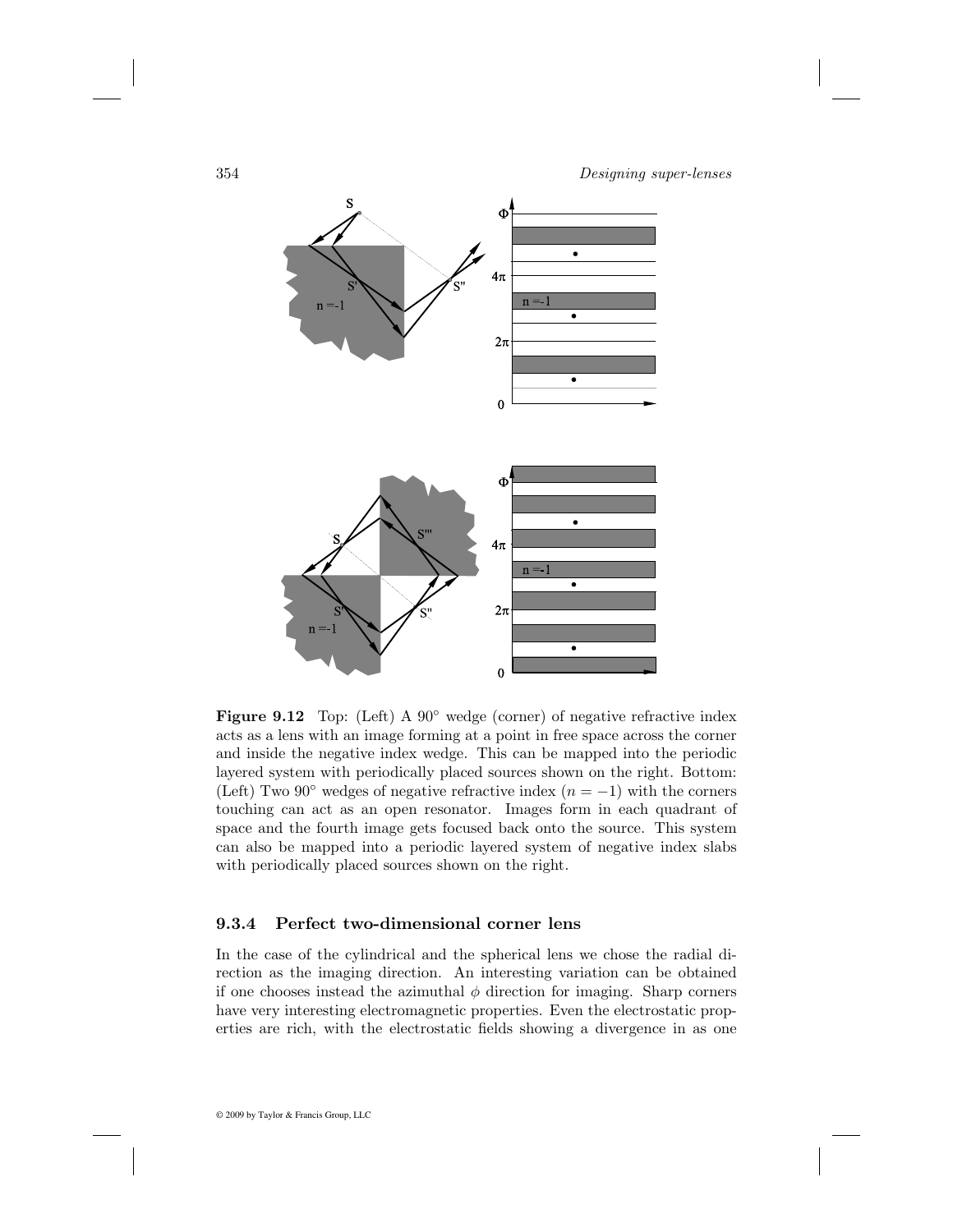approaches the singular point (Jackson 1999). Consider a wedge-shaped piece of a semi-infinite negative refractive index material with  $n = -1$  shown in [Fig. 9.12](#page-31-0) with invariance along the axis normal to the plane of the figure. A ray diagram shows that the properties of negative index wedges are interesting and reveals the possibility of imaging a source across the  $90^{\circ}$  corner as shown in Fig. 9.12. Negative refraction reverses the direction of the rays and causes a real image to form on the other side of the corner. Compare the similarities of this system to a corner reflector where a source placed inside the corner would generate an apparent image across the corner.

In fact combining two such wedges of negative refractive index medium that just touch at the corners as shown in Fig. 9.12 (bottom panel) makes it even more interesting: classical rays emanating from a source placed in any one of the quadrants are returned back to the source point (Notomi 2002). Thus, the ray picture suggests that the double corner can act as an open resonator. However, we have seen that the ray picture cannot be completely relied upon with complementary media. Hence it is desirable to have a full wave calculation to confirm the imaging properties of such a system.

Using the transformation technique and the generalized lens theorem for complementary media, it has been demonstrated (Pendry and Ramakrishna 2003) that the images formed in the above two cases are perfect in the sense that they involve both the propagating and the near-field modes of the source. Consider the periodic arrangements of slabs shown beside the corners with material parameters:

$$
\varepsilon(\phi) = \mu(\phi) = \begin{cases} +1 & \forall -\pi/2 < \phi < \pi, \\ -1 & \forall -\pi < \phi < -\pi/2 \end{cases} \tag{9.65}
$$

in the first case (a) of a single corner, and

$$
\varepsilon(\phi) = \mu(\phi) = \begin{cases} +1 & \forall -\pi/2 < \phi < 0 \text{ and } \pi/2 < \phi < \pi, \\ -1 & \forall -\pi < \phi < -\pi/2 \text{ and } 0 < \phi < \pi/2, \end{cases}
$$
 (9.66)

in the second case (b) of the double corner lens. We assume invariance in the direction normal to the plane. Note that a source is placed in the second quadrant. It is easily seen that the layered medium periodic stack of negative refractive index can be mapped onto the corners of negative index using the transformation to cylindrical coordinates:

$$
x = r_0 e^{\ell/\ell_0} \cos \phi, \qquad y = r_0 e^{\ell/\ell_0} \sin \phi, \qquad z = Z. \tag{9.67}
$$

Using the transformation properties, we have

$$
\tilde{\varepsilon}_{\ell} = \tilde{\mu}_{\ell} = \tilde{\varepsilon}_{\phi} = \tilde{\mu}_{\phi} = \begin{cases} +1, & \tilde{\varepsilon}_{Z} = \tilde{\mu}_{Z} = r_0^2 e^{2\ell/\ell_0}, \\ -1, & \tilde{\varepsilon}_{Z} = \tilde{\mu}_{Z} = -r_0^2 e^{2\ell/\ell_0} \end{cases}
$$
(9.68)

in the respective positive and negative quadrants. The conditions of complementarity are satisfied and the dependence along the  $r$  axis is irrelevant as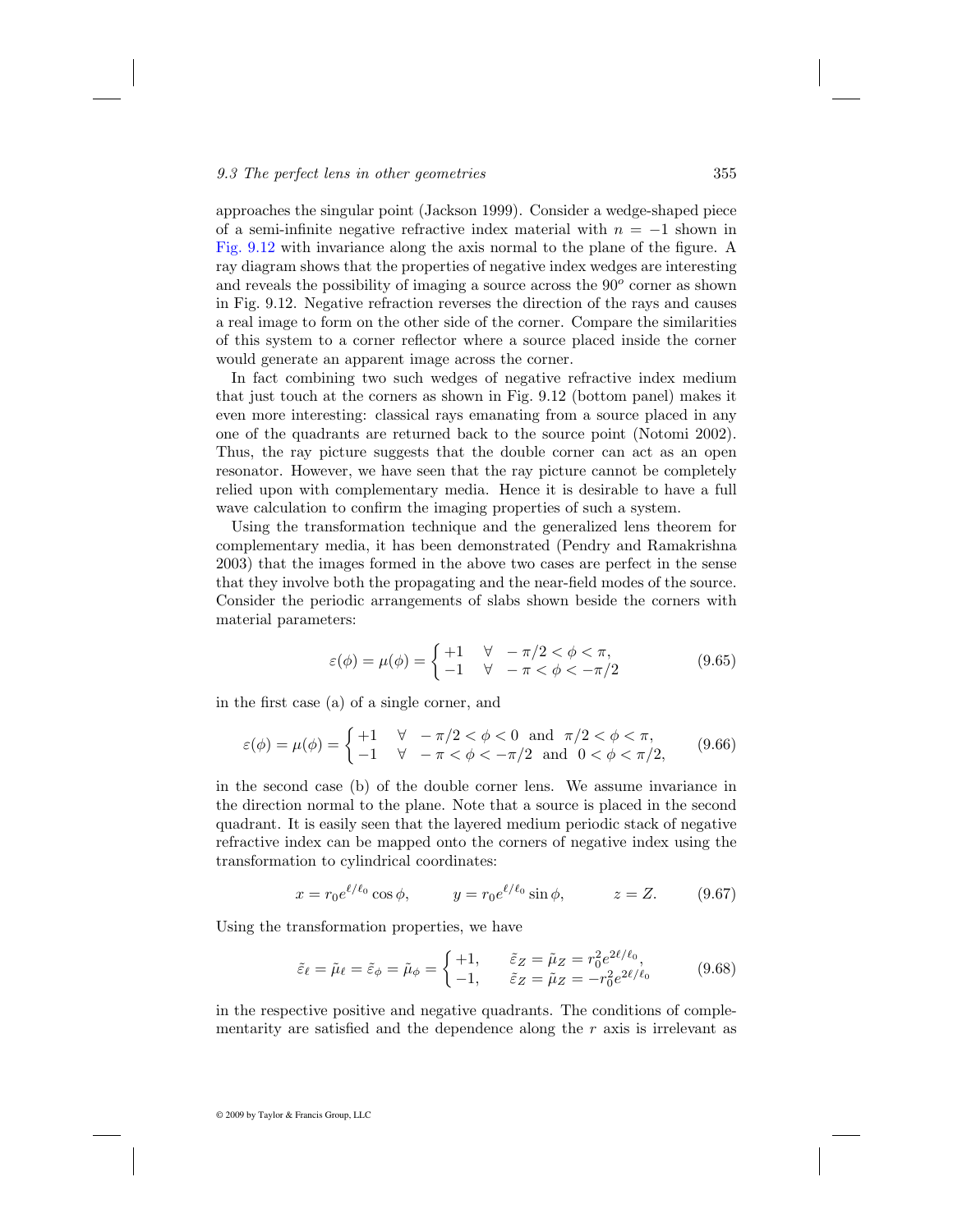

**Figure 9.13** A periodic arrangement of cells in checkerboard fashion with adjacent cells having  $n = +1$  (white) or  $n = -1$  (gray) is shown schematically. If a source is placed in one of the cells, an image forms in every other cell. The properties of the checkerboard are dominated by the modes at the corners. A ray picture only predicts a few of the images as shown.

it is orthogonal (transverse) to the imaging axis along  $\phi$ . Hence we conclude that the images in both the cases of the homogeneous single corner (a) and the homogeneous double corner (b) are perfect and the imaging involves both the propagating and near-field evanescent modes of radiation.

Note that case (b) is unusually singular as the source and the image are imaged onto each other and the fields grow indefinitely in time. It has also been shown that all the surface modes of this system are degenerate at the surface plasmon frequency and the density of modes in the system at this frequency should be infinite (Pendry and Ramakrishna 2003). This mapping into periodic layered media can easily be extended to show that several identical intersecting wedges would also have interesting focusing properties and can image a source onto itself (Guenneau et al. 2005a). It has been shown in He et al. (2005) that there are modes that are essentially trapped at the corners and do not propagate away from them. Thus, the touching corners actually behave like open resonators and can be used to localize light for some time.

## **9.3.5 Checkerboards and a three-dimensional corner lens**

We finally briefly examine an even more singular super-structure of negative refractive index materials obtained by putting together the touching double corners onto a lattice. Rectangular checkerboards of alternating regions of positive and negative refractive index as shown in Fig. 9.13 have been shown to have several interesting electromagnetic properties (Guenneau et al. 2005b). Let us call the axes along the checkerboard directions  $\hat{\theta}$  and  $\hat{\phi}$ , and the direc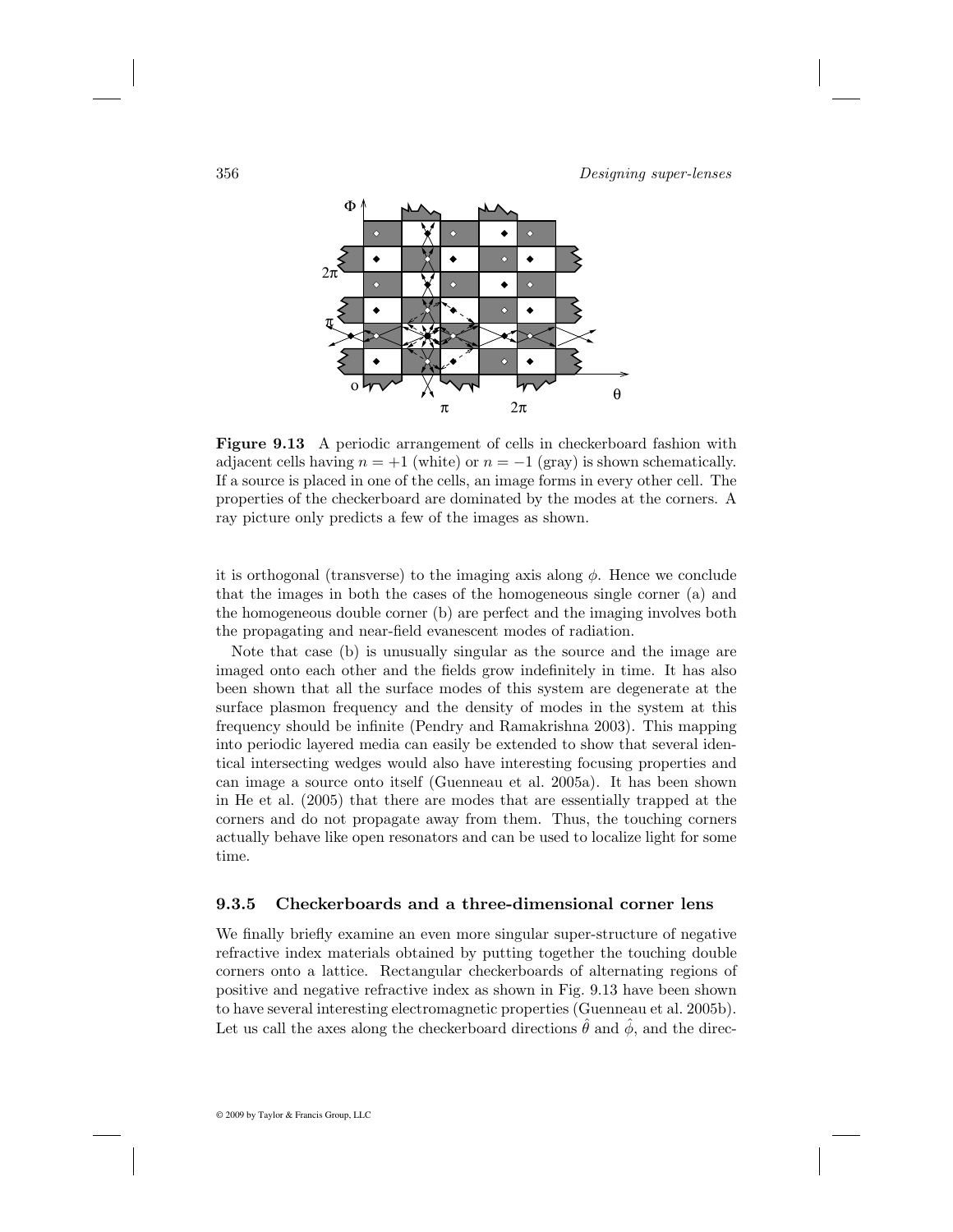tion normal to the plane as  $\ell$  which is a direction of invariance. Consider that the system is periodic with a period of  $\pi$  along both the  $\hat{\theta}$  and  $\hat{\phi}$  directions.

Let us define a checkerboard of homogeneous regions with  $\varepsilon = \mu = +1$  and  $\varepsilon = \mu = -1$  in alternating periodic regions of the checkerboard as shown in the figure. A ray analysis shows that the rays from a source at  $(\theta_1, \phi_1)$  can either be trapped around corners or can flow out to the infinities in the crystal while undergoing negative refraction at every interface. The ray analysis obtains a series of images that are formed periodically along the two lines  $\theta = \theta_1$ and  $\phi = \phi_1$ . This decomposition, however, would not be complete for waves for which the interactions with the singular corner points would also be very important. Using the generalized lens theorem, it can be deduced that an image should be formed in each cell of the checkerboard lattice. To show this, let us consider the imaging along, say, the  $\hat{\theta}$  direction and use the generalized lens theorem, whereby the condition of complementarity is satisfied for the layers along the imaging  $\theta$  direction with varying refractive index n in the  $\phi$ direction transverse to the imaging direction. For a source at  $\theta = \theta_1$ ,  $\phi = \phi_1$ in the first positive cell, we have a set of images along the  $\phi = \phi_1$  line at  $\theta = \pm m\pi \pm \theta_1$  and  $-\theta_1$  where m is a positive integer. Similarly, applying the generalized lens theorem along the  $\hat{\phi}$  direction, we can show that the entire set of image points would be reproduced along the  $\phi$  direction. Hence we have an image point in every cell of the checkerboard structure corresponding to the source placed in any one cell. The contradictions that can arise between the ray analysis and a full wave prediction have already been pointed out in Section 9.2.2 and we have one more such case here where the ray analysis reveals only part of the real field distribution.

The presence of a very large number of corners with a high density of modes renders the system very singular. Each corner can support an infinite density of degenerate surface plasmons (Guenneau et al. 2005a). In principle, all the fields of the source would get coupled into the eigenmodes of the corners and the exponentially large fields at the singular points would completely swamp out the inhomogeneous solutions due to the source. Only absorption prevents the actual divergence of the fields in an infinite lattice. On the other hand, a finite checkerboard would imply that all modes (however highly evanescent) in the system are leaky modes and in time escape out of the checkerboard. Numerical studies of checkerboard structures have indeed confirmed this behavior both with respect to the total size of the checkerboard superstructure and with respect to the levels of absorption in the system (Ramakrishna et al. 2007b). Dissipation or finite size regularizes any such unphysical divergence, in which case it becomes meaningful to talk about the properties of checkerboards.

The properties of an extended two-dimensional checkerboard, however, can be utilized to make an important deduction, i.e., the eight touching threedimensional corners (octants in three dimensions) of negative refractive index can focus light in a similar manner as two-dimensional intersecting corners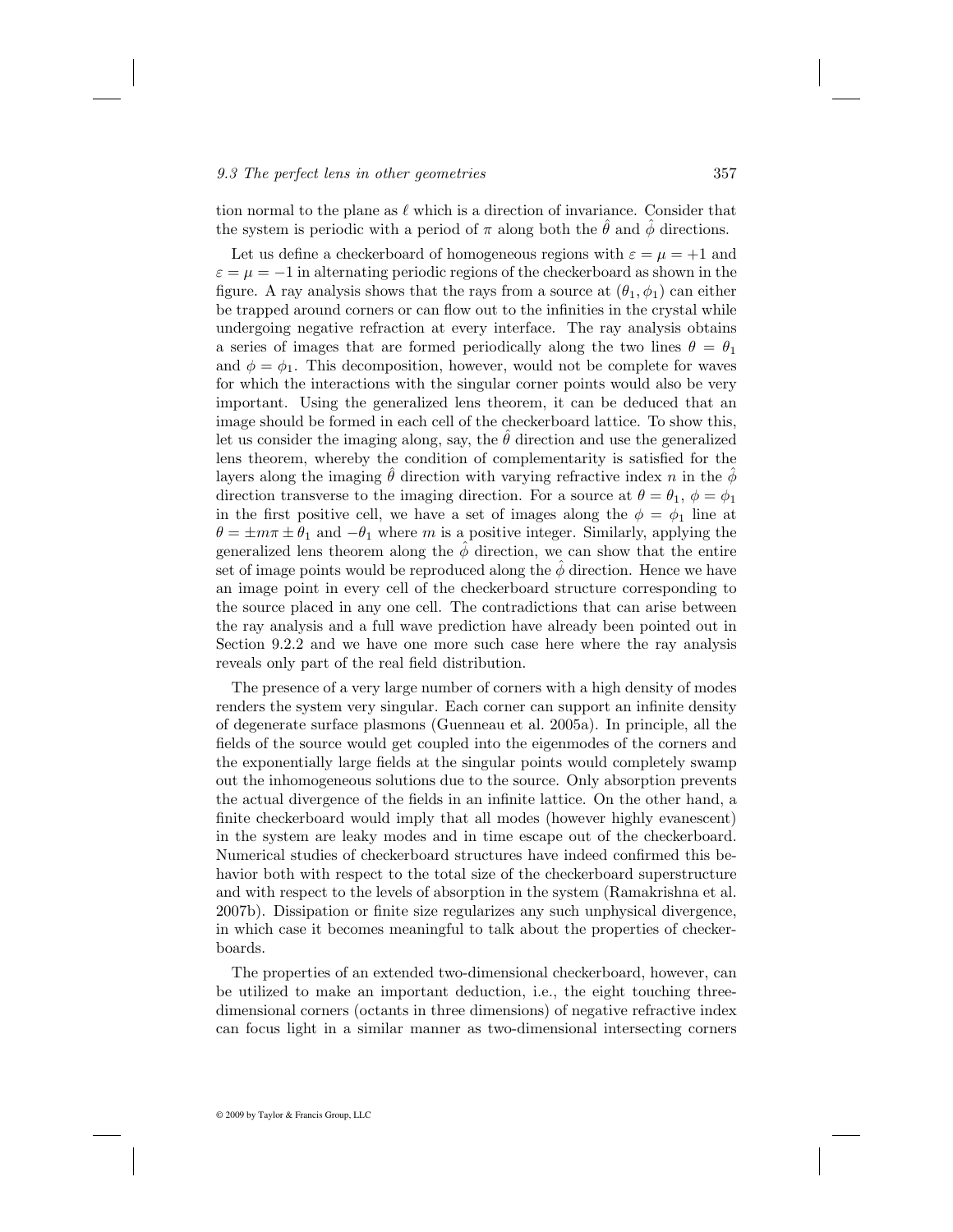<span id="page-35-0"></span>

**Figure 9.14** The unit cell of the checkerboard on the left with the double periodic set of sources can be mapped into the set of eight alternating threedimensional corners with alternating positive and negative refractive index  $(n = \pm 1)$ . The corners extend out to the infinities and together act as a three-dimensional open resonator for light.

(quadrants). To show this, consider a checkerboard with the properties

$$
\varepsilon_{\pm\theta}(\theta,\phi) = \pm \varepsilon \, \sin \theta, \quad \varepsilon_{\pm\phi}(\theta,\phi) = \pm \frac{\varepsilon}{\sin \theta}, \quad (9.69a)
$$

$$
\mu_{\pm\theta}(\theta,\phi) = \pm \mu \, \sin \theta, \quad \mu_{\pm\phi}(\theta,\phi) = \pm \frac{\mu}{\sin \theta}, \quad (9.69b)
$$

where the positive signs and negative signs occur in a checkerboard alternating fashion in space. It is clear that such a system satisfies the conditions of complementarity and mirror anti-symmetry along the main imaging axis  $(\hat{\theta})$ or  $\phi$  in this case), and therefore it should also have imaging properties similar to the homogeneous checkerboards. Also note that the variation of  $\varepsilon$  and  $\mu$ along the  $\ell$  direction is immaterial to the behavior as  $\ell$  is transverse to the imaging axes along  $\hat{\theta}$  and  $\hat{\phi}$ .

Consider making a transformation to spherical polar coordinates from Cartesian coordinates by Eq. (9.40). We obtain the transformation parameters

$$
Q_{\ell} = \frac{r_0}{\ell_0} e^{\ell/\ell_0}, \quad Q_{\theta} = r_0 e^{\ell/\ell_0}, \quad Q_{\phi} = r_0 e^{\ell/\ell_0} \sin \theta.
$$

The renormalized dielectric permittivity  $\tilde{\varepsilon}$  and  $\tilde{\mu}$  are given by the Eqs. (9.42a) and (9.42b), respectively, and are reproduced below for convenience:

$$
\tilde{\varepsilon}_{\ell} = r_0 \ell_0 e^{\ell/\ell_0} \sin \theta \, \varepsilon_{\ell}, \qquad \tilde{\varepsilon}_{\theta} = \frac{r_0}{\ell_0} e^{\ell/\ell_0} \sin \theta \, \varepsilon_{\theta}, \qquad \tilde{\varepsilon}_{\phi} = \frac{r_0 e^{\ell/\ell_0}}{\ell_0 \sin \theta} \, \varepsilon_{\phi},
$$
\n
$$
\tilde{\mu}_{\ell} = r_0 \ell_0 e^{\ell/\ell_0} \sin \theta \, \mu_{\ell}, \qquad \tilde{\mu}_{\theta} = \frac{r_0}{\ell_0} e^{\ell/\ell_0} \sin \theta \, \mu_{\theta}, \qquad \tilde{\mu}_{\phi} = \frac{r_0 e^{\ell/\ell_0}}{\ell_0 \sin \theta} \, \mu_{\phi}.
$$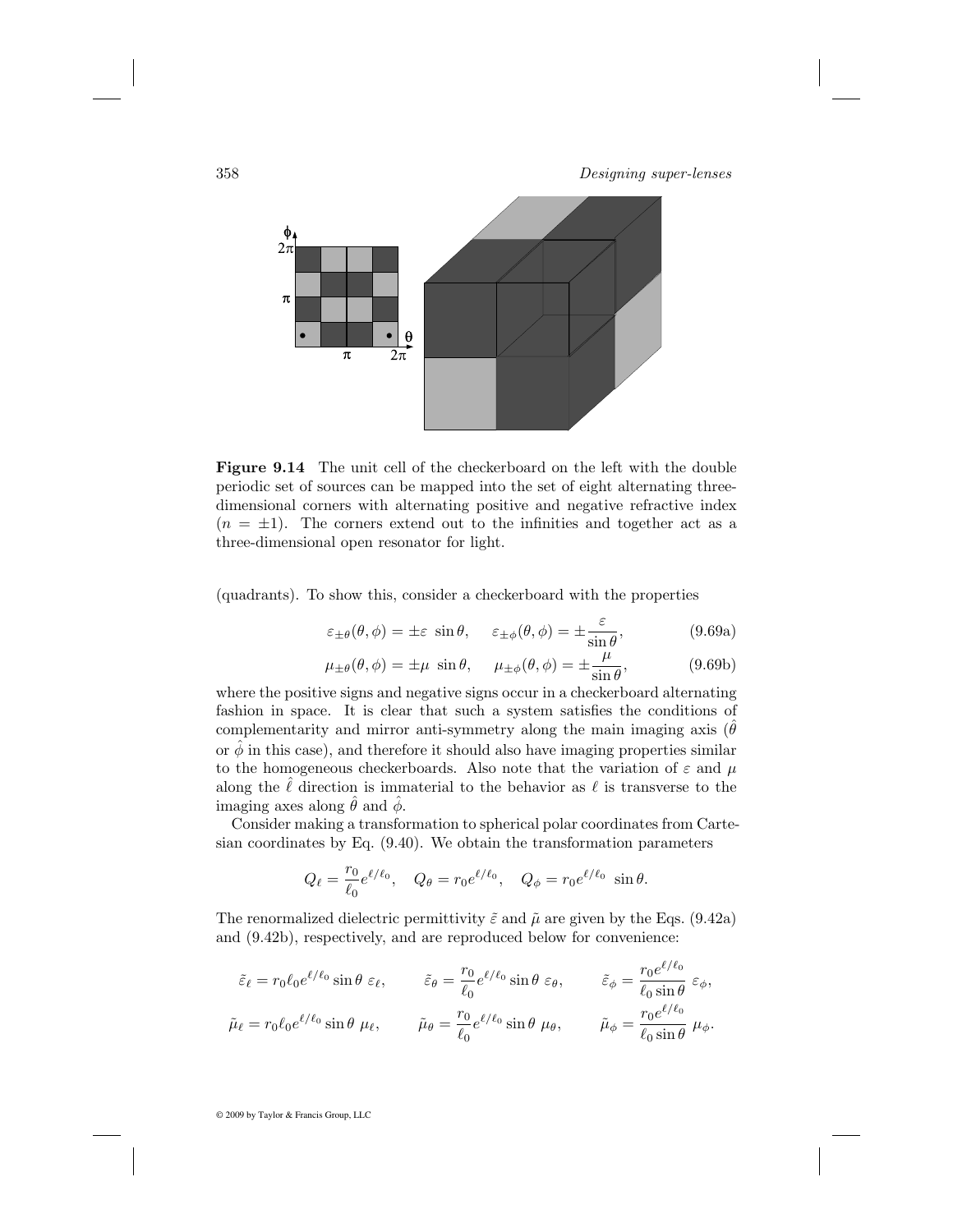The variation along the radial  $\hat{\ell}$  (transverse) direction is irrelevant and can be ignored. Consider in addition eight three-dimensional corners of homogeneous materials as shown in [Fig. 9.14](#page-35-0) with alternate wedges having positive or negative refractive index  $(n = \pm 1)$ . Hence we have

$$
\varepsilon_{\ell} = \mu_{\ell} = \varepsilon_{\theta} = \mu_{\theta} = \varepsilon_{\phi} = \mu_{\phi} = \pm 1 \tag{9.70}
$$

in the corresponding regions. Choosing the scale factor  $\ell_0 = 1$ , Eq. (9.42a) and Eq. (9.42b) become

$$
\tilde{\varepsilon}_{\ell} = \tilde{\mu}_{\ell} = \tilde{\varepsilon}_{\theta} = \tilde{\mu}_{\theta} = \pm r_0 e^{\ell} \sin \theta, \quad \tilde{\varepsilon}_{\phi} = \tilde{\mu}_{\phi} = \pm \frac{r_0 e^{\ell}}{\sin \theta}, \quad (9.71)
$$

i.e., the system appears just like the two-dimensional checkerboard shown in Fig. 9.14 with spatially varying material parameters considered in the previous paragraph, but with a doubly periodic set of sources with a period  $2\pi$ along  $\phi$  and  $\theta$  and a symmetry plane along  $\theta = \pi$ . Hence, the cubic corner with the homogeneous materials with alternating signs for the refractive index also forms an imaging device with an image point inside every cubic corner. Thus, we have generalized the result of the two-dimensional corner to a three-dimensional corner. An image of the point source in one octant is generated inside all the other seven octants and an image mapped onto the original source point as well. The images are, in a sense, perfect in that both propagating and evanescent waves are involved in the imaging. Thus, a truly three-dimensional open cavity is realized in this configuration. In fact, by considering checkerboards with variations along the  $\hat{\theta}$  and  $\hat{\phi}$  directions but respecting the condition of a mirror anti-symmetry about the interfaces, one can generate entire classes of interesting configurations of three-dimensional lenses.

We conclude our discussion of checkerboards with an observation on some very interesting properties of triangular (two-dimensional) checkerboards where the cells are equilateral triangles. While a corner of intersection of three finite triangles has some circulating modes about the corner, a ray diagram shows that no ray can escape from a double layer of a triangular checkerboard as shown in [Fig. 9.15.](#page-37-0) This does not, however, hold strictly for a wave, which always has a finite probability of escaping from the finite system. It has been shown that the residence time of waves in the checkerboard can be highly enhanced by layering up the triangles in a concentric manner (Ramakrishna et al. 2007b). The more the number of shells, the better the confinement of radiation. In contrast, this does not hold for a rectangular checkerboard where the ray picture shows that a subset of rays that escapes out of a finite system always exists. Full wave calculations have, indeed, revealed that the residence times in rectangular checkerboards increase comparatively slowly with increase in the number of concentric shells (Ramakrishna et al. 2007b). This confinement holds much potential for enhancing the sensitivity of detectors, or for enhancing non-linearities.